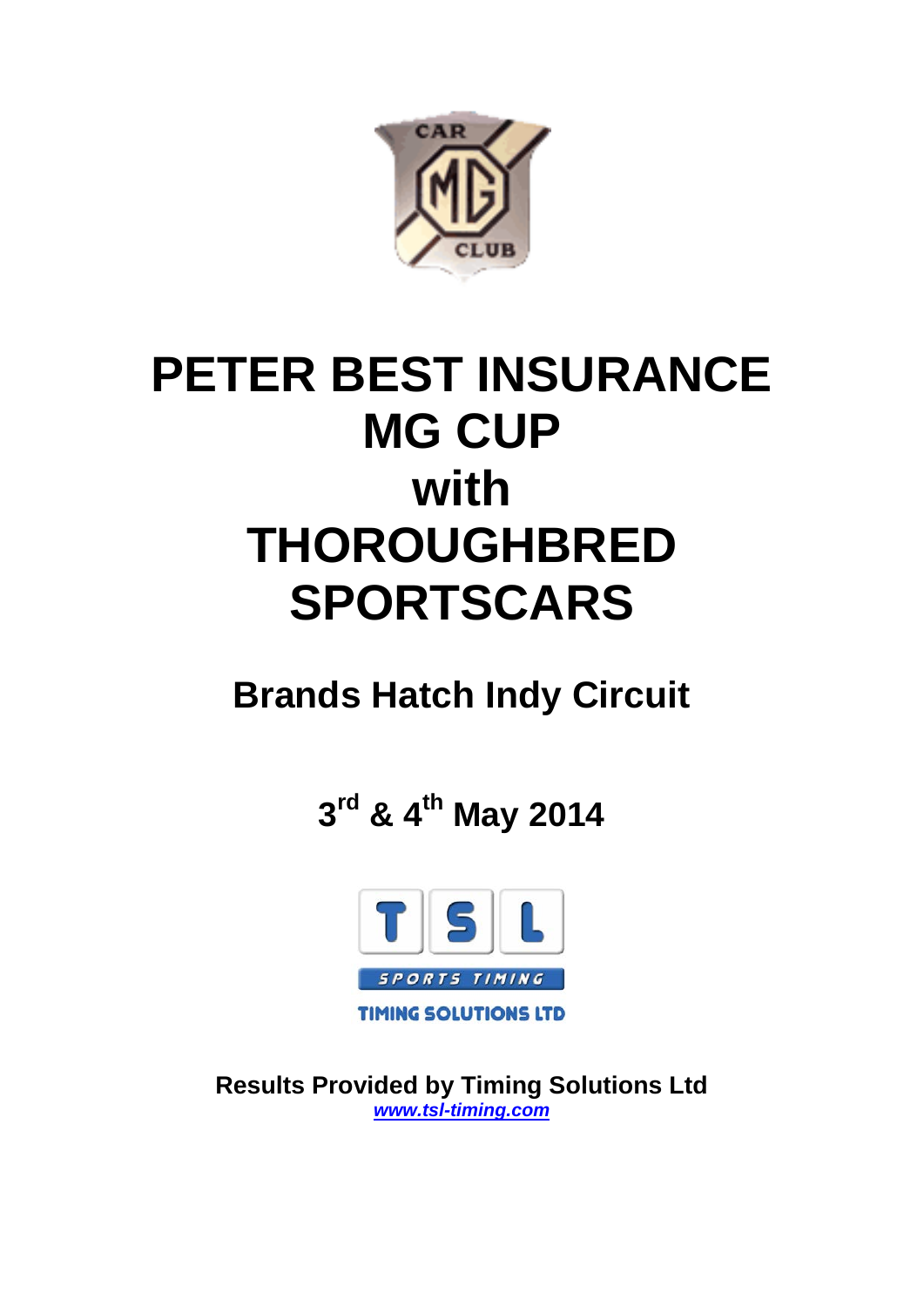# **Peter Best Insurance MG Cup with Thoroughbred Sportscars QUALIFYING - RACE 13 - CLASSIFICATION**

| POS | <b>NO</b> | <b>CL</b>    | PIC NAME                      | <b>ENTRY</b>          | <b>TIME</b> | ON             | LAPS           | GAP    | <b>DIFF</b> | <b>MPH</b> |
|-----|-----------|--------------|-------------------------------|-----------------------|-------------|----------------|----------------|--------|-------------|------------|
| 1   | 93        | <b>TD</b>    | <sup>1</sup> Russell MCCARTHY | MG B GT V8            | 53.784      | 5              | 6              |        |             | 80.85      |
| 2   | 91        | <b>TD</b>    | <sup>2</sup> Ian PRIOR        | MG B GT V8            | 54.792      | 6              | 7              | 1.008  | 1.008       | 79.36      |
| 3   | 86        | <b>TD</b>    | 3 Neil FOWLER                 | MG B GT V8            | 54.792      | 6              | 7              | 1.008  | 0.000       | 79.36      |
| 4   | 83        | <b>TD</b>    | 4 Rob SPENCER                 | MG B GT V8            | 55.214      | 4              | $\overline{4}$ | 1.430  | 0.422       | 78.75      |
| 5   | 67        | $\mathbb C$  | <sup>1</sup> Andrew YOUNG     | MG C GT               | 55.982      | $\overline{7}$ | $\overline{7}$ | 2.198  | 0.768       | 77.67      |
| 6   | 46        | TB           | <sup>1</sup> Simon CRIPPS     | <b>MGB Roadster</b>   | 56.991      | 6              | 7              | 3.207  | 1.009       | 76.30      |
| 7   | 1         | TB           | 2 Peter BARNARD               | Elva Courier MK1      | 57.415      | $\overline{7}$ | $\overline{7}$ | 3.631  | 0.424       | 75.73      |
| 8   | 75        | <b>TC</b>    | <sup>1</sup> Ken DEAMER       | MG B GT V8            | 57.598      | 6              | $\overline{7}$ | 3.814  | 0.183       | 75.49      |
| 9   | 77        | $\mathsf{C}$ | <sup>2</sup> Barry HOLMES     | MG B GT               | 57.834      | $\overline{7}$ | $\overline{7}$ | 4.050  | 0.236       | 75.19      |
| 10  | 13        | B            | <sup>1</sup> Chris DEAR       | <b>MG Midget</b>      | 58.662      | $\overline{4}$ | 5              | 4.878  | 0.828       | 74.12      |
| 11  | 58        | $\mathsf{C}$ | 3 Tom DIMENT                  | <b>MG ZR 190</b>      | 58.745      | $\overline{7}$ | $\overline{7}$ | 4.961  | 0.083       | 74.02      |
| 12  | 41        | TB           | 3 Babak FARSIAN               | MG B Roadster         | 58.747      | $\overline{7}$ | $\overline{7}$ | 4.963  | 0.002       | 74.02      |
| 13  | 68        | $\mathsf{C}$ | 4 Robert CAMPBELL             | MG C GT               | 59.216      | 5              | 6              | 5.432  | 0.469       | 73.43      |
| 14  | 12        | A            | <sup>1</sup> Paul EALES       | MG B GT               | 59.426      | 3              | $\overline{4}$ | 5.642  | 0.210       | 73.17      |
| 15  | 50        | A            | 2 Richard WILSON              | <b>MG B Roadster</b>  | 59.655      | 5              | 6              | 5.871  | 0.229       | 72.89      |
| 16  | 136       | TB           | 4 Colin JONES                 | MG A Twin Cam         | 59.806      | 6              | $\overline{7}$ | 6.022  | 0.151       | 72.71      |
| 17  | 56        | A            | 3 David STRIKE                | MG B GT               | 59.907      | 3              | $\overline{7}$ | 6.123  | 0.101       | 72.58      |
| 18  | 15        | A            | 4 James WALPOLE               | <b>MG B Roadster</b>  | 1:00.011    | 5              | $\overline{7}$ | 6.227  | 0.104       | 72.46      |
| 19  | 66        | B            | 2 Paul KHOURI                 | MG B GT V8            | 1:00.176    | 3              | $\overline{7}$ | 6.392  | 0.165       | 72.26      |
| 20  | 36        | A            | <sup>5</sup> Nick ARDEN       | <b>MG Maestro EFI</b> | 1:00.262    | 6              | 6              | 6.478  | 0.086       | 72.16      |
| 21  | 11        | $\mathsf{C}$ | 5 Alan BROOKE                 | Rover Metro Gti       | 1:00.359    | $\mathbf{1}$   | $\mathbf{1}$   | 6.575  | 0.097       | 72.04      |
| 22  | 40        | A            | 6 Clive JONES                 | <b>MG B Roadster</b>  | 1:00.383    | 6              | 7              | 6.599  | 0.024       | 72.01      |
| 23  | 99        | B            | 3 Steve DOWLER                | <b>MG ZR 160</b>      | 1:00.521    | 5              | 6              | 6.737  | 0.138       | 71.85      |
| 24  | 70        | TC.          | <sup>2</sup> Jordan SPENCER   | MGB GT V8             | 1:00.785    | 3              | 5              | 7.001  | 0.264       | 71.54      |
| 25  | 38        | B            | 4 James DARBY                 | MG B GT               | 1:00.881    | 6              | 6              | 7.097  | 0.096       | 71.42      |
| 26  | 193       | $\mathsf{C}$ | 6 Shaun HOLMES                | MG C GT               | 1:01.260    | 5              | 6              | 7.476  | 0.379       | 70.98      |
| 27  | 74        | <b>TC</b>    | 3 Phillip LAMBE               | Triumph TR6           | 1:01.659    | 5              | 6              | 7.875  | 0.399       | 70.52      |
| 28  | 33        | A            | 7 Aaron ROSS                  | <b>MG Maestro</b>     | 1:02.133    | 6              | 6              | 8.349  | 0.474       | 69.98      |
| 29  | 111       | <b>TA</b>    | 1 Martyn CLEWS                | <b>MG Midget</b>      | 1:04.393    | $\overline{4}$ | 6              | 10.609 | 2.260       | 67.53      |
| 30  | 64        | B            | 5 Niall CAMPBELL              | MG <sub>B</sub>       | 1:04.709    | 4              | 6              | 10.925 | 0.316       | 67.20      |
| 31  | 4         | <b>TA</b>    | 2 Peter HISCOCKS              | <b>MG A Roadster</b>  | 1:05.399    | 4              | 5              | 11.615 | 0.690       | 66.49      |
| 32  | 23        | A            | 8 Frank THOMSON               | MG B Roadster         | 1:05.996    | 2              | 5              | 12.212 | 0.597       | 65.89      |
| 33  | 160       | A            | 9 Michael PIGGOTT             | MG B GT               | 1:06.143    | 2              | 6              | 12.359 | 0.147       | 65.74      |
| 34  | 82        | <b>TD</b>    | 5 Martin BARROW               | Jaguar E-Type         | 1:09.672    | $\overline{2}$ | 5              | 15.888 | 3.529       | 62.41      |

**Car 13 - Please fit a working transponder**

**Weather / Track : Bright / Dry**

These results are provisional until the conclusion of any judicial and technical matters. Start: 10:29 Flag 10:40 End: 10:41

Clerk Of Course : Timekeeper :

Circuit Length = 1.2079 miles Brands Hatch Indy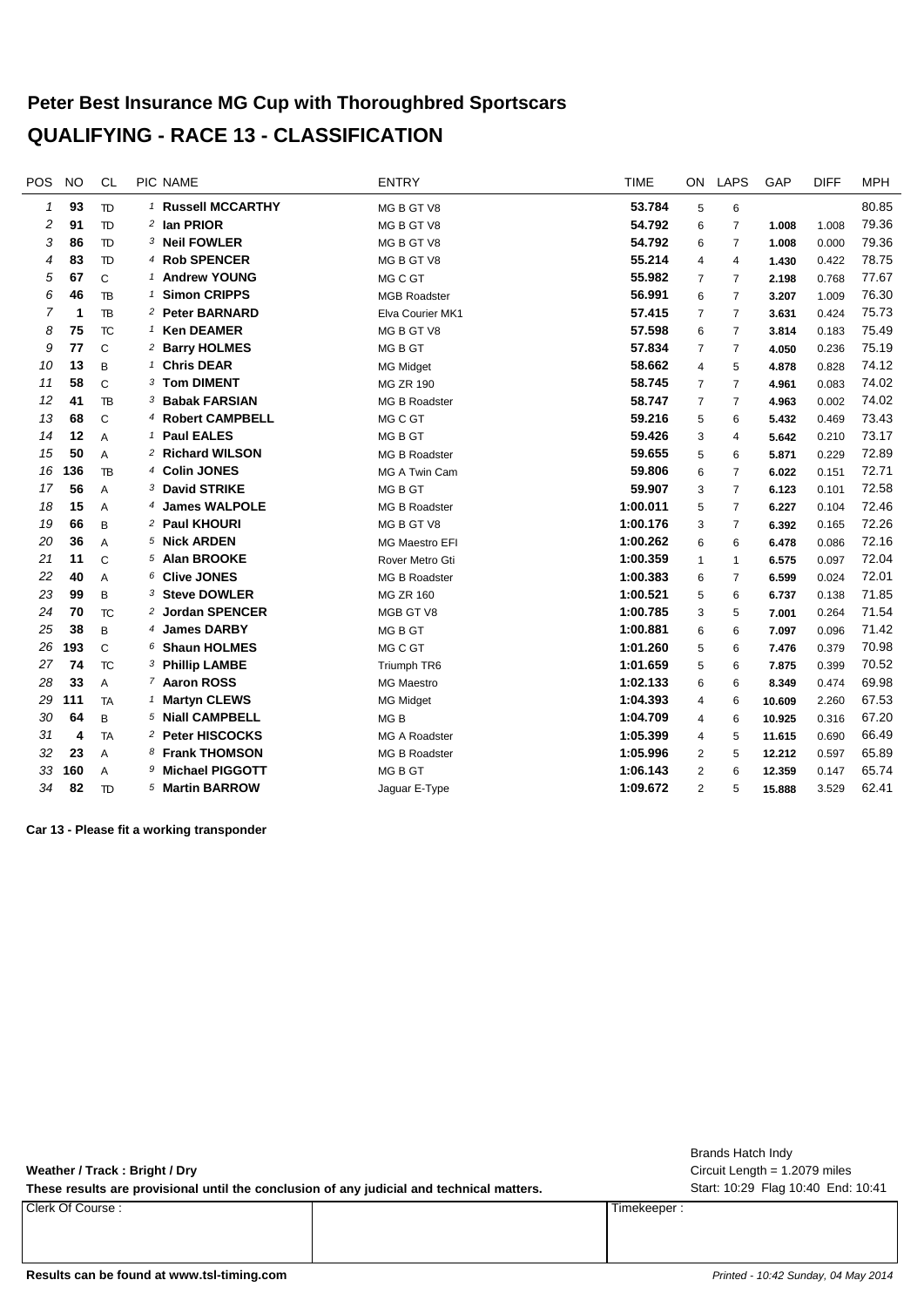## **Peter Best Insurance MG Cup with Thoroughbred Sportscars QUALIFYING - RACE 23 - 2ND FASTEST CLASSIFICATION**

| POS | <b>NO</b> | <b>CL</b>     | PIC NAME                      | <b>ENTRY</b>          | <b>TIME</b> | ON             | <b>LAPS</b>    | GAP    | <b>DIFF</b> | <b>MPH</b> |
|-----|-----------|---------------|-------------------------------|-----------------------|-------------|----------------|----------------|--------|-------------|------------|
| 1   | 93        | <b>TD</b>     | <sup>1</sup> Russell MCCARTHY | MG B GT V8            | 53.965      | 6              | 6              |        |             | 80.58      |
| 2   | 91        | <b>TD</b>     | <sup>2</sup> Ian PRIOR        | MG B GT V8            | 54.841      | $\overline{7}$ | 7              | 0.876  | 0.876       | 79.29      |
| 3   | 86        | <b>TD</b>     | 3 Neil FOWLER                 | MG B GT V8            | 56.061      | $\overline{7}$ | $\overline{7}$ | 2.096  | 1.220       | 77.56      |
| 4   | 67        | $\mathsf{C}$  | <sup>1</sup> Andrew YOUNG     | MG C GT               | 56.516      | 4              | 7              | 2.551  | 0.455       | 76.94      |
| 5   | 83        | <b>TD</b>     | 4 Rob SPENCER                 | MG B GT V8            | 56.655      | $\overline{2}$ | 4              | 2.690  | 0.139       | 76.75      |
| 6   | 1         | TB            | <sup>1</sup> Peter BARNARD    | Elva Courier MK1      | 57.671      | 6              | $\overline{7}$ | 3.706  | 1.016       | 75.40      |
| 7   | 46        | <b>TB</b>     | 2 Simon CRIPPS                | <b>MGB Roadster</b>   | 57.909      | $\overline{7}$ | $\overline{7}$ | 3.944  | 0.238       | 75.09      |
| 8   | 75        | <b>TC</b>     | <sup>1</sup> Ken DEAMER       | MG B GT V8            | 58.432      | 5              | 7              | 4.467  | 0.523       | 74.42      |
| 9   | 77        | $\mathcal{C}$ | <sup>2</sup> Barry HOLMES     | MG B GT               | 58.567      | 6              | $\overline{7}$ | 4.602  | 0.135       | 74.25      |
| 10  | 41        | TB            | 3 Babak FARSIAN               | MG B Roadster         | 58.796      | 6              | $\overline{7}$ | 4.831  | 0.229       | 73.96      |
| 11  | 13        | B             | <sup>1</sup> Chris DEAR       | <b>MG Midget</b>      | 58.837      | 5              | 5              | 4.872  | 0.041       | 73.90      |
| 12  | 12        | A             | <sup>1</sup> Paul EALES       | MG B GT               | 59.670      | 4              | 4              | 5.705  | 0.833       | 72.87      |
| 13  | 58        | $\mathcal{C}$ | 3 Tom DIMENT                  | <b>MG ZR 190</b>      | 59.895      | 6              | 7              | 5.930  | 0.225       | 72.60      |
| 14  | 50        | A             | 2 Richard WILSON              | <b>MG B Roadster</b>  | 59.935      | 6              | 6              | 5.970  | 0.040       | 72.55      |
| 15  | 56        | A             | 3 David STRIKE                | MG B GT               | 1:00.221    | $\overline{7}$ | $\overline{7}$ | 6.256  | 0.286       | 72.21      |
| 16  | 136       | TB            | 4 Colin JONES                 | MG A Twin Cam         | 1:00.396    | 5              | $\overline{7}$ | 6.431  | 0.175       | 72.00      |
| 17  | 15        | A             | 4 James WALPOLE               | MG B Roadster         | 1:00.529    | $\overline{7}$ | $\overline{7}$ | 6.564  | 0.133       | 71.84      |
| 18  | 66        | B             | 2 Paul KHOURI                 | MG B GT V8            | 1:00.573    | 4              | $\overline{7}$ | 6.608  | 0.044       | 71.79      |
| 19  | 68        | $\mathsf{C}$  | 4 Robert CAMPBELL             | MG C GT               | 1:00.616    | 4              | 6              | 6.651  | 0.043       | 71.74      |
| 20  | 40        | A             | 5 Clive JONES                 | <b>MG B Roadster</b>  | 1:00.717    | $\overline{7}$ | $\overline{7}$ | 6.752  | 0.101       | 71.62      |
| 21  | 36        | A             | 6 Nick ARDEN                  | <b>MG Maestro EFI</b> | 1:01.043    | 4              | 6              | 7.078  | 0.326       | 71.23      |
| 22  | 70        | <b>TC</b>     | <sup>2</sup> Jordan SPENCER   | MGB GT V8             | 1:01.636    | 5              | 5              | 7.671  | 0.593       | 70.55      |
| 23  | 99        | B             | 3 Steve DOWLER                | <b>MG ZR 160</b>      | 1:01.942    | 4              | 6              | 7.977  | 0.306       | 70.20      |
| 24  | 33        | A             | 7 Aaron ROSS                  | <b>MG Maestro</b>     | 1:02.137    | 5              | 6              | 8.172  | 0.195       | 69.98      |
| 25  | 74        | TC.           | 3 Phillip LAMBE               | Triumph TR6           | 1:02.347    | 6              | 6              | 8.382  | 0.210       | 69.74      |
| 26  | 193       | $\mathsf{C}$  | 5 Shaun HOLMES                | MG C GT               | 1:02.396    | 6              | 6              | 8.431  | 0.049       | 69.69      |
| 27  | 38        | B             | 4 James DARBY                 | MG B GT               | 1:02.946    | 5              | 6              | 8.981  | 0.550       | 69.08      |
| 28  | 64        | B             | 5 Niall CAMPBELL              | MG <sub>B</sub>       | 1:04.847    | 6              | 6              | 10.882 | 1.901       | 67.05      |
| 29  | 111       | <b>TA</b>     | <sup>1</sup> Martyn CLEWS     | <b>MG Midget</b>      | 1:04.970    | 6              | 6              | 11.005 | 0.123       | 66.93      |
| 30  | 4         | <b>TA</b>     | 2 Peter HISCOCKS              | MG A Roadster         | 1:05.828    | 5              | 5              | 11.863 | 0.858       | 66.06      |
| 31  | 160       | A             | 8 Michael PIGGOTT             | MG B GT               | 1:06.663    | 6              | 6              | 12.698 | 0.835       | 65.23      |
| 32  | 23        | A             | 9 Frank THOMSON               | <b>MG B Roadster</b>  | 1:07.307    | 5              | 5              | 13.342 | 0.644       | 64.60      |
| 33  | 82        | <b>TD</b>     | 5 Martin BARROW               | Jaguar E-Type         | 1:10.850    | 4              | 5              | 16.885 | 3.543       | 61.37      |
| 34  | 11        | $\mathcal{C}$ | 6 Alan BROOKE                 | Rover Metro Gti       |             |                | $\overline{2}$ |        |             |            |

**Car 13 - Please fit a working transponder**

**Weather / Track : Bright / Dry**

These results are provisional until the conclusion of any judicial and technical matters. Start: 10:29 Flag 10:40 End: 10:41

Clerk Of Course : Timekeeper :

Circuit Length = 1.2079 miles Brands Hatch Indy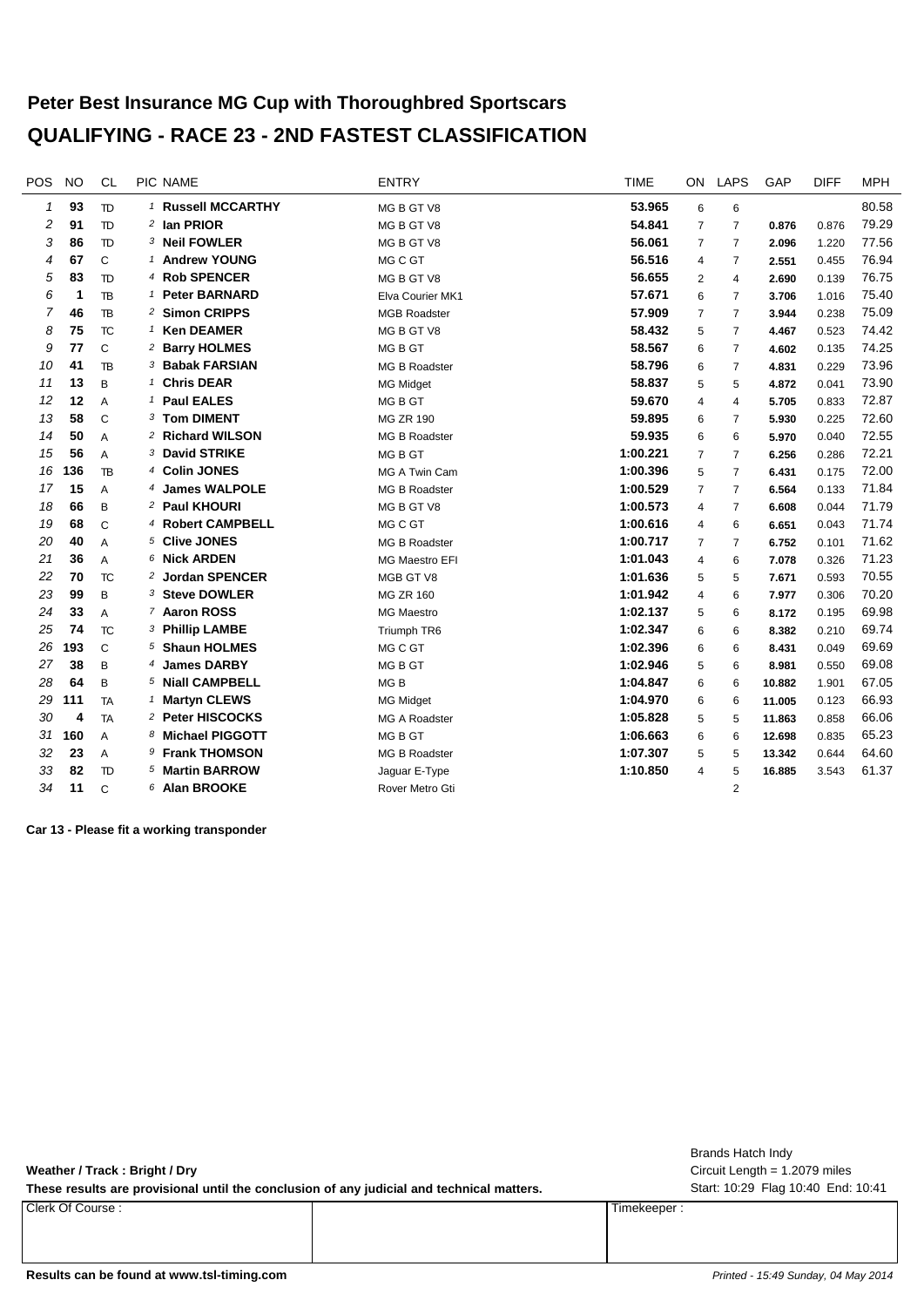# **Peter Best Insurance MG Cup with Thoroughbred Sportscars QUALIFYING - RACE 13 - LAP ANALYSIS**

| DIFF = Difference To Personal Best Lap |  |  |  |  |  |  |
|----------------------------------------|--|--|--|--|--|--|
|----------------------------------------|--|--|--|--|--|--|

| P1             | 93                          | <b>Russell MCCARTHY</b> |                |                              |
|----------------|-----------------------------|-------------------------|----------------|------------------------------|
| LAP            | <b>LAP TIME</b>             | <b>DIFF</b>             | MPH            | TIME OF DAY                  |
| 1 -            | 1:12.277                    | 18.493                  | 60.16          | 10:31:12.821                 |
| 2 -            | 57.972                      | 4.188                   | 75.01          | 10:32:10.793                 |
| 3 -            | 58.686                      | 4.902                   | 74.09          | 10:33:09.479                 |
| 4 -            | 54.932 (3)                  | 1.148                   | 79.16          | 10:34:04.411                 |
| 5 -            | 53.784 (1)                  |                         | 80.85          | 10:34:58.195                 |
| 6 -            | 53.965 (2)                  | 0.181                   | 80.58          | 10:35:52.160                 |
| P <sub>2</sub> | lan PRIOR<br>91             |                         |                |                              |
| LAP            | <b>LAP TIME</b>             | <b>DIFF</b>             | <b>MPH</b>     | TIME OF DAY                  |
| 1 -            | 1:04.477                    | 9.685                   | 67.44          | 10:30:12.446                 |
| 2 -            | 1:00.620                    | 5.828                   | 71.73          | 10:31:13.066                 |
| 3 -            | 58.012                      | 3.220                   | 74.96          | 10:32:11.078                 |
| 4 -            | 59.007                      | 4.215                   | 73.69          | 10:33:10.085                 |
| 5 -            | 54.993 (3)                  | 0.201                   | 79.07          | 10:34:05.078                 |
| 6 -<br>7 -     | 54.792 (1)<br>54.841<br>(2) | 0.049                   | 79.36<br>79.29 | 10:34:59.870<br>10:35:54.711 |
| P <sub>3</sub> | <b>Neil FOWLER</b><br>86    |                         |                |                              |
| LAP            | <b>LAP TIME</b>             | <b>DIFF</b>             | <b>MPH</b>     | <b>TIME OF DAY</b>           |
|                |                             |                         |                |                              |
| 1 -            | 1:07.952                    | 13.160                  | 63.99          | 10:30:24.022                 |
| 2 -            | 1:00.202                    | 5.410                   | 72.23          | 10:31:24.224                 |
| 3 -            | 56.870 (3)                  | 2.078                   | 76.46          | 10:32:21.094                 |
| 4 -<br>5 -     | 1:01.866                    | 7.074                   | 70.29          | 10:33:22.960<br>10:34:19.910 |
| 6 -            | 56.950<br>54.792 (1)        | 2.158                   | 76.35<br>79.36 | 10:35:14.702                 |
| 7 -            | 56.061<br>(2)               | 1.269                   | 77.56          | 10:36:10.763                 |
|                |                             |                         |                |                              |
| <b>P4</b>      | <b>Rob SPENCER</b><br>83 -  |                         |                |                              |
| LAP            | <b>LAP TIME</b>             | <b>DIFF</b>             | <b>MPH</b>     | TIME OF DAY                  |
| 1 -            | 1:00.963                    | 5.749                   | 71.33          | 10:31:49.821                 |
| 2 -            | 56.655 (2)                  | 1.441                   | 76.75          | 10:32:46.476                 |
| 3 -            | 59.433 (3)                  | 4.219                   | 73.16          | 10:33:45.909                 |
| 4 -            | 55.214(1)                   |                         | 78.75          | 10:34:41.123                 |
| P <sub>5</sub> | <b>67 Andrew YOUNG</b>      |                         |                |                              |
| LAP            | <b>LAP TIME</b>             | <b>DIFF</b>             | <b>MPH</b>     | <b>TIME OF DAY</b>           |
| $1 -$          | 1:06.732                    | 10.750                  | 65.16          | 10:30:36.374                 |
| 2 -            | 59.274                      | 3.292                   | 73.36          | 10:31:35.648                 |
| 3 -            | 58.225                      | 2.243                   | 74.68          | 10:32:33.873                 |
| 4 -            | 56.516 (2)                  | 0.534                   | 76.94          | 10:33:30.389                 |
| 5 -            | 58.291                      | 2.309                   | 74.60          | 10:34:28.680                 |
| 6 -            | 57.772 (3)                  | 1.790                   | 75.27          | 10:35:26.452                 |
| 7 -            | 55.982 (1)                  |                         | 77.67          | 10:36:22.434                 |
| P6             | <b>Simon CRIPPS</b><br>46   |                         |                |                              |
| LAP            | <b>LAP TIME</b>             | <b>DIFF</b>             | <b>MPH</b>     | <b>TIME OF DAY</b>           |
| 1 -            | 1:08.011                    | 11.020                  | 63.93          | 10:30:19.497                 |
| 2 -            | 1:01.611                    | 4.620                   | 70.58          | 10:31:21.108                 |
| 3 -            | 58.950 (3)                  | 1.959                   | 73.76          | 10:32:20.058                 |
| 4 -            | 59.917                      | 2.926                   | 72.57          | 10:33:19.975                 |
| 5 -            | 1:00.242                    | 3.251                   | 72.18          | 10:34:20.217                 |
| 6 -<br>7 -     | 56.991 (1)<br>57.909 (2)    | 0.918                   | 76.30<br>75.09 | 10:35:17.208<br>10:36:15.117 |
| P7             | 1<br><b>Peter BARNARD</b>   |                         |                |                              |
| LAP            | <b>LAP TIME</b>             | <b>DIFF</b>             | <b>MPH</b>     | TIME OF DAY                  |
|                |                             |                         |                |                              |

**Weather / Track : Bright / Dry**

|       | DIFF = Difference To Personal Best Lap |        |       |              |
|-------|----------------------------------------|--------|-------|--------------|
| 1 -   | 1:10.313                               | 12.898 | 61.84 | 10:30:34.102 |
| $2 -$ | 1:02.251                               | 4.836  | 69.85 | 10:31:36.353 |
| $3 -$ | 58.913                                 | 1.498  | 73.81 | 10:32:35.266 |
| 4 -   | $58.344$ (3)                           | 0.929  | 74.53 | 10:33:33.610 |
| $5 -$ | 58.819                                 | 1.404  | 73.93 | 10:34:32.429 |
| ჩ -   | 57.671(2)                              | 0.256  | 75.40 | 10:35:30.100 |

| 7 -            | 57.415 (1)                 |             | 75.73      | 10:36:27.515 |
|----------------|----------------------------|-------------|------------|--------------|
| P8             | 75 Ken DEAMER              |             |            |              |
| LAP            | <b>LAP TIME</b>            | <b>DIFF</b> | MPH        | TIME OF DAY  |
| 1 -            | 1:10.561                   | 12.963      | 61.62      | 10:30:50.228 |
| 2 -            | 1:03.714                   | 6.116       | 68.25      | 10:31:53.942 |
| 3 -            | 59.719                     | 2.121       | 72.81      | 10:32:53.661 |
| $4 -$          | 58.872                     | 1.274       | 73.86      | 10:33:52.533 |
| 5 -            | 58.432 (2)                 | 0.834       | 74.42      | 10:34:50.965 |
| 6 -            | 57.598 (1)                 |             | 75.49      | 10:35:48.563 |
| $7 -$          | 58.481 (3)                 | 0.883       | 74.35      | 10:36:47.044 |
| P <sub>9</sub> | 77<br><b>Barry HOLMES</b>  |             |            |              |
| LAP            | <b>LAP TIME</b>            | <b>DIFF</b> | MPH        | TIME OF DAY  |
| $1 -$          | 1:07.313                   | 9.479       | 64.60      | 10:30:19.759 |
| $2 -$          | 1:02.469                   | 4.635       | 69.61      | 10:31:22.228 |
| 3 -            | 58.905 (3)                 | 1.071       | 73.82      | 10:32:21.133 |
| $4 -$          | 1:03.634                   | 5.800       | 68.33      | 10:33:24.767 |
| $5 -$          | 1:00.933                   | 3.099       | 71.36      | 10:34:25.700 |
| 6 -            | 58.567 (2)                 | 0.733       | 74.25      | 10:35:24.267 |
| 7 -            | 57.834 (1)                 |             | 75.19      | 10:36:22.101 |
| <b>P10</b>     | 13<br><b>Chris DEAR</b>    |             |            |              |
| LAP            | <b>LAP TIME</b>            | <b>DIFF</b> | <b>MPH</b> | TIME OF DAY  |
| $1 -$          | 1:58.429                   | 59.767      | 36.71      | 10:32:15.014 |
| $2 -$          | 1:08.253                   | 9.591       | 63.71      | 10:33:23.267 |
| $3 -$          | $1:00.279$ (3)             | 1.617       | 72.14      | 10:34:23.546 |
| 4 -            | 58.662 (1)                 |             | 74.12      | 10:35:22.208 |
| 5 -            | 58.837 (2)                 | 0.175       | 73.90      | 10:36:21.045 |
| <b>P11</b>     | 58<br><b>Tom DIMENT</b>    |             |            |              |
| LAP            | <b>LAP TIME</b>            | <b>DIFF</b> | <b>MPH</b> | TIME OF DAY  |
| $1 -$          | 1:11.237                   | 12.492      | 61.04      | 10:30:33.655 |
| 2 -            | 1:03.045                   | 4.300       | 68.97      | 10:31:36.700 |
| $3 -$          | 1:00.430                   | 1.685       | 71.96      | 10:32:37.130 |
| 4 -            | 1:00.165                   | 1.420       | 72.27      | 10:33:37.295 |
| $5 -$          | $1:00.074$ (3)             | 1.329       | 72.38      | 10:34:37.369 |
| 6 -            | 59.895<br>(2)              | 1.150       | 72.60      | 10:35:37.264 |
| 7 -            | 58.745 (1)                 |             | 74.02      | 10:36:36.009 |
| <b>P12</b>     | <b>Babak FARSIAN</b><br>41 |             |            |              |
| LAP            | <b>LAP TIME</b>            | <b>DIFF</b> | <b>MPH</b> | TIME OF DAY  |
| 1 -            | 1:07.700                   | 8.953       | 64.23      | 10:30:36.196 |
| $2 -$          | 1:01.051                   | 2.304       | 71.22      | 10:31:37.247 |
| $3 -$          | 1:00.732                   | 1.985       | 71.60      | 10:32:37.979 |
| $4 -$          | 58.958                     | 0.211       | 73.75      | 10:33:36.937 |
| 5 -            | 58.889 (3)                 | 0.142       | 73.84      | 10:34:35.826 |

| <b>P13</b> | <b>68 Robert CAMPBELL</b> |             |       |                    |
|------------|---------------------------|-------------|-------|--------------------|
| I AP       | I AP TIMF                 | <b>DIFF</b> | MPH   | <b>TIME OF DAY</b> |
|            | 1:12.364                  | 13.148      | 60.09 | 10:30:47.370       |

5 - 58.889 0.142 10:34:35.826 **(3)** 73.84

58.796 (2) 0.049 73.96 10:35:34.622<br>**58.747 (1) 74.02 10:36:33.369** *7 - 58.747 10:36:33.369* **(1)** *74.02*

> Start: 10:29 Flag 10:40 End: 10:41 Circuit Length = 1.2079 miles Brands Hatch Indy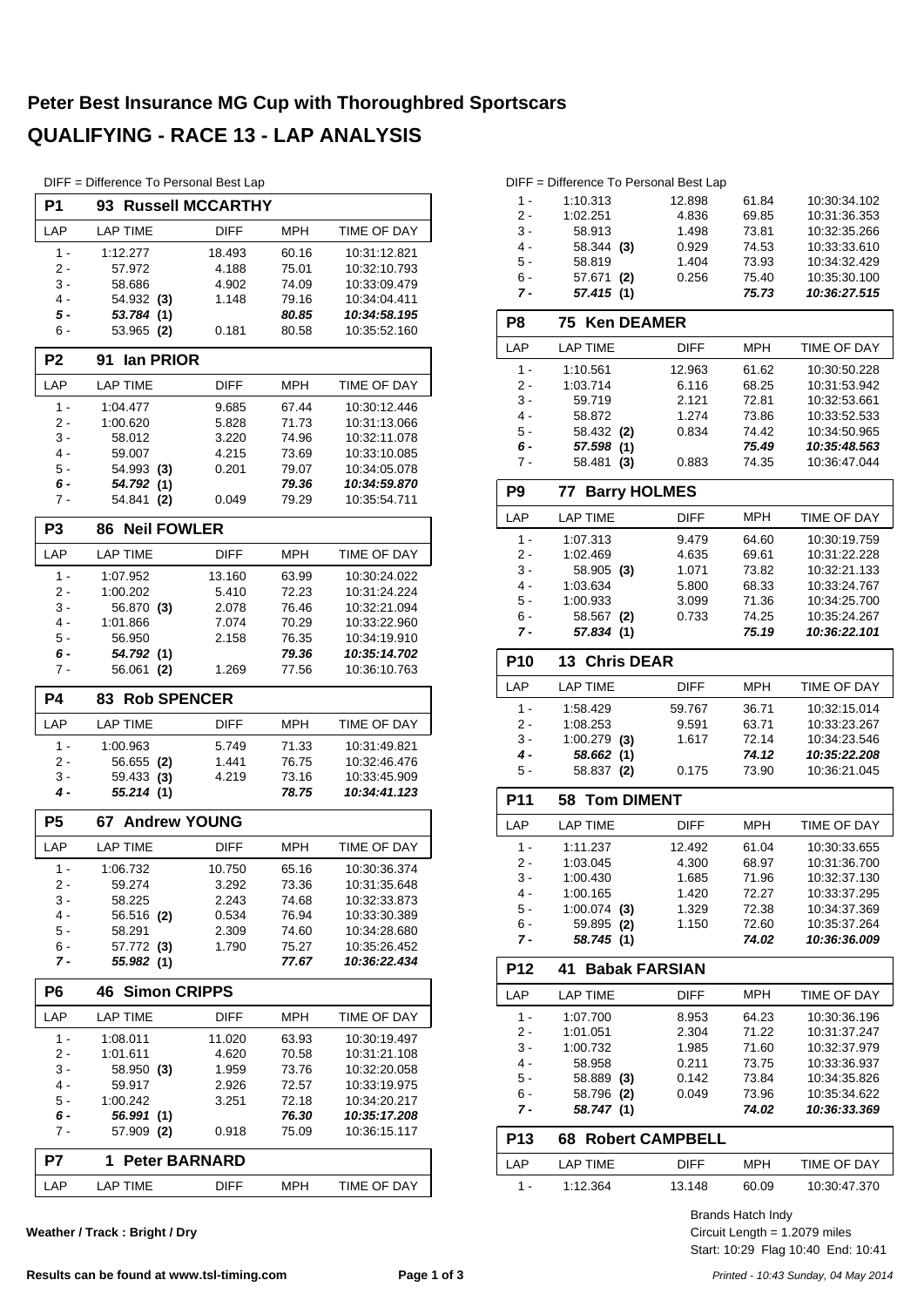#### **Peter Best Insurance MG Cup with Thoroughbred Sportscars QUALIFYING - RACE 13 - LAP ANALYSIS**

| 2 -             |                              | DIFF = Difference To Personal Best Lap |            |                    |
|-----------------|------------------------------|----------------------------------------|------------|--------------------|
|                 | 1:04.347                     | 5.131                                  | 67.58      | 10:31:51.717       |
| $3 -$           | 1:02.484                     | 3.268                                  | 69.59      | 10:32:54.201       |
| $4 -$           | $1:00.616$ (2)               | 1.400                                  | 71.74      | 10:33:54.817       |
| 5 -             | 59.216 (1)                   |                                        | 73.43      | 10:34:54.033       |
| 6 -             | $1:00.862$ (3)               | 1.646                                  | 71.45      | 10:35:54.895       |
| P14             | $12 \,$<br><b>Paul EALES</b> |                                        |            |                    |
| LAP             | <b>LAP TIME</b>              | DIFF                                   | MPH        | TIME OF DAY        |
| 1 -             | $1:03.140$ (3)               | 3.714                                  | 68.87      | 10:33:10.774       |
| 2 -             | 1:03.212                     | 3.786                                  | 68.79      | 10:34:13.986       |
| $3 -$           | 59.426 (1)                   |                                        | 73.17      | 10:35:13.412       |
| 4 -             | 59.670 (2)                   | 0.244                                  | 72.87      | 10:36:13.082       |
| P <sub>15</sub> | <b>Richard WILSON</b><br>50  |                                        |            |                    |
| LAP             | <b>LAP TIME</b>              | <b>DIFF</b>                            | MPH        | <b>TIME OF DAY</b> |
| $1 -$           | 1:09.191                     | 9.536                                  | 62.84      | 10:31:04.815       |
| 2 -             | 1:05.311                     | 5.656                                  | 66.58      | 10:32:10.126       |
| 3 -             | 1:02.561                     | 2.906                                  | 69.50      | 10:33:12.687       |
| $4 -$           | 1:01.931<br>(3)              | 2.276                                  | 70.21      | 10:34:14.618       |
| 5 -             | 59.655 (1)                   |                                        | 72.89      | 10:35:14.273       |
| 6 -             | 59.935 (2)                   | 0.280                                  | 72.55      | 10:36:14.208       |
| P16             | 136<br><b>Colin JONES</b>    |                                        |            |                    |
| LAP             | <b>LAP TIME</b>              | <b>DIFF</b>                            | MPH        | TIME OF DAY        |
| $1 -$           | 1:12.015                     | 12.209                                 | 60.38      | 10:30:39.443       |
| 2 -             | 1:02.842                     | 3.036                                  | 69.19      | 10:31:42.285       |
| 3 -             | 1:01.433                     | 1.627                                  | 70.78      | 10:32:43.718       |
| $4 -$           | 1:02.028                     | 2.222                                  | 70.10      | 10:33:45.746       |
| 5 -             | $1:00.396$ (2)               | 0.590                                  | 72.00      | 10:34:46.142       |
| 6 -             | 59.806 (1)                   |                                        | 72.71      | 10:35:45.948       |
| 7 -             | $1:01.106$ (3)               | 1.300                                  | 71.16      | 10:36:47.054       |
| <b>P17</b>      | <b>David STRIKE</b><br>56    |                                        |            |                    |
|                 |                              |                                        |            |                    |
| LAP             | <b>LAP TIME</b>              | DIFF                                   | MPH        | TIME OF DAY        |
| $1 -$           | 1:07.857                     | 7.950                                  | 64.08      | 10:30:24.854       |
| 2 -             | 1:02.126                     | 2.219                                  | 69.99      | 10:31:26.980       |
| 3 -             | 59.907 (1)                   |                                        | 72.58      | 10:32:26.887       |
| 4 -             | 1:02.762                     | 2.855                                  | 69.28      | 10:33:29.649       |
| 5 -             | 1:02.061                     | 2.154                                  | 70.06      | 10:34:31.710       |
| 6 -             | 1:00.351<br>(3)              | 0.444                                  | 72.05      | 10:35:32.061       |
| 7 -             | $1:00.221$ (2)               | 0.314                                  | 72.21      | 10:36:32.282       |
| P <sub>18</sub> | <b>15 James WALPOLE</b>      |                                        |            |                    |
| LAP             | <b>LAP TIME</b>              | DIFF                                   | MPH        | TIME OF DAY        |
| $1 -$           | 1:07.539                     | 7.528                                  | 64.38      | 10:30:22.490       |
| 2 -             | $1:00.981$ (3)               | 0.970                                  | 71.31      | 10:31:23.471       |
| 3 -             | 1:01.712                     | 1.701                                  | 70.46      | 10:32:25.183       |
| 4 -             | 1:04.232                     | 4.221                                  | 67.70      | 10:33:29.415       |
| 5 -             | 1:00.011(1)                  |                                        | 72.46      | 10:34:29.426       |
| 6 -             | 1:02.068                     | 2.057                                  | 70.06      | 10:35:31.494       |
| 7 -             | $1:00.529$ (2)               | 0.518                                  | 71.84      | 10:36:32.023       |
| <b>P19</b>      | 66 Paul KHOURI               |                                        |            |                    |
| LAP             | <b>LAP TIME</b>              | DIFF                                   | <b>MPH</b> | TIME OF DAY        |
| $1 -$           | 1:08.900                     | 8.724                                  | 63.11      | 10:30:29.908       |
| 2 -             | 1:01.630(3)                  | 1.454                                  | 70.55      | 10:31:31.538       |
| 3 -             | 1:00.176(1)                  |                                        | 72.26      | 10:32:31.714       |
| 4 -             | $1:00.573$ (2)               | 0.397                                  | 71.79      | 10:33:32.287       |
| 5 -             | 1:03.444                     | 3.268                                  | 68.54      | 10:34:35.731       |

**Weather / Track : Bright / Dry**

| DIFF = Difference To Personal Best Lap |                             |             |            |                    |  |  |  |
|----------------------------------------|-----------------------------|-------------|------------|--------------------|--|--|--|
| $6 -$                                  | 1:02.379                    | 2.203       | 69.71      | 10:35:38.110       |  |  |  |
| $7 -$                                  | 1:05.671                    | 5.495       | 66.21      | 10:36:43.781       |  |  |  |
| <b>P20</b>                             | <b>Nick ARDEN</b><br>36     |             |            |                    |  |  |  |
| LAP                                    | <b>LAP TIME</b>             | DIFF        | MPH        | TIME OF DAY        |  |  |  |
| 1 -                                    | 1:13.421                    | 13.159      | 59.22      | 10:31:18.781       |  |  |  |
| $2 -$                                  | 1:03.614                    | 3.352       | 68.35      | 10:32:22.395       |  |  |  |
| $3 -$                                  | 1:04.830                    | 4.568       | 67.07      | 10:33:27.225       |  |  |  |
| $4 -$                                  | $1:01.043$ (2)              | 0.781       | 71.23      | 10:34:28.268       |  |  |  |
| $5 -$                                  | $1:02.086$ (3)              | 1.824       | 70.04      | 10:35:30.354       |  |  |  |
| 6 -                                    | 1:00.262(1)                 |             | 72.16      | 10:36:30.616       |  |  |  |
| P <sub>21</sub>                        | <b>Alan BROOKE</b><br>11    |             |            |                    |  |  |  |
| LAP                                    | <b>LAP TIME</b>             | <b>DIFF</b> | <b>MPH</b> | TIME OF DAY        |  |  |  |
| 1 -                                    | 1:00.359(1)                 |             | 72.04      | 10:31:52.224       |  |  |  |
| <b>P22</b>                             | <b>Clive JONES</b><br>40    |             |            |                    |  |  |  |
| LAP                                    | <b>LAP TIME</b>             | <b>DIFF</b> | <b>MPH</b> | TIME OF DAY        |  |  |  |
| $1 -$                                  | 1:12.692                    | 12.309      | 59.82      | 10:30:37.498       |  |  |  |
| 2 -                                    | 1:04.231                    | 3.848       | 67.70      | 10:31:41.729       |  |  |  |
| 3 -                                    | 1:03.859                    | 3.476       | 68.09      | 10:32:45.588       |  |  |  |
| 4 -                                    | 1:03.177                    | 2.794       | 68.83      | 10:33:48.765       |  |  |  |
| 5 -                                    | $1:01.029$ (3)              | 0.646       | 71.25      | 10:34:49.794       |  |  |  |
| 6 -                                    | 1:00.383(1)                 |             | 72.01      | 10:35:50.177       |  |  |  |
| 7 -                                    | $1:00.717$ (2)              | 0.334       | 71.62      | 10:36:50.894       |  |  |  |
| P23                                    | <b>Steve DOWLER</b><br>99   |             |            |                    |  |  |  |
| LAP                                    | <b>LAP TIME</b>             | DIFF        | MPH        | TIME OF DAY        |  |  |  |
| 1 -                                    | 1:11.060                    | 10.539      | 61.19      | 10:31:03.092       |  |  |  |
| $2 -$                                  | 1:03.975                    | 3.454       | 67.97      | 10:32:07.067       |  |  |  |
| $3 -$                                  | $1:02.657$ (3)              | 2.136       | 69.40      | 10:33:09.724       |  |  |  |
| 4 -                                    | 1:01.942<br>(2)             | 1.421       | 70.20      | 10:34:11.666       |  |  |  |
| 5 -                                    | 1:00.521(1)                 |             | 71.85      | 10:35:12.187       |  |  |  |
| 6 -                                    | 1:03.450                    | 2.929       | 68.53      | 10:36:15.637       |  |  |  |
| P <sub>24</sub>                        | <b>Jordan SPENCER</b><br>70 |             |            |                    |  |  |  |
| LAP                                    | <b>LAP TIME</b>             | DIFF        | MPH        | <b>TIME OF DAY</b> |  |  |  |
| 1 -                                    | 1:11.302                    | 10.517      | 60.98      | 10:30:49.415       |  |  |  |
| 2 -                                    | 1:05.643                    | 4.858       | 66.24      | 10:31:55.058       |  |  |  |
| 3 -                                    | 1:00.785(1)                 |             | 71.54      | 10:32:55.843       |  |  |  |
| 4 -                                    | $1:02.715$ (3)              | 1.930       | 69.33      | 10:33:58.558       |  |  |  |
| 5 -                                    | $1:01.636$ (2)              | 0.851       | 70.55      | 10:35:00.194       |  |  |  |
| P <sub>25</sub>                        | <b>James DARBY</b><br>38    |             |            |                    |  |  |  |
| LAP                                    | <b>LAP TIME</b>             | DIFF        | MPH        | TIME OF DAY        |  |  |  |
| 1 -                                    | 1:10.758                    | 9.877       | 61.45      | 10:30:36.644       |  |  |  |
| $2-$                                   | 1:04.043                    | 3.162       | 67.90      | 10:31:40.687       |  |  |  |
| 3 -                                    | 1:03.923                    | 3.042       | 68.02      | 10:32:44.610       |  |  |  |
| 4 -                                    | $1:03.579$ (3)              | 2.698       | 68.39      | 10:33:48.189       |  |  |  |
| 5 -                                    | 1:02.946<br>(2)             | 2.065       | 69.08      | 10:34:51.135       |  |  |  |
| 6 -                                    | 1:00.881(1)                 |             | 71.42      | 10:35:52.016       |  |  |  |
| P <sub>26</sub>                        | 193 Shaun HOLMES            |             |            |                    |  |  |  |
| LAP                                    | <b>LAP TIME</b>             | <b>DIFF</b> | MPH        | TIME OF DAY        |  |  |  |
| 1 -                                    | 1:10.698                    | 9.438       | 61.50      | 10:30:43.577       |  |  |  |
| $2-$                                   | 1:05.442                    | 4.182       | 66.44      | 10:31:49.019       |  |  |  |
| 3 -                                    | 1:04.973                    | 3.713       | 66.92      | 10:32:53.992       |  |  |  |
| 4 -                                    | $1:04.142$ (3)              | 2.882       | 67.79      | 10:33:58.134       |  |  |  |

Start: 10:29 Flag 10:40 End: 10:41 Circuit Length = 1.2079 miles Brands Hatch Indy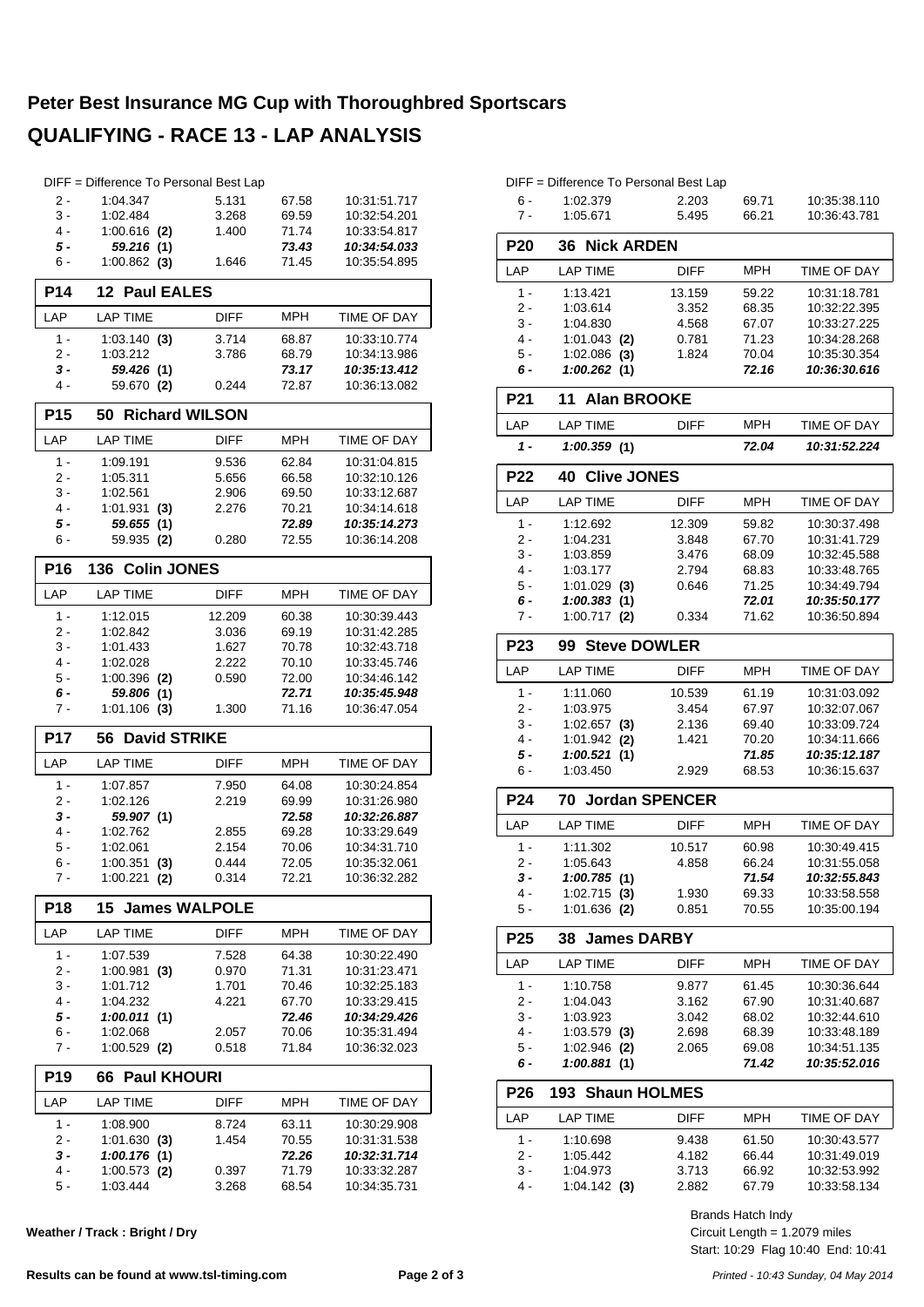#### **Peter Best Insurance MG Cup with Thoroughbred Sportscars QUALIFYING - RACE 13 - LAP ANALYSIS**

#### DIFF = Difference To Personal Best Lap *5 - 1:01.260 10:34:59.394* **(1)** *70.98* 6 - 1:02.396 1.136 10:36:01.790 **(2)** 69.69 **P27 74 Phillip LAMBE** LAP LAP TIME DIFF MPH TIME OF DAY 1 - 1:10.568 8.909 61.62 10:30:56.033 2 - 1:02.917 (3) 1.258 69.11 10:31:58.950 3 - 1:03.154 1.495 10:33:02.104 68.85 4 - 1:04.238 2.579 67.69 10:34:06.342<br>5 - 1:01.659 (1) 70.52 10:35:08.001 *5 - 1:01.659 10:35:08.001* **(1)** *70.52* 6 - 1:02.347 0.688 10:36:10.348 **(2)** 69.74 **P28 33 Aaron ROSS** LAP LAP TIME DIFF MPH TIME OF DAY 1 - 1:11.989 9.856 60.40 10:31:23.044 2 - 1:03.802 1.669 68.15 10:32:26.846 3 - 1:03.263 1.130 10:33:30.109 68.73 4 - 1:03.253 1.120 10:34:33.362 **(3)** 68.74 5 - 1:02.137 0.004 10:35:35.499 **(2)** 69.98 *6 - 1:02.133 10:36:37.632* **(1)** *69.98* **P29 111 Martyn CLEWS** LAP LAP TIME DIFF MPH TIME OF DAY 1 - 1:14.158 9.765 10:31:01.283 58.63 2 - 1:10.674 6.281 6.1.53 10:32:11.957 3 - 1:09.950 5.557 62.16 10:33:21.907 *4 - 1:04.393 10:34:26.300* **(1)** *67.53* 5 - 1:05.216 0.823 10:35:31.516 **(3)** 66.68 6 - 1:04.970 0.577 10:36:36.486 **(2)** 66.93 **P30 64 Niall CAMPBELL** LAP LAP TIME DIFF MPH TIME OF DAY 1 - 1:14.822 10.113 10:31:03.598 58.11 2 - 1:09.698 4.989 10:32:13.296 62.39 3 - 1:07.575 2.866 64.35 10:33:20.871 *4 - 1:04.709 10:34:25.580* **(1)** *67.20* 5 - 1:05.286 0.577 10:35:30.866 **(3)** 66.60 6 - 1:04.847 0.138 10:36:35.713 **(2)** 67.05 **P31 4 Peter HISCOCKS** LAP LAP TIME DIFF MPH TIME OF DAY 1 - 1:17.631 12.232 56.01 10:31:30.196 2 - 1:09.599 4.200 62.48 10:32:39.795 3 - 1:06.551 1.152 10:33:46.346 **(3)** 65.34 *4 - 1:05.399 10:34:51.745* **(1)** *66.49* 5 - 1:05.828 0.429 10:35:57.573 **(2)** 66.06 **P32 23 Frank THOMSON** LAP LAP TIME DIFF MPH TIME OF DAY 1 - 1:10.094 4.098 10:31:04.564 62.03 *2 - 1:05.996 10:32:10.560* **(1)** *65.89* 3 - 1:14.160 8.164 10:33:24.720 **(3)** 58.63 4 - 1:14.253 8.257 10:34:38.973 58.56 5 - 1:07.307 (2) 1.311 64.60 10:35:46.280 **P33 160 Michael PIGGOTT** LAP LAP TIME DIFF MPH TIME OF DAY 1 - 1:14.036 7.893 10:31:13.418 58.73

**Weather / Track : Bright / Dry**

#### DIFF = Difference To Personal Best Lap

| 2 -   | 1:06.143(1)    |       | 65.74 | 10:32:19.561 |
|-------|----------------|-------|-------|--------------|
| $3 -$ | 1:09.490       | 3.347 | 62.57 | 10:33:29.051 |
| 4 -   | 1:09.050       | 2.907 | 62.97 | 10:34:38.101 |
| 5 -   | $1:07.684$ (3) | 1.541 | 64.24 | 10:35:45.785 |
| 6 -   | $1:06.663$ (2) | 0.520 | 65.23 | 10:36:52.448 |

| <b>P34</b> | <b>82 Martin BARROW</b> |             |            |              |
|------------|-------------------------|-------------|------------|--------------|
| I AP       | <b>LAP TIME</b>         | <b>DIFF</b> | <b>MPH</b> | TIME OF DAY  |
| 1 -        | 1:16.844                | 7.172       | 56.59      | 10:31:00.608 |
| $2 -$      | 1:09.672(1)             |             | 62.41      | 10:32:10.280 |
| $3 -$      | 1:14.261                | 4.589       | 58.55      | 10:33:24.541 |
| 4 -        | $1:10.850$ (2)          | 1.178       | 61.37      | 10:34:35.391 |
| 5 -        | 1:11.530<br>(3)         | 1.858       | 60.79      | 10:35:46.921 |

Start: 10:29 Flag 10:40 End: 10:41 Circuit Length = 1.2079 miles Brands Hatch Indy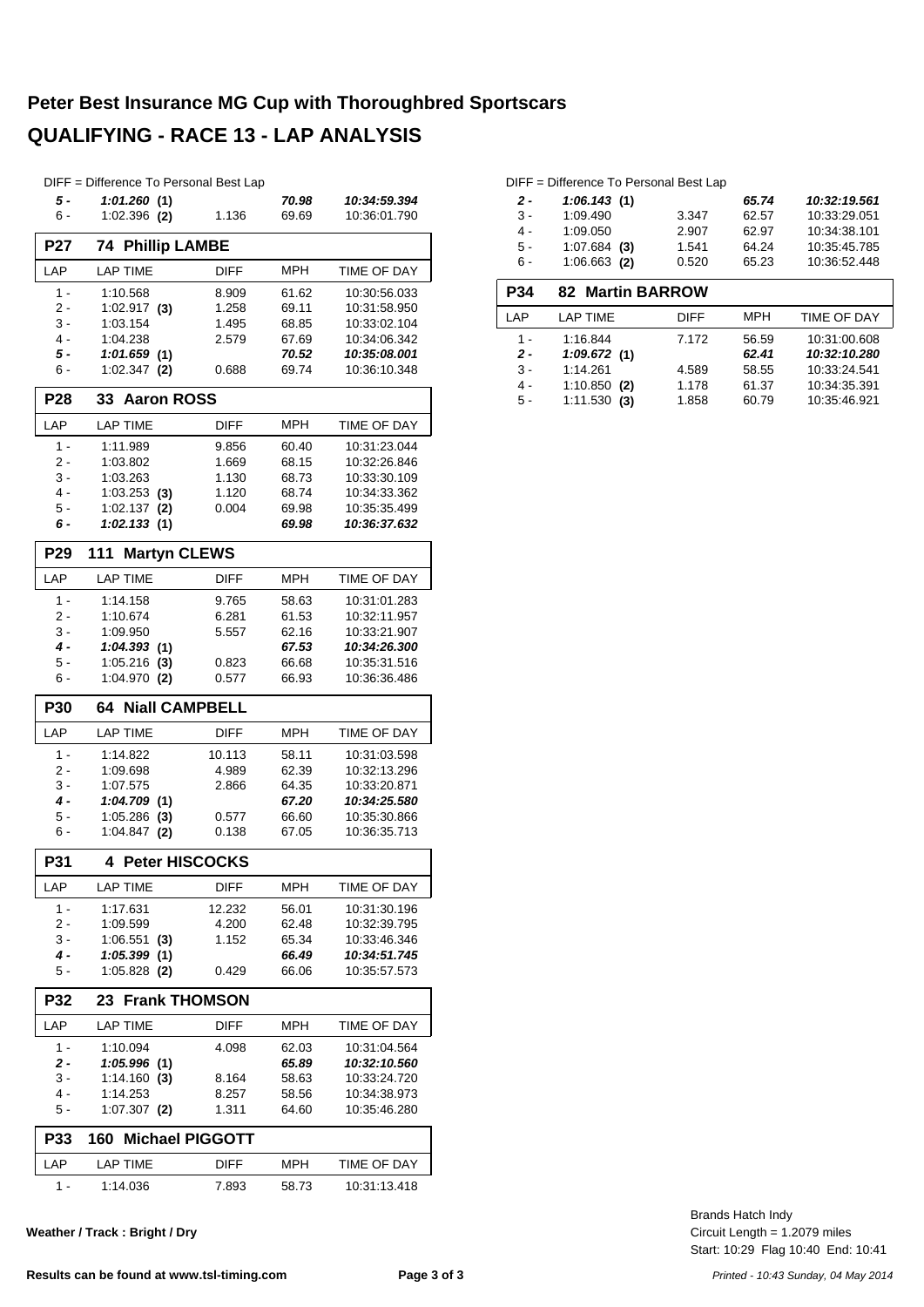

**Results can be found at www.tsl-timing.com** *Printed - 10:58 Sunday, 04 May 2014*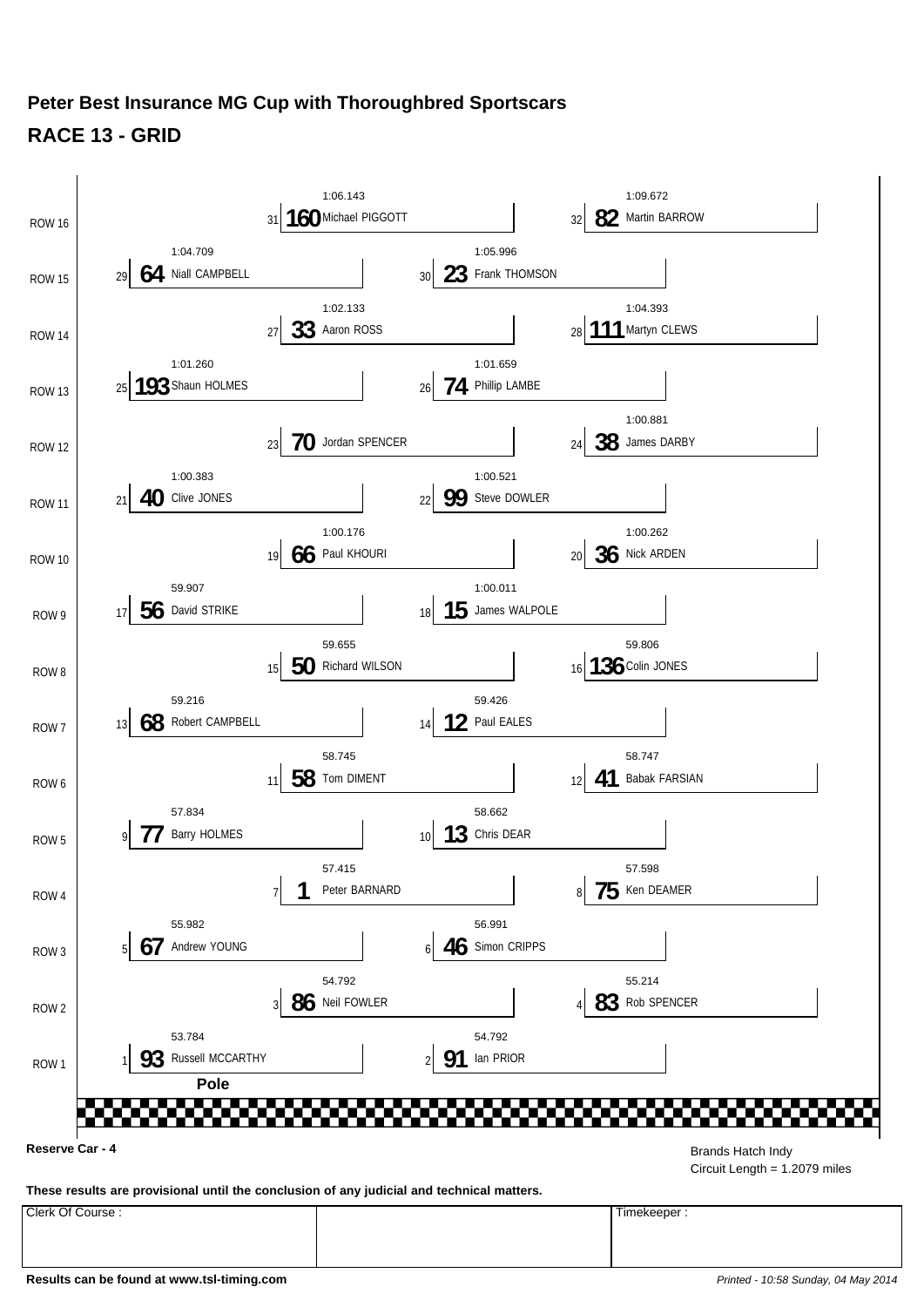### **Peter Best Insurance MG Cup with Thoroughbred Sportscars RACE 23 - GRID - AMENDED**

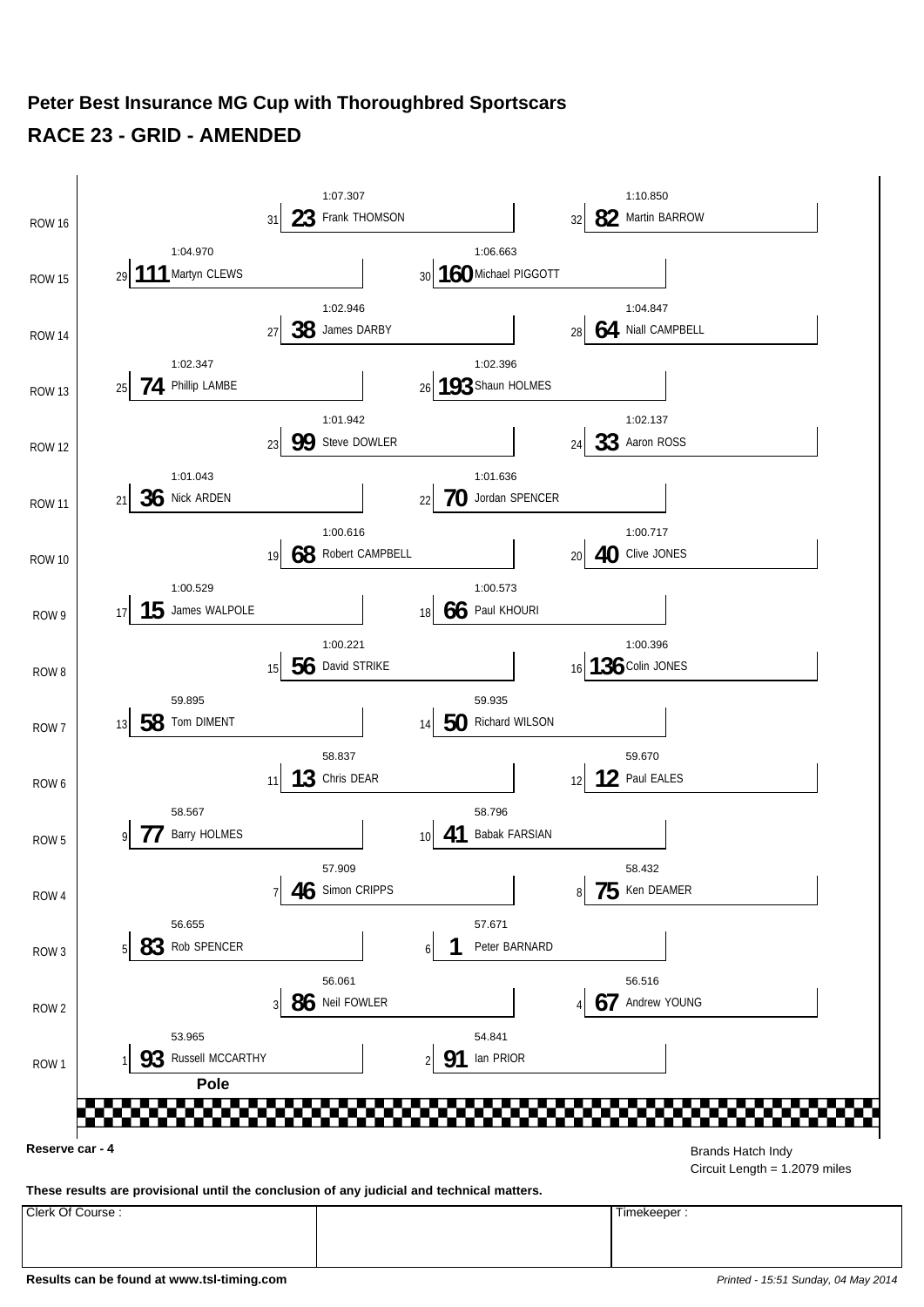| POS          | <b>NO</b> | CL          | PIC NAME                | <b>ENTRY</b>          | <b>LAPS</b> | <b>TIME</b>       | GAP    | <b>DIFF</b> | <b>MPH</b> | BEST       | ON             |
|--------------|-----------|-------------|-------------------------|-----------------------|-------------|-------------------|--------|-------------|------------|------------|----------------|
| $\mathbf{1}$ | 93        | TD          | 1 Russell MCCARTHY      | MG B GT V8            | 6           | 5:32.925          |        |             | 78.37      | 53.456     | 6              |
| 2            | 86        | TD          | 2 Neil FOWLER           | MG B GT V8            | 6           | 5:33.568          | 0.643  | 0.643       | 78.21      | 53.956     | 6              |
| 3            | 91        | TD          | 3 Ian PRIOR             | MG B GT V8            | 6           | 5:34.912          | 1.987  | 1.344       | 77.90      | 54.481     | 3              |
| 4            | 67        | $\mathbb C$ | 1 Andrew YOUNG          | MG C GT               | 6           | 5:43.042          | 10.117 | 8.130       | 76.05      | 55.702     | $\overline{2}$ |
| 5            | 75        | <b>TC</b>   | 1 Ken DEAMER            | MG B GT V8            | 6           | 5:46.760          | 13.835 | 3.718       | 75.24      | 56.120     | $\sqrt{2}$     |
| 6            | 46        | TB          | 1 Simon CRIPPS          | <b>MGB Roadster</b>   | 6           | 5:47.479          | 14.554 | 0.719       | 75.08      | 56.356     | $\overline{2}$ |
| 7            | 77        | C           | 2 Barry HOLMES          | MG B GT               | 6           | 5:56.423          | 23.498 | 8.944       | 73.20      | 57.127     | 6              |
| 8            | 13        | B           | 1 Chris DEAR            | <b>MG Midget</b>      | 6           | 5:59.395          | 26.470 | 2.972       | 72.59      | 58.438     | 3              |
| 9            | 41        | TB          | 2 Babak FARSIAN         | <b>MG B Roadster</b>  | 6           | 5:59.937          | 27.012 | 0.542       | 72.48      | 58.166     | $\overline{4}$ |
| 10           | 58        | $\mathbb C$ | 3 Tom DIMENT            | <b>MG ZR 190</b>      | 6           | 6:00.106          | 27.181 | 0.169       | 72.45      | 57.948     | 3              |
| 11           | 68        | $\mathbb C$ | 4 Robert CAMPBELL       | MG C GT               | 6           | 6:03.568          | 30.643 | 3.462       | 71.76      | 58.059     | 5              |
| 12           | 66        | B           | 2 Paul KHOURI           | MG B GT V8            | 6           | 6:07.441          | 34.516 | 3.873       | 71.00      | 58.468     | 5              |
| 13           | 15        | Α           | 1 James WALPOLE         | <b>MG B Roadster</b>  | 6           | 6:08.444          | 35.519 | 1.003       | 70.81      | 59.064     | $\overline{2}$ |
| 14           | 12        | Α           | 2 Paul EALES            | MG B GT               | 6           | 6:08.800          | 35.875 | 0.356       | 70.74      | 59.122     | 6              |
| 15           | 36        | Α           | 3 Nick ARDEN            | MG Maestro EFI        | 6           | 6:10.150          | 37.225 | 1.350       | 70.48      | 59.536     | 6              |
| 16           | 136       | TB          | 3 Colin JONES           | MG A Twin Cam         | 6           | 6:11.378          | 38.453 | 1.228       | 70.25      | 59.663     | 4              |
| 17           | 56        | Α           | 4 David STRIKE          | MG B GT               | 6           | 6:12.213          | 39.288 | 0.835       | 70.09      | 59.623     | 5              |
| 18           | 50        | Α           | 5 Richard WILSON        | <b>MG B Roadster</b>  | 6           | 6:12.349          | 39.424 | 0.136       | 70.07      | 59.757     | 4              |
| 19           | 74        | TC          | 2 Phillip LAMBE         | Triumph TR6           | 6           | 6:17.082          | 44.157 | 4.733       | 69.19      | 59.519     | $\overline{4}$ |
| 20           | 33        | Α           | 6 Aaron ROSS            | <b>MG Maestro</b>     | 6           | 6:17.187          | 44.262 | 0.105       | 69.17      | 1:00.340   | $\overline{4}$ |
| 21           | 193       | $\mathbb C$ | 5 Shaun HOLMES          | MG C GT               | 6           | 6:17.991          | 45.066 | 0.804       | 69.02      | 59.500     | 4              |
| 22           | 99        | B           | 3 Steve DOWLER          | <b>MG ZR 160</b>      | 6           | 6:18.781          | 45.856 | 0.790       | 68.88      | 59.759     | 5              |
| 23           | 70        | <b>TC</b>   | 3 Jordan SPENCER        | MGB GT V8             | 6           | 6:19.036          | 46.111 | 0.255       | 68.83      | 58.013     | 5              |
| 24           | 38        | B           | 4 James DARBY           | MG B GT               | 6           | 6:19.151          | 46.226 | 0.115       | 68.81      | 59.524     | 5              |
| 25           | 64        | B           | 5 Niall CAMPBELL        | MG <sub>B</sub>       | 6           | 6:29.298          | 56.373 | 10.147      | 67.02      | 1:02.076   | $\overline{4}$ |
| 26           | 111       | TA          | 1 Martyn CLEWS          | <b>MG Midget</b>      | 6           | 6:29.744          | 56.819 | 0.446       | 66.94      | 1:02.153   | 3              |
| 27           | 160       | Α           | 7 Michael PIGGOTT       | <b>MGBGT</b>          | 6           | 6:30.884          | 57.959 | 1.140       | 66.75      | 1:02.071   | 4              |
| 28           | 23        | Α           | 8 Frank THOMSON         | <b>MG B Roadster</b>  | 6           | 6:38.524 1:05.599 |        | 7.640       | 65.47      | 1:02.079   | 4              |
|              |           |             |                         | <b>NOT CLASSIFIED</b> |             |                   |        |             |            |            |                |
| <b>DNF</b>   | 83        | TD          | <b>Rob SPENCER</b>      | MG B GT V8            | $\pmb{0}$   |                   |        |             |            |            |                |
| <b>DNF</b>   | 40        | Α           | <b>Clive JONES</b>      | <b>MG B Roadster</b>  | 0           |                   |        |             |            |            |                |
| <b>DNF</b>   | 1         | TB          | Peter BARNARD           | Elva Courier MK1      | 0           |                   |        |             |            |            |                |
| <b>DNF</b>   | 82        | TD          | <b>Martin BARROW</b>    | Jaguar E-Type         | 0           |                   |        |             |            |            |                |
|              |           |             |                         | <b>FASTEST LAP</b>    |             |                   |        |             |            |            |                |
|              | 93        | TD          | <b>Russell MCCARTHY</b> | MG B GT V8            | 6           | 53.456            |        | 81.34 mph   |            | 130.91 kph |                |
|              | 67        | $\mathbb C$ | <b>Andrew YOUNG</b>     | MG C GT               | $\mathbf 2$ | 55.702            |        | 78.06 mph   |            | 125.64 kph |                |
|              | 75        | TC          | <b>Ken DEAMER</b>       | MG B GT V8            | $\mathbf 2$ | 56.120            |        | 77.48 mph   |            | 124.70 kph |                |
|              | 46        | TB          | <b>Simon CRIPPS</b>     | <b>MGB Roadster</b>   | $\mathbf 2$ | 56.356            |        | 77.16 mph   |            | 124.18 kph |                |
|              | 13        | B           | <b>Chris DEAR</b>       | <b>MG Midget</b>      | 3           | 58.438            |        | 74.41 mph   |            | 119.75 kph |                |
|              | 15        | Α           | James WALPOLE           | <b>MG B Roadster</b>  | $\mathbf 2$ | 59.064            |        | 73.62 mph   |            | 118.48 kph |                |
|              | 111       | TA          | Martyn CLEWS            | <b>MG Midget</b>      | 3           | 1:02.153          |        | 69.96 mph   |            | 112.59 kph |                |
|              |           |             |                         |                       |             |                   |        |             |            |            |                |

**Cars 12 and 13 - Please fit a working transponder**

|                                                                                           |  |             | Brands Hatch Indy                  |
|-------------------------------------------------------------------------------------------|--|-------------|------------------------------------|
| Weather / Track: Bright / Dry                                                             |  |             | Circuit Length $= 1.2079$ miles    |
| These results are provisional until the conclusion of any judicial and technical matters. |  |             | Start: 12:39 Flag 12:45 End: 12:46 |
| Clerk Of Course:                                                                          |  | Timekeeper: |                                    |
|                                                                                           |  |             |                                    |
|                                                                                           |  |             |                                    |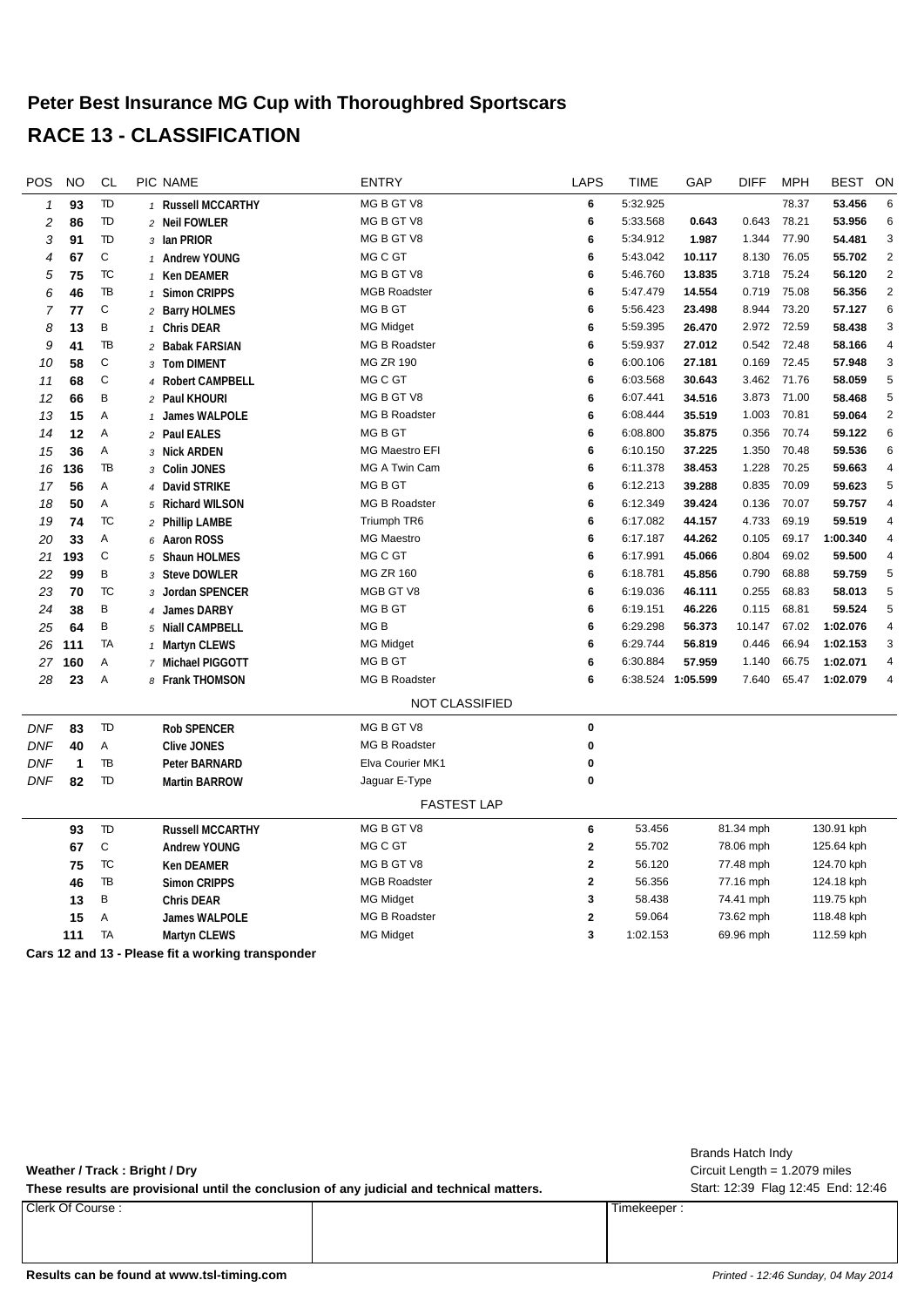| DIFF = Difference To Personal Best Lap |  |  |  |  |  |  |
|----------------------------------------|--|--|--|--|--|--|
|----------------------------------------|--|--|--|--|--|--|

| P1             | <b>Russell MCCARTHY</b><br>93 |                |                |                              |
|----------------|-------------------------------|----------------|----------------|------------------------------|
| LAP            | <b>LAP TIME</b>               | <b>DIFF</b>    | MPH            | TIME OF DAY                  |
| $1 -$          | 1:00.744                      | 7.288          | 71.58          | 12:40:31.103                 |
| 2 -            | 55.188                        | 1.732          | 78.79          | 12:41:26.291                 |
| 3 -<br>4 -     | 54.510 (3)<br>54.881          | 1.054<br>1.425 | 79.77<br>79.23 | 12:42:20.801<br>12:43:15.682 |
| 5 -            | 54.146 (2)                    | 0.690          | 80.31          | 12:44:09.828                 |
| 6 -            | 53.456 (1)                    |                | 81.34          | 12:45:03.284                 |
| P <sub>2</sub> | <b>86 Neil FOWLER</b>         |                |                |                              |
| LAP            | <b>LAP TIME</b>               | <b>DIFF</b>    | <b>MPH</b>     | TIME OF DAY                  |
| $1 -$          | 1:01.050                      | 7.094          | 71.22          | 12:40:31.409                 |
| 2 -            | 54.669                        | 0.713          | 79.54          | 12:41:26.078                 |
| 3 -            | 54.538 (2)                    | 0.582          | 79.73          | 12:42:20.616                 |
| 4 -            | 54.776                        | 0.820          | 79.38          | 12:43:15.392                 |
| 5 -            | 54.579 (3)                    | 0.623          | 79.67          | 12:44:09.971                 |
| 6 -            | 53.956 (1)                    |                | 80.59          | 12:45:03.927                 |
| P3             | lan PRIOR<br>91               |                |                |                              |
| LAP            | <b>LAP TIME</b>               | DIFF           | <b>MPH</b>     | TIME OF DAY                  |
| $1 -$          | 1:00.382                      | 5.901          | 72.01          | 12:40:30.741                 |
| 2 -            | 55.163                        | 0.682          | 78.83          | 12:41:25.904                 |
| 3 -            | 54.481 (1)                    |                | 79.81          | 12:42:20.385                 |
| 4 -            | 54.825 (3)                    | 0.344          | 79.31          | 12:43:15.210                 |
| 5 -            | 54.538 (2)                    | 0.057          | 79.73          | 12:44:09.748                 |
| 6 -            | 55.523                        | 1.042          | 78.32          | 12:45:05.271                 |
| <b>P4</b>      | <b>Andrew YOUNG</b><br>67.    |                |                |                              |
| LAP            | <b>LAP TIME</b>               | DIFF           | MPH            | TIME OF DAY                  |
| $1 -$          | 1:02.768                      | 7.066          | 69.28          | 12:40:33.127                 |
| 2 -            | 55.702 (1)                    |                | 78.06          | 12:41:28.829                 |
| 3 -<br>4 -     | 56.397                        | 0.695          | 77.10          | 12:42:25.226                 |
| 5 -            | 55.986 (3)<br>55.976 (2)      | 0.284<br>0.274 | 77.67<br>77.68 | 12:43:21.212<br>12:44:17.188 |
| 6 -            | 56.213                        | 0.511          | 77.35          | 12:45:13.401                 |
| P <sub>5</sub> | <b>Ken DEAMER</b><br>75       |                |                |                              |
| LAP            | <b>LAP TIME</b>               | <b>DIFF</b>    | <b>MPH</b>     | TIME OF DAY                  |
| 1 -            | 1:05.359                      | 9.239          | 66.53          | 12:40:35.718                 |
| $\mathbf{2}$ - | 56.120 (1)                    |                | 77.48          | 12:41:31.838                 |
| 3 -            | 56.252 (3)                    | 0.132          | 77.30          | 12:42:28.090                 |
| 4 -            | 56.144 (2)                    | 0.024          | 77.45          | 12:43:24.234                 |
| 5 -            | 56.569                        | 0.449          | 76.87          | 12:44:20.803                 |
| 6 -            | 56.316                        | 0.196          | 77.21          | 12:45:17.119                 |
| P6             | <b>Simon CRIPPS</b><br>46     |                |                |                              |
| LAP            | <b>LAP TIME</b>               | <b>DIFF</b>    | MPH            | TIME OF DAY                  |
| 1 -            | 1:03.984                      | 7.628          | 67.96          | 12:40:34.343                 |
| 2 -            | 56.356 (1)                    |                | 77.16          | 12:41:30.699                 |
| $3 -$          | 56.534 (2)                    | 0.178          | 76.92          | 12:42:27.233                 |
| 4 -            | 56.844 (3)                    | 0.488          | 76.50          | 12:43:24.077                 |
| 5 -            | 56.869                        | 0.513          | 76.46          | 12:44:20.946                 |
| 6 -            | 56.892                        | 0.536          | 76.43          | 12:45:17.838                 |
| P7             | <b>Barry HOLMES</b><br>77     |                |                |                              |
| LAP            | <b>LAP TIME</b>               | DIFF           | MPH            | TIME OF DAY                  |
| 1 -            | 1:06.938                      | 9.811          | 64.96          | 12:40:37.297                 |
| 2 -            | 58.099                        | 0.972          | 74.84          | 12:41:35.396                 |

**Weather / Track : Bright / Dry**

| 6 -   | 57.127(1)    |       | 76.12 | 12:45:26.782 |
|-------|--------------|-------|-------|--------------|
| $5 -$ | 57.748 (3)   | 0.621 | 75.30 | 12:44:29.655 |
| 4 -   | 58.887       | 1.760 | 73.84 | 12:43:31.907 |
| $3 -$ | $57.624$ (2) | 0.497 | 75.46 | 12:42:33.020 |

| P8    | 13 Chris DEAR              |                             |                   |              |
|-------|----------------------------|-----------------------------|-------------------|--------------|
| LAP   | <b>LAP TIME</b>            | <b>DIFF</b>                 | <b>MPH</b>        | TIME OF DAY  |
| 1 -   | 1:05.538                   | 7.100                       | 66.35             | 12:40:35.897 |
| $2 -$ | 58.868                     | 0.430                       | 73.87             | 12:41:34.765 |
| $3 -$ | 58.438 (1)                 |                             | 74.41             | 12:42:33.203 |
| 4 -   | 59.097                     | 0.659                       | 73.58             | 12:43:32.300 |
| $5 -$ | 58.679<br>(2)              | 0.241                       | 74.10             | 12:44:30.979 |
| 6 -   | 58.775 (3)                 | 0.337                       | 73.98             | 12:45:29.754 |
| P9    | <b>Babak FARSIAN</b><br>41 |                             |                   |              |
| LAP   | <b>LAP TIME</b>            | <b>DIFF</b>                 | <b>MPH</b>        | TIME OF DAY  |
| . .   | 1.27.27                    | $\sim$ $\sim$ $\sim$ $\sim$ | $\sim$ . $\sim$ . | 10.1000000   |

| 1 -   | 1:07.687   | 9.521 | 64.24 | 12:40:38.046 |
|-------|------------|-------|-------|--------------|
| $2 -$ | 58.219 (2) | 0.053 | 74.69 | 12:41:36.265 |
| $3 -$ | 58.556 (3) | 0.390 | 74.26 | 12:42:34.821 |
| 4 -   | 58.166 (1) |       | 74.76 | 12:43:32.987 |
| $5 -$ | 58.581     | 0.415 | 74.23 | 12:44:31.568 |
| ჩ -   | 58.728     | 0.562 | 74.04 | 12:45:30.296 |

| <b>P10</b> | 58 Tom DIMENT |             |            |                    |
|------------|---------------|-------------|------------|--------------------|
| LAP        | LAP TIME      | <b>DIFF</b> | <b>MPH</b> | <b>TIME OF DAY</b> |
| 1 -        | 1:06.193      | 8.245       | 65.69      | 12:40:36.552       |
| 2 -        | 59.426        | 1.478       | 73.17      | 12:41:35.978       |
| $3 -$      | 57.948 (1)    |             | 75.04      | 12:42:33.926       |
| 4 -        | 58.292 (2)    | 0.344       | 74.60      | 12:43:32.218       |
| $5 -$      | 58.340<br>(3) | 0.392       | 74.53      | 12:44:30.558       |
| 6 -        | 59.907        | 1.959       | 72.58      | 12:45:30.465       |

| <b>P11</b> | <b>68 Robert CAMPBELL</b> |             |            |                    |
|------------|---------------------------|-------------|------------|--------------------|
| I AP       | LAP TIME                  | <b>DIFF</b> | <b>MPH</b> | <b>TIME OF DAY</b> |
| 1 -        | 1:10.011                  | 11.952      | 62.11      | 12:40:40.370       |
| $2 -$      | 58.963                    | 0.904       | 73.75      | 12:41:39.333       |
| $3 -$      | 59.690                    | 1.631       | 72.85      | 12:42:39.023       |
| 4 -        | 58.478 (3)                | 0.419       | 74.36      | 12:43:37.501       |
| 5 -        | 58.059 (1)                |             | 74.89      | 12:44:35.560       |
| 6 -        | 58.367<br>(2)             | 0.308       | 74.50      | 12:45:33.927       |

| <b>P12</b> | 66 Paul KHOURI  |             |            |              |
|------------|-----------------|-------------|------------|--------------|
| I AP       | <b>LAP TIME</b> | <b>DIFF</b> | <b>MPH</b> | TIME OF DAY  |
| 1 -        | 1:11.015        | 12.547      | 61.23      | 12:40:41.374 |
| 2.         | 58.625 (2)      | 0.157       | 74.17      | 12:41:39.999 |
| $3 -$      | $59.324$ (3)    | 0.856       | 73.30      | 12:42:39.323 |
| 4 -        | 59.970          | 1.502       | 72.51      | 12:43:39.293 |
| 5 -        | 58.468 (1)      |             | 74.37      | 12:44:37.761 |
| ჩ -        | 1:00.039        | 1.571       | 72.42      | 12:45:37.800 |

| <b>P13</b>       | 15 James WALPOLE |             |            |              |
|------------------|------------------|-------------|------------|--------------|
| LAP              | <b>LAP TIME</b>  | <b>DIFF</b> | <b>MPH</b> | TIME OF DAY  |
| 1 -              | 1:09.504         | 10.440      | 62.56      | 12:40:39.863 |
| $2 -$            | 59.064 (1)       |             | 73.62      | 12:41:38.927 |
| 3 -              | 1:00.658         | 1.594       | 71.69      | 12:42:39.585 |
| $\overline{4}$ - | 1:00.687         | 1.623       | 71.65      | 12:43:40.272 |
| $5 -$            | 59.421<br>(3)    | 0.357       | 73.18      | 12:44:39.693 |
| 6 -              | 59.110<br>(2)    | 0.046       | 73.56      | 12:45:38.803 |

Start: 12:39 Flag 12:45 End: 12:46 Circuit Length = 1.2079 miles Brands Hatch Indy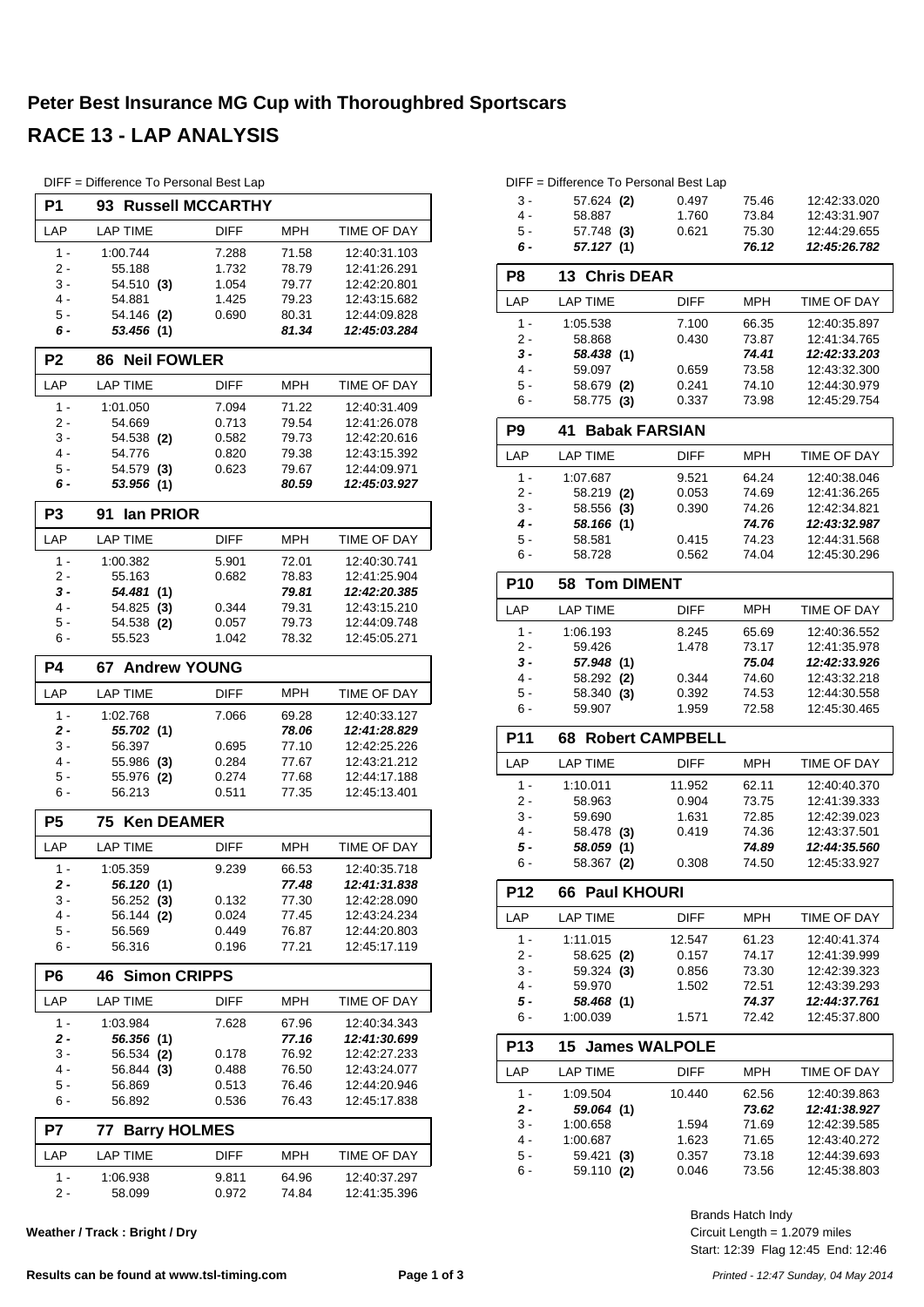| DIFF = Difference To Personal Best Lap |  |  |  |  |
|----------------------------------------|--|--|--|--|
|----------------------------------------|--|--|--|--|

| <b>P14</b>   | <b>12 Paul EALES</b>        |                 |                |                              |
|--------------|-----------------------------|-----------------|----------------|------------------------------|
| LAP          | <b>LAP TIME</b>             | DIFF            | MPH            | TIME OF DAY                  |
| $1 -$        | 1:08.183                    | 9.061           | 63.77          | 12:40:38.542                 |
| $2 -$        | 59.377 (2)                  | 0.255           | 73.23          | 12:41:37.919                 |
| 3 -          | 1:01.431                    | 2.309           | 70.78          | 12:42:39.350                 |
| $4 -$        | $1:00.149$ (3)              | 1.027           | 72.29          | 12:43:39.499                 |
| 5 -<br>6 -   | 1:00.538<br>59.122 (1)      | 1.416           | 71.83<br>73.55 | 12:44:40.037<br>12:45:39.159 |
|              |                             |                 |                |                              |
| <b>P15</b>   | <b>36 Nick ARDEN</b>        |                 |                |                              |
| LAP          | <b>LAP TIME</b>             | <b>DIFF</b>     | <b>MPH</b>     | TIME OF DAY                  |
| $1 -$<br>2 - | 1:11.153<br>1:00.290        | 11.617<br>0.754 | 61.11<br>72.12 | 12:40:41.512<br>12:41:41.802 |
| 3 -          | 59.558 (2)                  | 0.022           | 73.01          | 12:42:41.360                 |
| $4 -$        | 59.567 (3)                  | 0.031           | 73.00          | 12:43:40.927                 |
| 5 -          | 1:00.046                    | 0.510           | 72.42          | 12:44:40.973                 |
| 6 -          | 59.536 (1)                  |                 | 73.04          | 12:45:40.509                 |
| <b>P16</b>   | <b>Colin JONES</b><br>136   |                 |                |                              |
| LAP          | <b>LAP TIME</b>             | DIFF            | <b>MPH</b>     | <b>TIME OF DAY</b>           |
| $1 -$        | 1:11.500                    | 11.837          | 60.81          | 12:40:41.859                 |
| 2 -          | 1:00.315                    | 0.652           | 72.09          | 12:41:42.174                 |
| 3 -          | 59.895 (2)                  | 0.232           | 72.60          | 12:42:42.069                 |
| 4 -          | 59.663 (1)                  |                 | 72.88          | 12:43:41.732                 |
| 5 -          | 1:00.065                    | 0.402           | 72.39          | 12:44:41.797<br>12:45:41.737 |
| 6 -          | 59.940 (3)                  | 0.277           | 72.54          |                              |
| <b>P17</b>   | <b>David STRIKE</b><br>56   |                 |                |                              |
| LAP          | <b>LAP TIME</b>             | DIFF            | MPH            | TIME OF DAY                  |
| $1 -$        | 1:13.377                    | 13.754          | 59.26          | 12:40:43.736                 |
| 2 -<br>3 -   | 59.685 (2)                  | 0.062           | 72.85          | 12:41:43.421                 |
| 4 -          | 59.837<br>59.797 (3)        | 0.214<br>0.174  | 72.67<br>72.72 | 12:42:43.258<br>12:43:43.055 |
| 5 -          | 59.623 (1)                  |                 | 72.93          | 12:44:42.678                 |
| 6 -          | 59.894                      | 0.271           | 72.60          | 12:45:42.572                 |
| <b>P18</b>   | <b>Richard WILSON</b><br>50 |                 |                |                              |
| LAP          | <b>LAP TIME</b>             | <b>DIFF</b>     | <b>MPH</b>     | TIME OF DAY                  |
| $1 -$        | 1:12.204                    | 12.447          | 60.22          | 12:40:42.563                 |
| 2 -          | 1:00.190                    | 0.433           | 72.24          | 12:41:42.753                 |
| 3 -          | 59.961 (3)                  | 0.204           | 72.52          | 12:42:42.714                 |
| 4 -          | 59.757 (1)                  |                 | 72.77          | 12:43:42.471                 |
| $5 -$<br>6 - | 59.903 (2)<br>1:00.334      | 0.146<br>0.577  | 72.59<br>72.07 | 12:44:42.374<br>12:45:42.708 |
| P19          | <b>74 Phillip LAMBE</b>     |                 |                |                              |
| LAP          | <b>LAP TIME</b>             | DIFF            | MPH            | TIME OF DAY                  |
| $1 -$        | 1:13.784                    | 14.265          | 58.93          | 12:40:44.143                 |
| 2 -          | 1:01.584                    | 2.065           | 70.61          | 12:41:45.727                 |
| 3 -          | $1:00.624$ (3)              | 1.105           | 71.73          | 12:42:46.351                 |
| 4 -          | 59.519 (1)                  |                 | 73.06          | 12:43:45.870                 |
| 5 -          | 59.931<br>(2)               | 0.412           | 72.56          | 12:44:45.801                 |
| 6 -          | 1:01.640                    | 2.121           | 70.54          | 12:45:47.441                 |
| P20          | <b>Aaron ROSS</b><br>33     |                 |                |                              |
| LAP          | <b>LAP TIME</b>             | DIFF            | MPH            | TIME OF DAY                  |
| 1 -          | 1:12.988                    | 12.648          | 59.57          | 12:40:43.347                 |
| $2 -$        | 1:01.116                    | 0.776           | 71.15          | 12:41:44.463                 |

**Weather / Track : Bright / Dry**

|       | DIFF = Difference To Personal Best Lap |       |       |              |
|-------|----------------------------------------|-------|-------|--------------|
| $3 -$ | $1:00.486$ (2)                         | 0.146 | 71.89 | 12:42:44.949 |
| 4 -   | 1:00.340(1)                            |       | 72.06 | 12:43:45.289 |
| 5 -   | $1:00.792$ (3)                         | 0.452 | 71.53 | 12:44:46.081 |

| 6 -        | 1:01.465          | 1.125       | 70.74      | 12:45:47.546       |
|------------|-------------------|-------------|------------|--------------------|
| P21        | 193 Shaun HOLMES  |             |            |                    |
| LAP        | <b>LAP TIME</b>   | <b>DIFF</b> | <b>MPH</b> | <b>TIME OF DAY</b> |
| 1 -        | 1:14.300          | 14.800      | 58.52      | 12:40:44.659       |
| $2 -$      | 1:01.395          | 1.895       | 70.82      | 12:41:46.054       |
| $3 -$      | 1:01.211<br>(3)   | 1.711       | 71.04      | 12:42:47.265       |
| $4 -$      | 59.500 (1)        |             | 73.08      | 12:43:46.765       |
| $5 -$      | 59.882 (2)        | 0.382       | 72.61      | 12:44:46.647       |
| $6 -$      | 1:01.703          | 2.203       | 70.47      | 12:45:48.350       |
| <b>P22</b> | 99 Steve DOWLER   |             |            |                    |
| LAP        | <b>LAP TIME</b>   | <b>DIFF</b> | <b>MPH</b> | <b>TIME OF DAY</b> |
| $1 -$      | 1:15.246          | 15.487      | 57.79      | 12:40:45.605       |
| $2 -$      | 1:01.512          | 1.753       | 70.69      | 12:41:47.117       |
| $3 -$      | 1:01.287          | 1.528       | 70.95      | 12:42:48.404       |
| $4 -$      | $1:00.423$ (2)    | 0.664       | 71.96      | 12:43:48.827       |
| 5 -        | 59.759 (1)        |             | 72.76      | 12:44:48.586       |
| $6 -$      | $1:00.554$ (3)    | 0.795       | 71.81      | 12:45:49.140       |
| P23        | 70 Jordan SPENCER |             |            |                    |
| LAP        | <b>LAP TIME</b>   | <b>DIFF</b> | <b>MPH</b> | TIME OF DAY        |
| $1 -$      | 1:09.238          | 11.225      | 62.80      | 12:40:39.597       |
| $2 -$      | 59.112 (3)        | 1.099       | 73.56      | 12:41:38.709       |
| $3 -$      | 59.384            | 1.371       | 73.22      | 12:42:38.093       |
| $4 -$      | 58.595 (2)        | 0.582       | 74.21      | 12:43:36.688       |
| 5 -        | 58.013 (1)        |             | 74.95      | 12:44:34.701       |
| 6 -        | 1:14.694          | 16.681      | 58.21      | 12:45:49.395       |

| 6 -        | 1:14.694        | 16.681      | 58.21      | 12:45:49.395       |
|------------|-----------------|-------------|------------|--------------------|
| <b>P24</b> | 38 James DARBY  |             |            |                    |
| I AP       | <b>LAP TIME</b> | <b>DIFF</b> | <b>MPH</b> | <b>TIME OF DAY</b> |
| 1 -        | 1:16.428        | 16.904      | 56.89      | 12:40:46.787       |
| 2.         | 1:01.913        | 2.389       | 70.23      | 12:41:48.700       |
| $3 -$      | 1:01.090        | 1.566       | 71.18      | 12:42:49.790       |
| 4 -        | 1:00.234<br>(3) | 0.710       | 72.19      | 12:43:50.024       |
| 5 -        | 59.524(1)       |             | 73.05      | 12:44:49.548       |
| 6 -        | 59.962<br>(2)   | 0.438       | 72.52      | 12:45:49.510       |

| P <sub>25</sub> | <b>64 Niall CAMPBELL</b> |             |            |                    |  |  |  |  |  |  |  |  |
|-----------------|--------------------------|-------------|------------|--------------------|--|--|--|--|--|--|--|--|
| LAP             | <b>LAP TIME</b>          | <b>DIFF</b> | <b>MPH</b> | <b>TIME OF DAY</b> |  |  |  |  |  |  |  |  |
| 1 -             | 1:16.578                 | 14.502      | 56.78      | 12:40:46.937       |  |  |  |  |  |  |  |  |
| 2 -             | 1:02.999                 | 0.923       | 69.02      | 12:41:49.936       |  |  |  |  |  |  |  |  |
| 3 -             | $1:02.389$ (2)           | 0.313       | 69.70      | 12:42:52.325       |  |  |  |  |  |  |  |  |
| 4 -             | 1:02.076(1)              |             | 70.05      | 12:43:54.401       |  |  |  |  |  |  |  |  |
| $5 -$           | 1:02.507<br>(3)          | 0.431       | 69.56      | 12:44:56.908       |  |  |  |  |  |  |  |  |
| 6 -             | 1:02.749                 | 0.673       | 69.30      | 12:45:59.657       |  |  |  |  |  |  |  |  |

| P26   | <b>Martyn CLEWS</b><br>111 |             |            |                    |
|-------|----------------------------|-------------|------------|--------------------|
| LAP   | LAP TIME                   | <b>DIFF</b> | <b>MPH</b> | <b>TIME OF DAY</b> |
| 1 -   | 1:17.137                   | 14.984      | 56.37      | 12:40:47.496       |
| 2.    | 1:03.016                   | 0.863       | 69.00      | 12:41:50.512       |
| 3 -   | 1:02.153(1)                |             | 69.96      | 12:42:52.665       |
| 4 -   | $1:02.406$ (3)             | 0.253       | 69.68      | 12:43:55.071       |
| $5 -$ | 1:02.759                   | 0.606       | 69.29      | 12:44:57.830       |
| 6 -   | 1:02.273<br>(2)            | 0.120       | 69.83      | 12:46:00.103       |

Start: 12:39 Flag 12:45 End: 12:46 Circuit Length = 1.2079 miles Brands Hatch Indy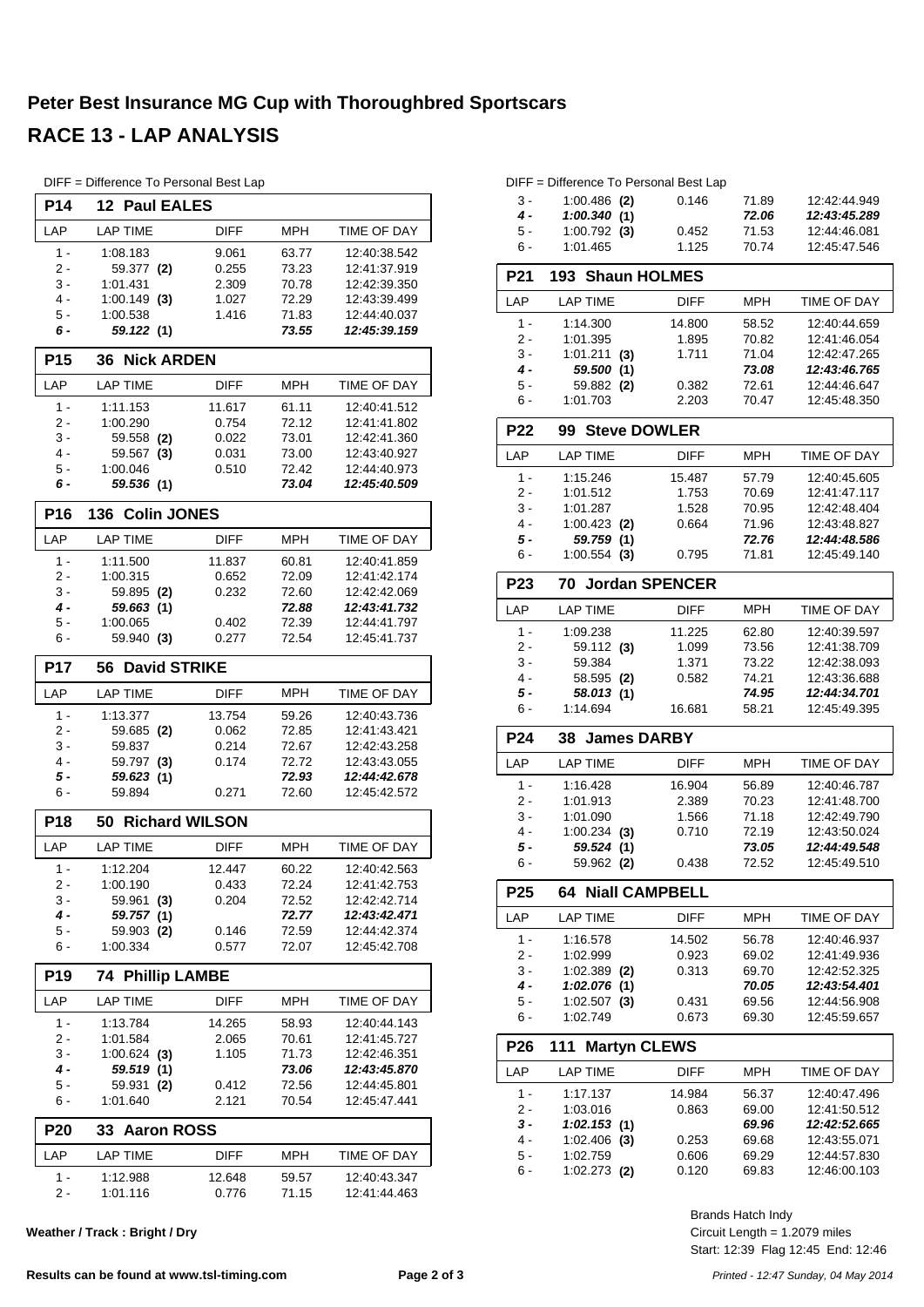DIFF = Difference To Personal Best Lap

| <b>P27</b> | 160<br>Michael PIGGOTT |             |            |              |  |  |  |  |  |  |  |
|------------|------------------------|-------------|------------|--------------|--|--|--|--|--|--|--|
| LAP        | <b>LAP TIME</b>        | <b>DIFF</b> | MPH        | TIME OF DAY  |  |  |  |  |  |  |  |
| 1 -        | 1:17.964               | 15.893      | 55.77      | 12:40:48.323 |  |  |  |  |  |  |  |
| 2 -        | 1:02.977               | 0.906       | 69.05      | 12:41:51.300 |  |  |  |  |  |  |  |
| $3 -$      | 1:02.762               | 0.691       | 69.28      | 12:42:54.062 |  |  |  |  |  |  |  |
| $4 -$      | 1:02.071<br>(1)        |             | 70.05      | 12:43:56.133 |  |  |  |  |  |  |  |
| $5 -$      | 1:02.554<br>(2)        | 0.483       | 69.51      | 12:44:58.687 |  |  |  |  |  |  |  |
| 6 -        | 1:02.556<br>(3)        | 0.485       | 69.51      | 12:46:01.243 |  |  |  |  |  |  |  |
|            | 23 Frank THOMSON       |             |            |              |  |  |  |  |  |  |  |
| <b>P28</b> |                        |             |            |              |  |  |  |  |  |  |  |
| LAP        | <b>LAP TIME</b>        | <b>DIFF</b> | <b>MPH</b> | TIME OF DAY  |  |  |  |  |  |  |  |
| 1 -        | 1:13.525               | 11.446      | 59.14      | 12:40:43.884 |  |  |  |  |  |  |  |
| $2 -$      | 1:02.440<br>(2)        | 0.361       | 69.64      | 12:41:46.324 |  |  |  |  |  |  |  |
| $3 -$      | 1:03.847<br>(3)        | 1.768       | 68.10      | 12:42:50.171 |  |  |  |  |  |  |  |
| 4 -        | 1:02.079<br>(1)        |             | 70.04      | 12:43:52.250 |  |  |  |  |  |  |  |
| 5 -        | 1:10.231               | 8.152       | 61.91      | 12:45:02.481 |  |  |  |  |  |  |  |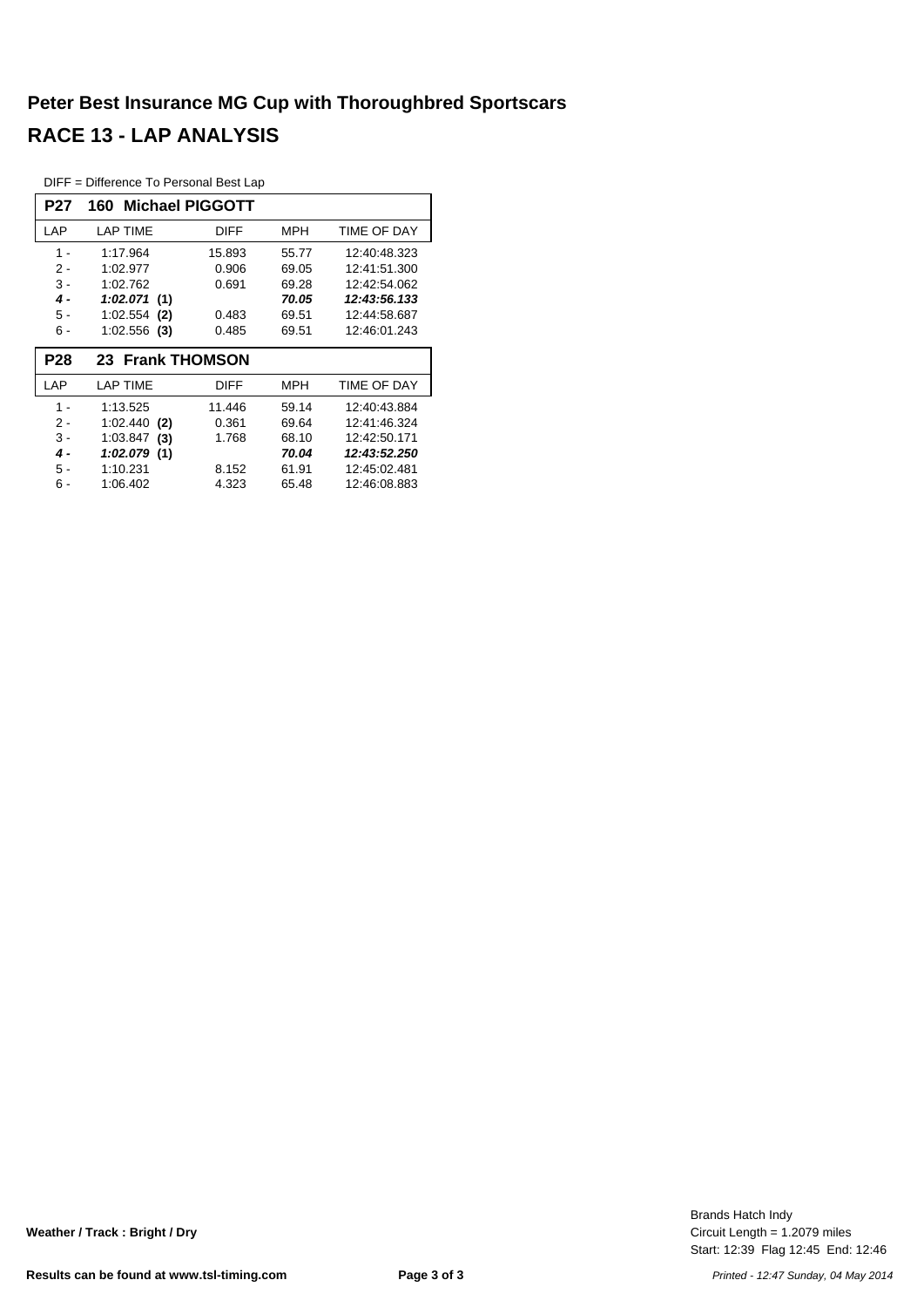|           | LAP <sub>1</sub> |                 |           | LAP <sub>2</sub> |                 |           | LAP <sub>3</sub> |                 |     |           | LAP <sub>4</sub> |                 |           | LAP <sub>5</sub> |                 |
|-----------|------------------|-----------------|-----------|------------------|-----------------|-----------|------------------|-----------------|-----|-----------|------------------|-----------------|-----------|------------------|-----------------|
| <b>NO</b> | <b>BEHIND</b>    | <b>LAP TIME</b> | <b>NO</b> | <b>BEHIND</b>    | <b>LAP TIME</b> | <b>NO</b> | <b>BEHIND</b>    | <b>LAP TIME</b> |     | <b>NO</b> | <b>BEHIND</b>    | <b>LAP TIME</b> | <b>NO</b> | <b>BEHIND</b>    | <b>LAP TIME</b> |
| 91        |                  | 1:00.382        | 91        |                  | 55.163          | 91        |                  | 54.481          |     | 91        |                  | 54.825          | 91        |                  | 54.538          |
| 93        | 0.362            | 1:00.744        | 86        | 0.174            | 54.669          | 86        | 0.231            | 54.538          |     | 86        | 0.182            | 54.776          | 93        | 0.080            | 54.146          |
| 86        | 0.668            | 1:01.050        | 93        | 0.387            | 55.188          | 93        | 0.416            | 54.510          |     | 93        | 0.472            | 54.881          | 86        | 0.223            | 54.579          |
| 67        | 2.386            | 1:02.768        | 67        | 2.925            | 55.702          | 67        | 4.841            | 56.397          |     | 67        | 6.002            | 55.986          | 67        | 7.440            | 55.976          |
| 46        | 3.602            | 1:03.984        | 46        | 4.795            | 56.356          | 46        | 6.848            | 56.534          |     | 46        | 8.867            | 56.844          | 75        | 11.055           | 56.569          |
| 75        | 4.977            | 1:05.359        | 75        | 5.934            | 56.120          | 75        | 7.705            | 56.252          |     | 75        | 9.024            | 56.144          | 46        | 11.198           | 56.869          |
| 13        | 5.156            | 1:05.538        | 13        | 8.861            | 58.868          | 77        | 12.635           | 57.624          |     | 77        | 16.697           | 58.887          | 77        | 19.907           | 57.748          |
| 58        | 5.811            | 1:06.193        | 77        | 9.492            | 58.099          | 13        | 12.818           | 58.438          |     | 58        | 17.008           | 58.292          | 58        | 20.810           | 58.340          |
| 77        | 6.556            | 1:06.938        | 58        | 10.074           | 59.426          | 58        | 13.541           | 57.948          |     | 13        | 17.090           | 59.097          | 13        | 21.231           | 58.679          |
| 41        | 7.305            | 1:07.687        | 41        | 10.361           | 58.219          | 41        | 14.436           | 58.556          |     | 41        | 17.777           | 58.166          | 41        | 21.820           | 58.581          |
| 12        | 7.801            | 1:08.183        | 12        | 12.015           | 59.377          | 70        | 17.708           | 59.384          |     | 70        | 21.478           | 58.595          | 70        | 24.953           | 58.013          |
| 70        | 8.856            | 1:09.238        | 70        | 12.805           | 59.112          | 68        | 18.638           | 59.690          |     | 68        | 22.291           | 58.478          | 68        | 25.812           | 58.059          |
| 15        | 9.122            | 1:09.504        | 15        | 13.023           | 59.064          | 66        | 18.938           | 59.324          |     | 66        | 24.083           | 59.970          | 66        | 28.013           | 58.468          |
| 68        | 9.629            | 1:10.011        | 68        | 13.429           | 58.963          | 12        | 18.965           | 1:01.431        |     | 12        | 24.289           | 1:00.149        | 15        | 29.945           | 59.421          |
| 66        | 10.633           | 1:11.015        | 66        | 14.095           | 58.625          | 15        | 19.200           | 1:00.658        |     | 15        | 25.062           | 1:00.687        | 12        | 30.289           | 1:00.538        |
| 36        | 10.771           | 1:11.153        | 36        | 15.898           | 1:00.290        | 36        | 20.975           | 59.558          |     | 36        | 25.717           | 59.567          | 36        | 31.225           | 1:00.046        |
| 136       | 11.118           | 1:11.500        | 136       | 16.270           | 1:00.315        | 136       | 21.684           | 59.895          | 136 |           | 26.522           | 59.663          | 136       | 32.049           | 1:00.065        |
| 50        | 11.822           | 1:12.204        | 50        | 16.849           | 1:00.190        | 50        | 22.329           | 59.961          |     | 50        | 27.261           | 59.757          | 50        | 32.626           | 59.903          |
| 33        | 12.606           | 1:12.988        | 56        | 17.517           | 59.685          | 56        | 22.873           | 59.837          |     | 56        | 27.845           | 59.797          | 56        | 32.930           | 59.623          |
| 56        | 12.995           | 1:13.377        | 33        | 18.559           | 1:01.116        | 33        | 24.564           | 1:00.486        |     | 33        | 30.079           | 1:00.340        | 74        | 36.053           | 59.931          |
| 23        | 13.143           | 1:13.525        | 74        | 19.823           | 1:01.584        | 74        | 25.966           | 1:00.624        |     | 74        | 30.660           | 59.519          | 33        | 36.333           | 1:00.792        |
| 74        | 13.402           | 1:13.784        | 193       | 20.150           | 1:01.395        | 193       | 26.880           | 1:01.211        | 193 |           | 31.555           | 59.500          | 193       | 36.899           | 59.882          |
| 193       | 13.918           | 1:14.300        | 23        | 20.420           | 1:02.440        | 99        | 28.019           | 1:01.287        |     | 99        | 33.617           | 1:00.423        | 99        | 38.838           | 59.759          |
| 99        | 14.864           | 1:15.246        | 99        | 21.213           | 1:01.512        | 38        | 29.405           | 1:01.090        |     | 38        | 34.814           | 1:00.234        | 38        | 39.800           | 59.524          |
| 38        | 16.046           | 1:16.428        | 38        | 22.796           | 1:01.913        | 23        | 29.786           | 1:03.847        |     | 23        | 37.040           | 1:02.079        | 64        | 47.160           | 1:02.507        |
| 64        | 16.196           | 1:16.578        | 64        | 24.032           | 1:02.999        | 64        | 31.940           | 1:02.389        |     | 64        | 39.191           | 1:02.076        | 111       | 48.082           | 1:02.759        |
| 111       | 16.755           | 1:17.137        | 111       | 24.608           | 1:03.016        | 111       | 32.280           | 1:02.153        | 111 |           | 39.861           | 1:02.406        | 160       | 48.939           | 1:02.554        |
| 160       | 17.582           | 1:17.964        | 160       | 25.396           | 1:02.977        | 160       | 33.677           | 1:02.762        | 160 |           | 40.923           | 1:02.071        | 23        | 52.733           | 1:10.231        |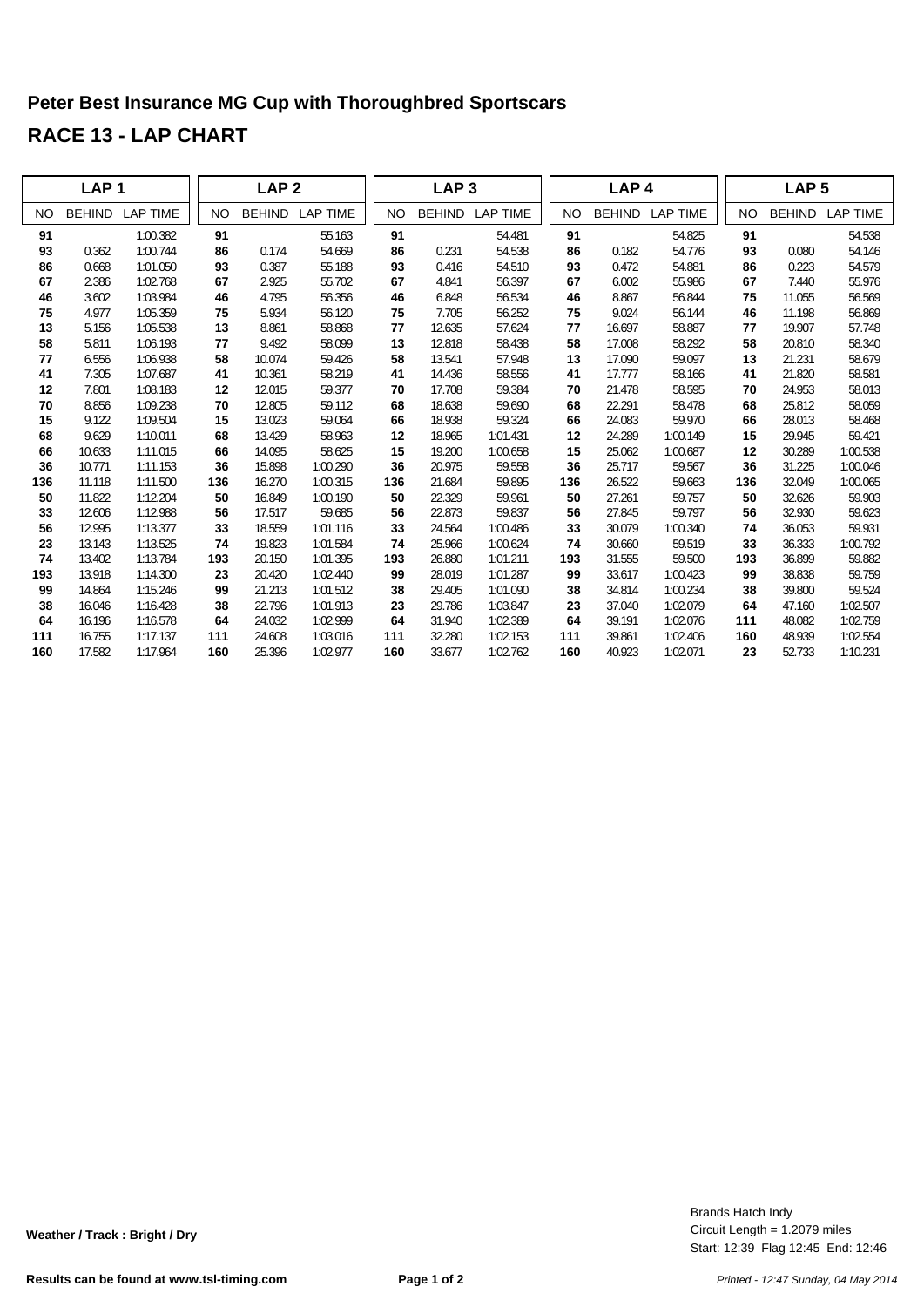|     | LAP 6         |          |
|-----|---------------|----------|
| NΟ  | <b>BEHIND</b> | LAP TIME |
| 93  |               | 53.456   |
| 86  | 0.643         | 53.956   |
| 91  | 1.987         | 55.523   |
| 67  | 10.117        | 56.213   |
| 75  | 13.835        | 56.316   |
| 46  | 14.554        | 56.892   |
| 77  | 23.498        | 57.127   |
| 13  | 26.470        | 58.775   |
| 41  | 27.012        | 58.728   |
| 58  | 27.181        | 59.907   |
| 68  | 30.643        | 58.367   |
| 66  | 34.516        | 1:00.039 |
| 15  | 35.519        | 59.110   |
| 12  | 35.875        | 59.122   |
| 36  | 37.225        | 59.536   |
| 136 | 38.453        | 59.940   |
| 56  | 39.288        | 59.894   |
| 50  | 39.424        | 1:00.334 |
| 74  | 44.157        | 1:01.640 |
| 33  | 44.262        | 1:01.465 |
| 193 | 45.066        | 1:01.703 |
| 99  | 45.856        | 1:00.554 |
| 70  | 46.111        | 1:14.694 |
| 38  | 46.226        | 59.962   |
| 64  | 56.373        | 1:02.749 |
| 111 | 56.819        | 1:02.273 |
| 160 | 57.959        | 1:02.556 |
| 23  | 1:05.599      | 1:06.402 |

Start: 12:39 Flag 12:45 End: 12:46 Circuit Length = 1.2079 miles Brands Hatch Indy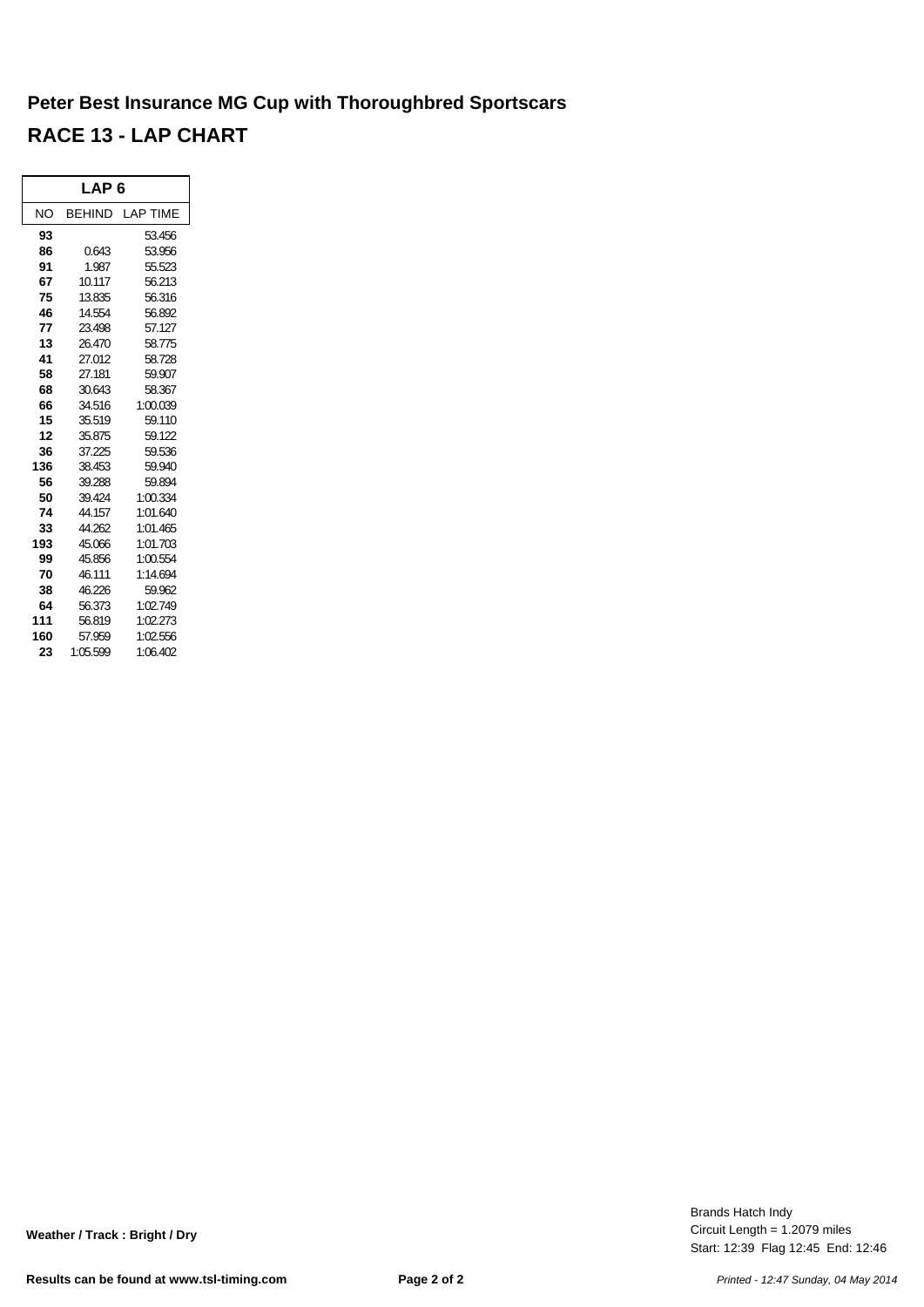| <b>POS</b> | <b>NO</b>               | <b>CL</b>      | PIC NAME                | <b>ENTRY</b>          | <b>LAPS</b>     | <b>TIME</b> | GAP     | <b>DIFF</b> | <b>MPH</b>  | <b>BEST</b> | ON             |
|------------|-------------------------|----------------|-------------------------|-----------------------|-----------------|-------------|---------|-------------|-------------|-------------|----------------|
| 1          | 93                      | TD             | 1 Russell MCCARTHY      | MG B GT V8            | 17              | 15:34.093   |         |             | 79.14       | 53.318      | 5              |
| 2          | 86                      | TD             | 2 Neil FOWLER           | MG B GT V8            | 17              | 15:35.997   | 1.904   | 1.904       | 78.98       | 53.771      | 12             |
| 3          | 75                      | TC             | 1 Ken DEAMER            | MG B GT V8            | 17              | 16:17.964   | 43.871  | 41.967      | 75.59       | 56.185      | 5              |
| 4          | 46                      | TB             | 1 Simon CRIPPS          | <b>MGB Roadster</b>   | 17              | 16:19.881   | 45.788  |             | 1.917 75.44 | 56.440      | 13             |
| 5          | 67                      | C              | 1 Andrew YOUNG          | MG C GT               | 16              | 15:44.701   | 1 Lap   | 1 Lap       | 73.65       | 55.816      | 10             |
| 6          | 58                      | $\mathbb C$    | 2 Tom DIMENT            | <b>MG ZR 190</b>      | 16              | 15:48.370   | 1 Lap   | 3.669       | 73.36       | 57.410      | 5              |
| 7          | 13                      | B              | 1 Chris DEAR            | <b>MG Midget</b>      | 16              | 15:49.788   | 1 Lap   | 1.418       | 73.25       | 58.131      | 14             |
| 8          | 41                      | TB             | 2 Babak FARSIAN         | <b>MG B Roadster</b>  | 16              | 15:58.781   | 1 Lap   | 8.993       | 72.56       | 58.167      | $\overline{2}$ |
| 9          | 66                      | B              | 2 Paul KHOURI           | MG B GT V8            | 16              | 16:07.690   | 1 Lap   | 8.909       | 71.90       | 58.592      | $\overline{4}$ |
| 10         | 50                      | Α              | 1 Richard WILSON        | <b>MG B Roadster</b>  | 16              | 16:09.806   | 1 Lap   | 2.116       | 71.74       | 59.338      | 14             |
| 11         | 15                      | Α              | 2 James WALPOLE         | <b>MG B Roadster</b>  | 16              | 16:10.078   | 1 Lap   | 0.272       | 71.72       | 59.189      | 11             |
| 12         | 40                      | Α              | 3 Clive JONES           | MG B Roadster         | 16              | 16:10.583   | 1 Lap   | 0.505       | 71.68       | 59.084      | 14             |
| 13         | 56                      | Α              | 4 David STRIKE          | MG B GT               | 16              | 16:10.928   | 1 Lap   | 0.345       | 71.66       | 58.928      | 10             |
| 14         | 36                      | Α              | 5 Nick ARDEN            | <b>MG Maestro EFI</b> | 16              | 16:20.912   | 1 Lap   | 9.984       | 70.93       | 59.581      | $\overline{7}$ |
| 15         | 68                      | $\mathsf C$    | 3 Robert CAMPBELL       | MG C GT               | 16              | 18:09.238   | 1 Lap   | 1:48.326    | 63.87       | 57.442      | 10             |
| 16         | 74                      | TC             | 2 Phillip LAMBE         | Triumph TR6           | 15              | 15:35.474   | 2 Laps  | 1 Lap       | 69.72       | 59.771      | 11             |
| 17         | 33                      | Α              | 6 Aaron ROSS            | <b>MG Maestro</b>     | 15              | 15:37.160   | 2 Laps  | 1.686       | 69.60       | 1:00.850    | 10             |
| 18         | 136                     | TB             | 3 Colin JONES           | MG A Twin Cam         | 15:42.192<br>15 |             |         | 5.032       | 69.23       | 1:01.115    | 9              |
| 19         | 99                      | B              | 3 Steve DOWLER          | <b>MG ZR 160</b>      | 15              | 15:54.100   | 2 Laps  | 11.908      | 68.36       | 1:00.528    | $\overline{4}$ |
| 20         | 111                     | TA             | 1 Martyn CLEWS          | <b>MG Midget</b>      | 15              | 15:57.781   | 2 Laps  | 3.681       | 68.10       | 1:01.336    | 12             |
| 21         | 64                      | B              | 4 Niall CAMPBELL        | MG <sub>B</sub>       | 15              | 16:01.433   | 2 Laps  | 3.652       | 67.84       | 1:01.794    | 11             |
| 22         | 38                      | B              | 5 James DARBY           | MG B GT               | 15              | 16:01.597   | 2 Laps  | 0.164       | 67.83       | 1:00.454    | 13             |
| 23         | 160                     | Α              | 7 Michael PIGGOTT       | <b>MGBGT</b>          | 15              | 16:03.129   | 2 Laps  | 1.532       | 67.72       | 1:02.025    | 13             |
| 24         | $\overline{\mathbf{4}}$ | TA             | 2 Peter HISCOCKS        | MG A Roadster         | 15              | 16:03.808   | 2 Laps  | 0.679       | 67.67       | 1:01.603    | 15             |
| 25         | 23                      | Α              | 8 Frank THOMSON         | <b>MG B Roadster</b>  | 15              | 16:17.890   | 2 Laps  | 14.082      | 66.70       | 1:01.917    | 11             |
| 26         | 82                      | TD             | 3 Martin BARROW         | Jaguar E-Type         | 15              | 16:22.805   | 2 Laps  | 4.915       | 66.37       | 1:00.331    | 9              |
|            |                         |                |                         | <b>NOT CLASSIFIED</b> |                 |             |         |             |             |             |                |
| <b>DNF</b> | 12                      | $\overline{A}$ | Paul EALES              | MG B GT               | 14              | 14:19.060   | 3 Laps  | 1 Lap       | 70.86       | 58.878      | 11             |
| <b>DNF</b> | 77                      | C              | <b>Barry HOLMES</b>     | MG B GT               | 10              | 10:42.285   | 7 Laps  | 4 Laps      | 67.70       | 58.072      | 4              |
| <b>DNF</b> | 193                     | $\mathbb C$    | <b>Shaun HOLMES</b>     | MG C GT               | 5               | 5:19.181    | 12 Laps | 5 Laps      | 68.12       | 1:00.369    | 5              |
| <b>DNF</b> | 70                      | TC             | Jordan SPENCER          | MGB GT V8             | 4               | 4:10.002    | 13 Laps | 1 Lap       | 69.57       | 58.750      | 4              |
|            |                         |                |                         | <b>FASTEST LAP</b>    |                 |             |         |             |             |             |                |
|            | 93                      | TD             | <b>Russell MCCARTHY</b> | MG B GT V8            | 5               | 53.318      |         | 81.55 mph   |             | 131.25 kph  |                |
|            | 67                      | $\mathsf C$    | <b>Andrew YOUNG</b>     | MG C GT               | 10              | 55.816      |         | 77.90 mph   |             | 125.38 kph  |                |
|            | 75                      | TC             | <b>Ken DEAMER</b>       | MG B GT V8            | 5               | 56.185      |         | 77.39 mph   |             | 124.55 kph  |                |
|            | 46                      | TB             | <b>Simon CRIPPS</b>     | <b>MGB Roadster</b>   | 13              | 56.440      |         | 77.04 mph   |             | 123.99 kph  |                |
|            | 13                      | B              | Chris DEAR              | <b>MG Midget</b>      | 14              | 58.131      |         | 74.80 mph   |             | 120.39 kph  |                |
|            | 12                      | Α              | Paul EALES              | MG B GT               | 11              | 58.878      |         | 73.85 mph   |             | 118.86 kph  |                |
|            | 111                     | <b>TA</b>      | <b>Martyn CLEWS</b>     | <b>MG Midget</b>      | 12              | 1:01.336    |         | 70.89 mph   |             | 114.09 kph  |                |

| Weather / Track: Bright / Dry<br>These results are provisional until the conclusion of any judicial and technical matters. |             | Brands Hatch Indy<br>Circuit Length $= 1.2079$ miles<br>Start: 18:00 Flag 18:15 End: 18:19 |
|----------------------------------------------------------------------------------------------------------------------------|-------------|--------------------------------------------------------------------------------------------|
| Clerk Of Course:                                                                                                           | Timekeeper: |                                                                                            |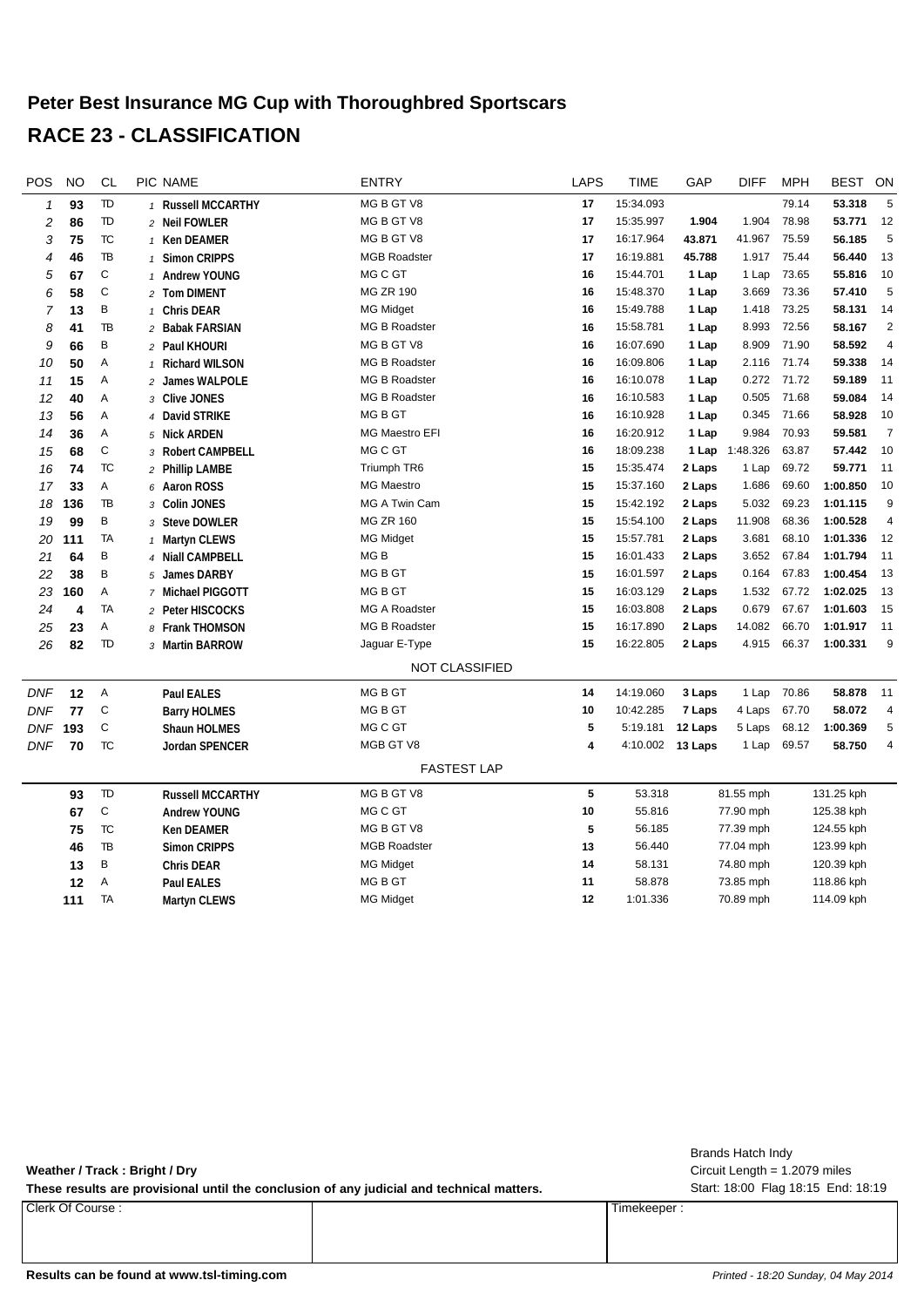|           | LAP <sub>1</sub> |                 |           | LAP <sub>2</sub> |                 |           | LAP <sub>3</sub> |                 |           | LAP <sub>4</sub> |                 |           | LAP <sub>5</sub> |                 |  |
|-----------|------------------|-----------------|-----------|------------------|-----------------|-----------|------------------|-----------------|-----------|------------------|-----------------|-----------|------------------|-----------------|--|
| <b>NO</b> | <b>BEHIND</b>    | <b>LAP TIME</b> | <b>NO</b> |                  | BEHIND LAP TIME | <b>NO</b> | <b>BEHIND</b>    | <b>LAP TIME</b> | <b>NO</b> | <b>BEHIND</b>    | <b>LAP TIME</b> | <b>NO</b> | <b>BEHIND</b>    | <b>LAP TIME</b> |  |
| 93        |                  | 1:02.280        | 93        |                  | 53.740          | 93        |                  | 53.430          | 93        |                  | 54.043          | 93        |                  | 53.318          |  |
| 86        | 0.484            | 1:02.764        | 86        | 0.972            | 54.228          | 86        | 1.814            | 54.272          | 86        | 1.830            | 54.059          | 86        | 2.986            | 54.474          |  |
| 67        | 1.761            | 1:04.041        | 67        | 4.659            | 56.638          | 67        | 7.529            | 56.300          | 67        | 9.988            | 56.502          | 67        | 12.916           | 56.246          |  |
| 75        | 2.243            | 1:04.523        | 75        | 5.750            | 57.247          | 75        | 9.496            | 57.176          | 75        | 11.808           | 56.355          | 75        | 14.675           | 56.185          |  |
| 13        | 3.625            | 1:05.905        | 13        | 8.095            | 58.210          | 46        | 12.731           | 57.041          | 46        | 15.635           | 56.947          | 46        | 19.030           | 56.713          |  |
| 77        | 4.124            | 1:06.404        | 77        | 8.967            | 58.583          | 13        | 13.440           | 58.775          | 77        | 17.837           | 58.072          | 77        | 23.999           | 59.480          |  |
| 46        | 4.797            | 1:07.077        | 46        | 9.120            | 58.063          | 77        | 13.808           | 58.271          | 13        | 18.025           | 58.628          | 13        | 24.313           | 59.606          |  |
| 41        | 5.283            | 1:07.563        | 41        | 9.710            | 58.167          | 41        | 14.564           | 58.284          | 41        | 18.771           | 58.250          | 41        | 24.618           | 59.165          |  |
| 68        | 5.949            | 1:08.229        | 58        | 12.199           | 59.387          | 58        | 17.254           | 58.485          | 58        | 20.843           | 57.632          | 58        | 24.935           | 57.410          |  |
| 58        | 6.552            | 1:08.832        | 66        | 13.413           | 59.617          | 66        | 19.490           | 59.507          | 66        | 24.039           | 58.592          | 66        | 30.003           | 59.282          |  |
| 12        | 7.166            | 1:09.446        | 12        | 14.024           | 1:00.598        | 12        | 19.751           | 59.157          | 12        | 25.312           | 59.604          | 68        | 31.447           | 58.498          |  |
| 66        | 7.536            | 1:09.816        | 68        | 15.689           | 1:03.480        | 68        | 21.760           | 59.501          | 68        | 26.267           | 58.550          | 12        | 31.457           | 59.463          |  |
| 50        | 7.581            | 1:09.861        | 70        | 15.957           | 1:01.155        | 70        | 21.802           | 59.275          | 70        | 26.509           | 58.750          | 50        | 35.387           | 59.766          |  |
| 70        | 8.542            | 1:10.822        | 50        | 16.173           | 1:02.332        | 50        | 23.314           | 1:00.571        | 50        | 28.939           | 59.668          | 15        | 36.018           | 59.750          |  |
| 15        | 9.698            | 1:11.978        | 15        | 16.426           | 1:00.468        | 15        | 23.696           | 1:00.700        | 15        | 29.586           | 59.933          | 56        | 36.699           | 59.996          |  |
| 36        | 10.166           | 1:12.446        | 56        | 16.934           | 1:00.302        | 56        | 24.110           | 1:00.606        | 56        | 30.021           | 59.954          | 40        | 37.062           | 59.399          |  |
| 56        | 10.372           | 1:12.652        | 36        | 17.755           | 1:01.329        | 36        | 24.864           | 1:00.539        | 36        | 30.958           | 1:00.137        | 36        | 38.416           | 1:00.776        |  |
| 136       | 10.888           | 1:13.168        | 40        | 19.284           | 1:01.752        | 40        | 24.967           | 59.113          | 40        | 30.981           | 1:00.057        | 193       | 42.370           | 1:00.369        |  |
| 193       | 11.129           | 1:13.409        | 136       | 19.372           | 1:02.224        | 136       | 27.777           | 1:01.835        | 136       | 35.134           | 1:01.400        | 136       | 43.432           | 1:01.616        |  |
| 40        | 11.272           | 1:13.552        | 193       | 19.830           | 1:02.441        | 38        | 28.288           | 1:01.767        | 193       | 35.319           | 1:00.616        | 38        | 44.383           | 1:01.792        |  |
| 38        | 12.285           | 1:14.565        | 38        | 19.951           | 1:01.406        | 193       | 28.746           | 1:02.346        | 38        | 35.909           | 1:01.664        | 33        | 44.490           | 1:01.236        |  |
| 33        | 12.463           | 1:14.743        | 33        | 20.862           | 1:02.139        | 33        | 29.137           | 1:01.705        | 33        | 36.572           | 1:01.478        | 74        | 45.183           | 1:01.576        |  |
| 74        | 13.112           | 1:15.392        | 74        | 21.123           | 1:01.751        | 74        | 29.562           | 1:01.869        | 74        | 36.925           | 1:01.406        | 82        | 52.407           | 1:01.771        |  |
| 23        | 13.265           | 1:15.545        | 23        | 24.517           | 1:04.992        | 111       | 35.146           | 1:03.657        | 111       | 43.274           | 1:02.171        | 111       | 52.653           | 1:02.697        |  |
| 99        | 14.030           | 1:16.310        | 111       | 24.919           | 1:03.828        | 64        | 35.790           | 1:03.360        | 82        | 43.954           | 1:01.985        | 64        | 54.725           | 1:03.913        |  |
| 111       | 14.831           | 1:17.111        | 64        | 25.860           | 1:04.033        | 82        | 36.012           | 1:02.941        | 64        | 44.130           | 1:02.383        | 23        | 54.780           | 1:02.397        |  |
| 64        | 15.567           | 1:17.847        | 82        | 26.501           | 1:03.496        | 23        | 36.679           | 1:05.592        | 23        | 45.701           | 1:03.065        |           |                  |                 |  |
| 160       | 16.521           | 1:18.801        | 160       | 26.761           | 1:03.980        | 160       | 37.441           | 1:04.110        | 160       | 46.403           | 1:03.005        |           |                  |                 |  |
| 82        | 16.745           | 1:19.025        |           | 4<br>28.135      | 1:04.992        | 4         | 38.043           | 1:03.338        | 4         | 47.131           | 1:03.131        |           |                  |                 |  |
| 4         | 16.883           | 1:19.163        | 99        | 33.443           | 1:13.153        | 99        | 41.667           | 1:01.654        | 99        | 48.152           | 1:00.528        |           |                  |                 |  |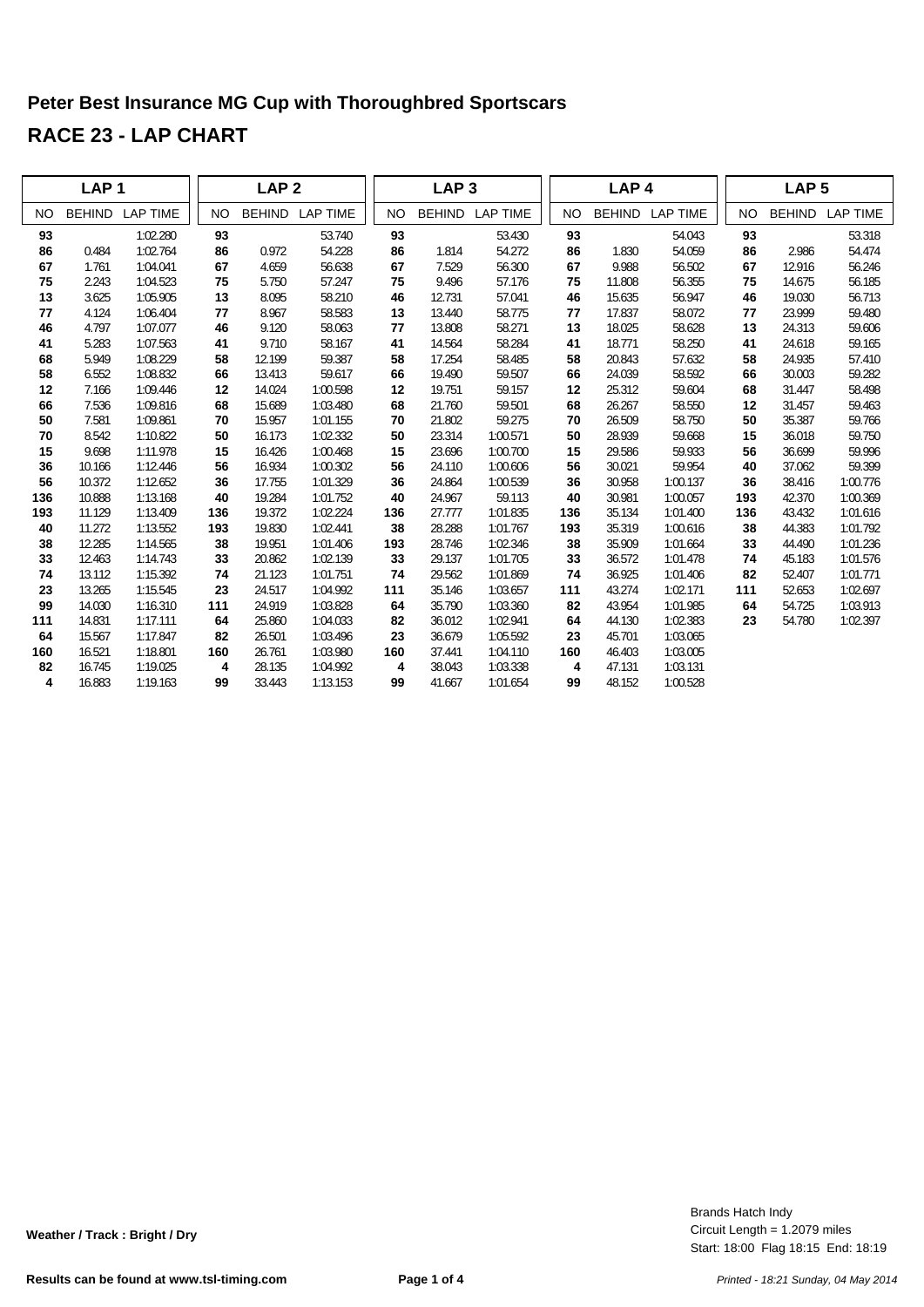|           | LAP <sub>6</sub> |                 |     | LAP <sub>7</sub> |                 |           | LAP <sub>8</sub> |                 |           | LAP <sub>9</sub> |                 |     | <b>LAP 10</b> |                 |  |
|-----------|------------------|-----------------|-----|------------------|-----------------|-----------|------------------|-----------------|-----------|------------------|-----------------|-----|---------------|-----------------|--|
| <b>NO</b> | <b>BEHIND</b>    | <b>LAP TIME</b> | NO. | <b>BEHIND</b>    | <b>LAP TIME</b> | <b>NO</b> | <b>BEHIND</b>    | <b>LAP TIME</b> | <b>NO</b> | <b>BEHIND</b>    | <b>LAP TIME</b> | NO. | <b>BEHIND</b> | <b>LAP TIME</b> |  |
| 93        |                  | 55.317          | 93  |                  | 54.777          | 93        |                  | 56.650          | 93        |                  | 54.041          | 93  |               | 54.883          |  |
| 160       | 1 Lap            | 1:02.960        | 86  | 1.356            | 54.654          | 86        | 0.291            | 55.585          | 86        | 0.730            | 54.480          | 50  | 1 Lap         | 59.923          |  |
| 86        | 1.479            | 53.810          | 82  | 1 Lap            | 1:02.234        | 33        | 1 Lap            | 1:02.017        | 38        | 1 Lap            | 1:00.609        | 86  | 0.379         | 54.532          |  |
| 4         | 1 Lap            | 1:03.130        | 111 | 1 Lap            | 1:04.064        | 38        | 1 Lap            | 1:02.031        | 33        | 1 Lap            | 1:01.067        | 15  | 1 Lap         | 1:00.144        |  |
| 99        | 1 Lap            | 1:02.492        | 23  | 1 Lap            | 1:03.155        | 74        | 1 Lap            | 1:03.134        | 74        | 1 Lap            | 1:01.428        | 40  | 1 Lap         | 1:00.016        |  |
| 75        | 18.061           | 58.703          | 64  | 1 Lap            | 1:03.523        | 136       | 1 Lap            | 1:04.951        | 136       | 1 Lap            | 1:01.202        | 77  | 1 Lap         | 1:17.462        |  |
| 46        | 21.520           | 57.807          | 99  | 1 Lap            | 1:02.111        | 82        | 1 Lap            | 1:01.130        | 82        | 1 Lap            | 1:00.668        | 56  | 1 Lap         | 1:00.756        |  |
| 77        | 28.530           | 59.848          | 160 | 1 Lap            | 1:04.846        | 111       | 1 Lap            | 1:02.813        | 111       | 1 Lap            | 1:03.052        | 36  | 1 Lap         | 1:00.185        |  |
| 13        | 28.632           | 59.636          | 4   | 1 Lap            | 1:04.760        | 99        | 1 Lap            | 1:01.874        | 99        | 1 Lap            | 1:01.374        | 38  | 1 Lap         | 1:01.615        |  |
| 58        | 28.973           | 59.355          | 75  | 21.008           | 57.724          | 64        | 1 Lap            | 1:04.205        | 64        | 1 Lap            | 1:02.100        | 33  | 1 Lap         | 1:01.860        |  |
| 41        | 29.667           | 1:00.366        | 46  | 23.864           | 57.121          | 160       | 1 Lap            | 1:03.450        | 75        | 24.441           | 57.327          | 74  | 1 Lap         | 1:00.812        |  |
| 66        | 35.138           | 1:00.452        | 77  | 32.094           | 58.341          | 4         | 1 Lap            | 1:03.077        | 46        | 26.972           | 57.130          | 136 | 1 Lap         | 1:01.115        |  |
| 68        | 35.468           | 59.338          | 58  | 32.883           | 58.687          | 75        | 21.155           | 56.797          | 160       | 1 Lap            | 1:03.672        | 82  | 1 Lap         | 1:00.331        |  |
| 12        | 37.029           | 1:00.889        | 13  | 34.359           | 1:00.504        | 46        | 23.883           | 56.669          |           | 4<br>1 Lap       | 1:04.343        | 75  | 27.022        | 57.464          |  |
| 50        | 40.217           | 1:00.147        | 41  | 34.967           | 1:00.077        | 23        | 1 Lap            | 1:13.228        | 23        | 1 Lap            | 1:05.198        | 99  | 1 Lap         | 1:01.557        |  |
| 15        | 40.617           | 59.916          | 68  | 40.803           | 1:00.112        | 77        | 33.638           | 58.194          | 58        | 39.730           | 59.618          | 46  | 29.018        | 56.929          |  |
| 56        | 41.649           | 1:00.267        | 66  | 41.958           | 1:01.597        | 58        | 34.153           | 57.920          | 13        | 41.641           | 59.260          | 111 | 1 Lap         | 1:03.617        |  |
| 40        | 42.052           | 1:00.307        | 12  | 42.711           | 1:00.459        | 13        | 36.422           | 58.713          | 41        | 42.125           | 59.198          | 64  | 1 Lap         | 1:03.681        |  |
| 67        | 42.367           | 1:24.768        | 50  | 45.635           | 1:00.195        | 41        | 36.968           | 58.651          | 68        | 46.004           | 57.688          | 160 | 1 Lap         | 1:02.616        |  |
| 36        | 43.726           | 1:00.627        | 67  | 45.704           | 58.114          | 68        | 42.357           | 58.204          | 67        | 47.997           | 56.577          | 4   | 1 Lap         | 1:02.421        |  |
| 33        | 51.873           | 1:02.700        | 15  | 46.388           | 1:00.548        | 66        | 44.960           | 59.652          | 12        | 51.732           | 59.858          | 23  | 1 Lap         | 1:02.288        |  |
| 38        | 52.153           | 1:03.087        | 40  | 47.080           | 59.805          | 67        | 45.461           | 56.407          | 66        | 52.606           | 1:01.687        | 58  | 43.949        | 59.102          |  |
| 74        | 52.433           | 1:02.567        | 56  | 47.402           | 1:00.530        | 12        | 45.915           | 59.854          |           |                  |                 | 13  | 45.700        | 58.942          |  |
| 136       | 53.198           | 1:05.083        | 36  | 48.530           | 59.581          | 50        | 49.123           | 1:00.138        |           |                  |                 | 41  | 46.205        | 58.963          |  |
|           |                  |                 |     |                  |                 | 15        | 49.428           | 59.690          |           |                  |                 | 68  | 48.563        | 57.442          |  |
|           |                  |                 |     |                  |                 | 40        | 50.003           | 59.573          |           |                  |                 | 67  | 48.930        | 55.816          |  |
|           |                  |                 |     |                  |                 | 56        | 50.563           | 59.811          |           |                  |                 |     |               |                 |  |
|           |                  |                 |     |                  |                 | 36        | 51.896           | 1:00.016        |           |                  |                 |     |               |                 |  |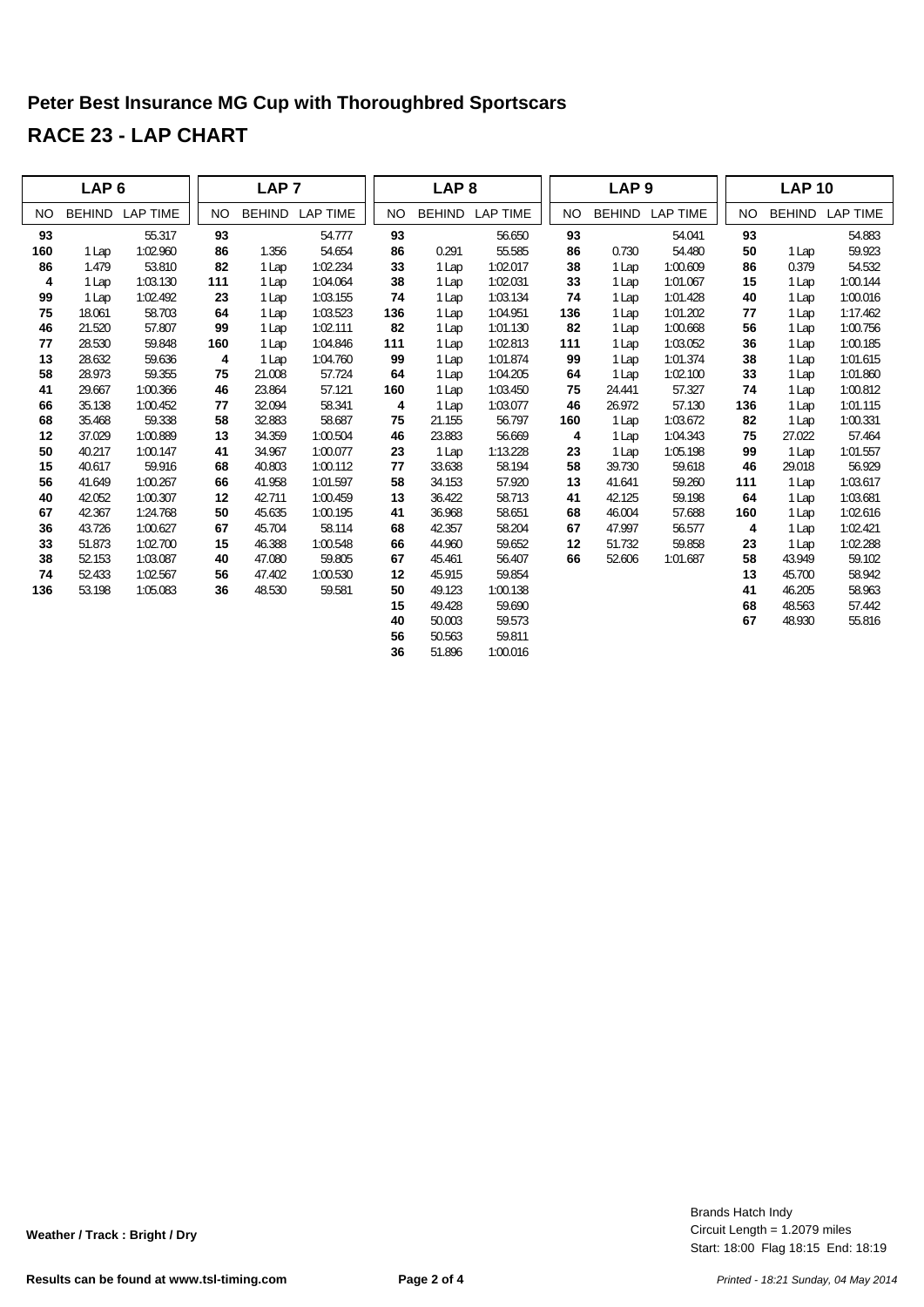|     | <b>LAP 11</b> |                         |           | <b>LAP 12</b> |                 |           | <b>LAP 13</b> |                 |           | <b>LAP 14</b> |                 |     |   | <b>LAP 15</b> |                 |
|-----|---------------|-------------------------|-----------|---------------|-----------------|-----------|---------------|-----------------|-----------|---------------|-----------------|-----|---|---------------|-----------------|
| NO  | <b>BEHIND</b> | <b>LAP TIME</b>         | <b>NO</b> |               | BEHIND LAP TIME | <b>NO</b> | <b>BEHIND</b> | <b>LAP TIME</b> | <b>NO</b> | <b>BEHIND</b> | <b>LAP TIME</b> | NO  |   | <b>BEHIND</b> | <b>LAP TIME</b> |
| 93  |               | 54.575                  | 93        |               | 53.570          | 93        |               | 54.421          | 93        |               | 55.351          | 93  |   |               | 54.294          |
| 86  | 0.250         | 54.446                  | 86        | 0.451         | 53.771          | 13        | 1 Lap         | 58.458          | 64        | 2 Laps        | 1:03.470        | 86  |   | 2.148         | 54.582          |
| 12  | 1 Lap         | 59.576                  | 23        | 2 Laps        | 1:05.941        | 67        | 1 Lap         | 57.230          | 86        | 1.860         | 55.041          | 99  |   | 2 Laps        | 1:02.992        |
| 66  | 1 Lap         | 1:00.718                | 12        | 1 Lap         | 58.878          | 86        | 2.170         | 56.140          | 58        | 1 Lap         | 58.426          | 67  |   | 1 Lap         | 57.441          |
| 50  | 1 Lap         | 59.697                  | 66        | 1 Lap         | 59.336          | 38        | 2 Laps        | 1:03.208        | 67        | 1 Lap         | 57.716          | 111 |   | 2 Laps        | 1:01.924        |
| 15  | 1 Lap         | 59.807                  | 50        | 1 Lap         | 59.458          | 41        | 1 Lap         | 1:01.919        | 13        | 1 Lap         | 59.140          | 58  |   | 1 Lap         | 58.488          |
| 40  | 1 Lap         | 59.710                  | 15        | 1 Lap         | 59.189          | 68        | 1 Lap         | 1:03.307        | 160       | 2 Laps        | 1:04.032        | 13  |   | 1 Lap         | 58.131          |
| 56  | 1 Lap         | 58.928                  | 40        | 1 Lap         | 59.354          | 23        | 2 Laps        | 1:01.917        | 4         | 2 Laps        | 1:04.337        | 64  |   | 2 Laps        | 1:03.277        |
| 36  | 1 Lap         | 59.808                  | 56        | 1 Lap         | 59.346          | 12        | 1 Lap         | 58.971          | 41        | 1 Lap         | 59.634          | 160 |   | 2 Laps        | 1:02.025        |
| 33  | 1 Lap         | 1:00.850                | 36        | 1 Lap         | 59.771          | 66        | 1 Lap         | 58.913          | 38        | 2 Laps        | 1:00.892        | 68  |   | 1 Lap         | 58.553          |
| 74  | 1 Lap         | 1:01.583                | 33        | 1 Lap         | 1:01.087        | 50        | 1 Lap         | 59.809          | 68        | 1 Lap         | 57.868          | 41  |   | 1 Lap         | 59.557          |
| 136 | 1 Lap         | 1:01.465                | 74        | 1 Lap         | 59.771          | 15        | 1 Lap         | 59.692          | 12        | 1 Lap         | 58.993          |     | 4 | 2 Laps        | 1:02.430        |
| 82  | 1 Lap         | 1:00.903                | 75        | 34.685        | 59.097          | 40        | 1 Lap         | 59.592          | 23        | 2 Laps        | 1:03.905        | 38  |   | 2 Laps        | 1:00.454        |
| 75  | 29.158        | 56.711                  | 136       | 1 Lap         | 1:01.632        | 56        | 1 Lap         | 59.531          | 66        | 1 Lap         | 59.291          | 66  |   | 1 Lap         | 59.357          |
| 46  | 31.329        | 56.886                  | 46        | 35.415        | 57.656          | 36        | 1 Lap         | 1:00.385        | 50        | 1 Lap         | 59.406          | 23  |   | 2 Laps        | 1:02.548        |
| 77  | 1 Lap         | 1:27.630 $\blacksquare$ | 82        | 1 Lap         | 1:01.822        | 33        | 1 Lap         | 1:00.932        | 15        | 1 Lap         | 59.749          | 50  |   | 1 Lap         | 59.338          |
| 99  | 1 Lap         | 1:01.529                | 99        | 1 Lap         | 1:01.879        | 75        | 36.902        | 56.638          | 40        | 1 Lap         | 59.838          | 15  |   | 1 Lap         | 59.267          |
| 111 | 1 Lap         | 1:02.219                | 111       | 1 Lap         | 1:02.120        | 46        | 37.434        | 56.440          | 56        | 1 Lap         | 59.823          | 40  |   | 1 Lap         | 59.084          |
| 64  | 1 Lap         | 1:01.876                | 64        | 1 Lap         | 1:01.794        | 74        | 1 Lap         | 1:01.518        | 36        | 1 Lap         | 1:00.660        | 56  |   | 1 Lap         | 59.327          |
| 160 | 1 Lap         | 1:02.517                | 160       | 1 Lap         | 1:02.391        | 136       | 1 Lap         | 1:01.505        | 75        | 38.145        | 56.594          | 36  |   | 1 Lap         | 1:01.166        |
| 4   | 1 Lap         | 1:02.109                | 4         | 1 Lap         | 1:02.536        | 82        | 1 Lap         | 1:01.016        | 46        | 38.993        | 56.910          | 12  |   | 1 Lap         | 1:13.314        |
| 38  | 1 Lap         | 1:27.144                | 58        | 53.853        | 58.554          | 99        | 1 Lap         | 1:02.032        | 74        | 1 Lap         | 1:00.565        | 75  |   | 40.074        | 56.223          |
| 58  | 48.869        | 59.495                  |           |               |                 | 111       | 1 Lap         | 1:01.336        | 33        | 1 Lap         | 1:01.853        | 46  |   | 41.440        | 56.741          |
| 13  | 49.666        | 58.541                  |           |               |                 |           |               |                 | 136       | 1 Lap         | 1:01.539        | 74  |   | 1 Lap         | 1:00.654        |
| 41  | 50.315        | 58.685                  |           |               |                 |           |               |                 | 82        | 1 Lap         | 1:01.770        | 33  |   | 1 Lap         | 1:02.072        |
| 67  | 50.975        | 56.620                  |           |               |                 |           |               |                 |           |               |                 |     |   |               |                 |
| 68  | 51.675        | 57.687                  |           |               |                 |           |               |                 |           |               |                 |     |   |               |                 |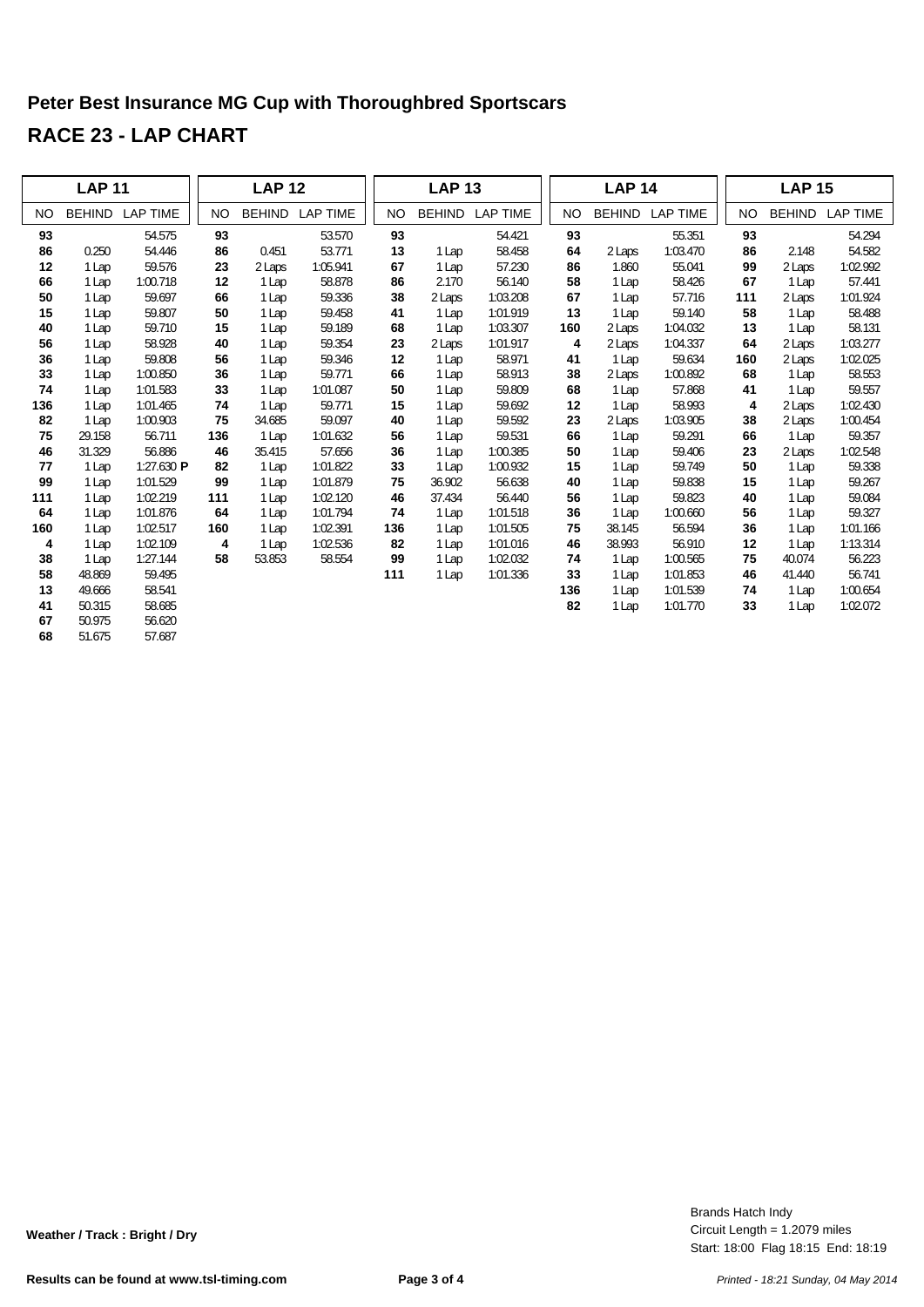|     | <b>LAP 16</b> |                 |     |           | <b>LAP 17</b> |                         |
|-----|---------------|-----------------|-----|-----------|---------------|-------------------------|
| NO  | <b>BEHIND</b> | <b>LAP TIME</b> |     | <b>NO</b> | <b>BEHIND</b> | <b>LAP TIME</b>         |
| 93  |               | 54.164          |     | 93        |               | 55.239                  |
| 136 | 2 Laps        | 1:01.676        |     | 74        | 2 Laps        | 1:01.448                |
| 86  | 2.573         | 54.589          |     | 86        | 1.904         | 54.570                  |
| 82  | 2 Laps        | 1:02.630        |     | 33        | 2 Laps        | 1:01.421                |
| 67  | 1 Lap         | 56.837          | 136 |           | 2 Laps        | 1:01.781                |
| 58  | 1 Lap         | 58.686          |     | 67        | 1 Lap         | 57.448                  |
| 13  | 1 Lap         | 58.580          |     | 58        | 1 Lap         | 58.293                  |
| 99  | 2 Laps        | 1:02.426        |     | 13        | 1 Lap         | 58.759                  |
| 111 | 2 Laps        | 1:02.819        |     | 99        | 2 Laps        | 1:02.189                |
| 68  | 1 Lap         | 57.678          | 111 |           | 2 Laps        | 1:04.353                |
| 41  | 1 Lap         | 59.768          |     | 41        | 1 Lap         | 1:00.534                |
| 64  | 2 Laps        | 1:02.993        |     | 64        | 2 Laps        | 1:02.978                |
| 38  | 2 Laps        | 1:00.505        |     | 38        | 2 Laps        | 1:00.858                |
| 160 | 2 Laps        | 1:02.404        | 160 |           | 2 Laps        | 1:02.320                |
| 4   | 2 Laps        | 1:02.438        |     | 4         | 2 Laps        | 1:01.603                |
| 66  | 1 Lap         | 59.491          |     | 66        | 1 Lap         | 1:00.382                |
| 50  | 1 Lap         | 59.942          |     | 50        | 1 Lap         | 59.555                  |
| 15  | 1 Lap         | 59.685          |     | 15        | 1 Lap         | 59.562                  |
| 40  | 1 Lap         | 1:00.018        |     | 40        | 1 Lap         | 59.413                  |
| 56  | 1 Lap         | 59.855          |     | 56        | 1 Lap         | 59.244                  |
| 23  | 2 Laps        | 1:04.731        |     | 23        | 2 Laps        | 1:03.388                |
| 36  | 1 Lap         | 1:00.876        |     | 75        | 43.871        | 56.433                  |
| 75  | 42.677        | 56.767          |     | 46        | 45.788        | 56.952                  |
| 46  | 44.075        | 56.799          |     | 36        | 1 Lap         | 1:02.610                |
|     |               |                 |     | 82        | 2 Laps        | 1:41.083 $\blacksquare$ |
|     |               |                 |     | 68        | 1 Lap         | $3:13.103$ P            |

Start: 18:00 Flag 18:15 End: 18:19 Circuit Length = 1.2079 miles Brands Hatch Indy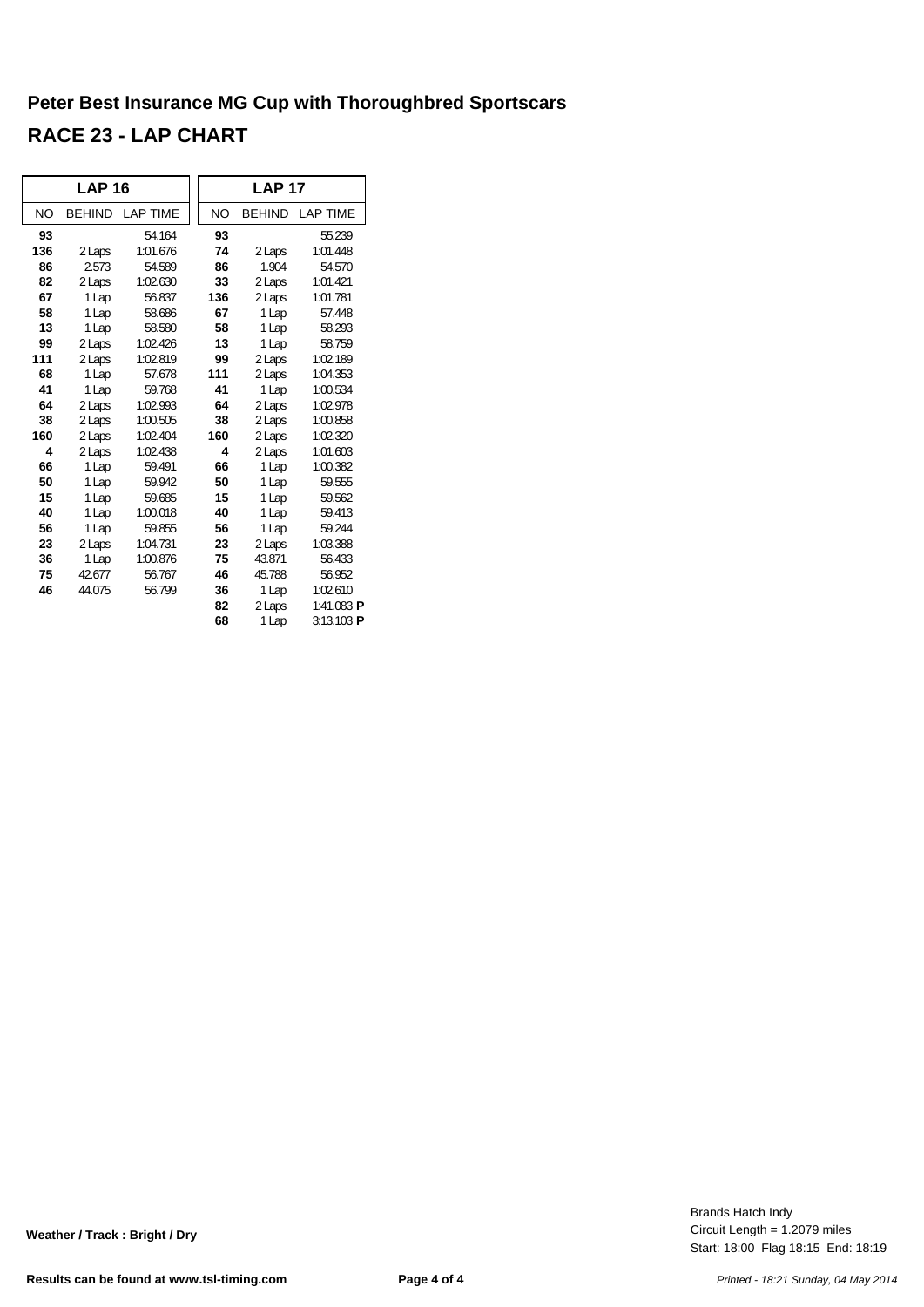|                  | DIFF = Difference To Personal Best Lap |                         |                |                              |
|------------------|----------------------------------------|-------------------------|----------------|------------------------------|
| <b>P1</b>        | 93                                     | <b>Russell MCCARTHY</b> |                |                              |
| LAP              | <b>LAP TIME</b>                        | DIFF                    | <b>MPH</b>     | TIME OF DAY                  |
| $1 -$            | 1:02.280                               | 8.962                   | 69.82          | 18:01:22.323                 |
| 2 -              | 53.740                                 | 0.422                   | 80.91          | 18:02:16.063                 |
| 3 -              | 53.430 (2)                             | 0.112                   | 81.38          | 18:03:09.493                 |
| 4 -              | 54.043                                 | 0.725                   | 80.46          | 18:04:03.536                 |
| 5 -              | 53.318 (1)                             |                         | 81.55          | 18:04:56.854                 |
| 6 -              | 55.317                                 | 1.999                   | 78.61          | 18:05:52.171                 |
| 7 -              | 54.777                                 | 1.459                   | 79.38          | 18:06:46.948                 |
| 8 -              | 56.650                                 | 3.332                   | 76.76          | 18:07:43.598                 |
| 9 -              | 54.041                                 | 0.723                   | 80.46          | 18:08:37.639                 |
| $10 -$           | 54.883                                 | 1.565                   | 79.23          | 18:09:32.522                 |
| $11 -$<br>$12 -$ | 54.575<br>53.570 (3)                   | 1.257<br>0.252          | 79.68<br>81.17 | 18:10:27.097<br>18:11:20.667 |
| $13 -$           | 54.421                                 | 1.103                   | 79.90          | 18:12:15.088                 |
| $14 -$           | 55.351                                 | 2.033                   | 78.56          | 18:13:10.439                 |
| $15 -$           | 54.294                                 | 0.976                   | 80.09          | 18:14:04.733                 |
| $16 -$           | 54.164                                 | 0.846                   | 80.28          | 18:14:58.897                 |
| $17 -$           | 55.239                                 | 1.921                   | 78.72          | 18:15:54.136                 |
|                  |                                        |                         |                |                              |
| P <sub>2</sub>   | <b>Neil FOWLER</b><br>86               |                         |                |                              |
| LAP              | <b>LAP TIME</b>                        | DIFF                    | <b>MPH</b>     | TIME OF DAY                  |
| 1 -              | 1:02.764                               | 8.993                   | 69.28          | 18:01:22.807                 |
| 2 -              | 54.228                                 | 0.457                   | 80.19          | 18:02:17.035                 |
| 3 -              | 54.272                                 | 0.501                   | 80.12          | 18:03:11.307                 |
| $4 -$<br>5 -     | 54.059 (3)<br>54.474                   | 0.288<br>0.703          | 80.44<br>79.82 | 18:04:05.366<br>18:04:59.840 |
| $6 -$            | 53.810 (2)                             | 0.039                   | 80.81          | 18:05:53.650                 |
| $7 -$            | 54.654                                 | 0.883                   | 79.56          | 18:06:48.304                 |
| 8 -              | 55.585                                 | 1.814                   | 78.23          | 18:07:43.889                 |
| 9 -              | 54.480                                 | 0.709                   | 79.82          | 18:08:38.369                 |
| $10 -$           | 54.532                                 | 0.761                   | 79.74          | 18:09:32.901                 |
| $11 -$           | 54.446                                 | 0.675                   | 79.87          | 18:10:27.347                 |
| $12 -$           | 53.771 (1)                             |                         | 80.87          | 18:11:21.118                 |
| $13 -$           | 56.140                                 | 2.369                   | 77.45          | 18:12:17.258                 |
| $14 -$           | 55.041                                 | 1.270                   | 79.00          | 18:13:12.299                 |
| $15 -$           | 54.582                                 | 0.811                   | 79.67          | 18:14:06.881                 |
| $16 -$           | 54.589                                 | 0.818                   | 79.66          | 18:15:01.470                 |
| $17 -$           | 54.570                                 | 0.799                   | 79.68          | 18:15:56.040                 |
| P3               | <b>Ken DEAMER</b><br>75                |                         |                |                              |
| LAP              | <b>LAP TIME</b>                        | <b>DIFF</b>             | <b>MPH</b>     | TIME OF DAY                  |
| 1 -              | 1:04.523                               | 8.338                   | 67.39          | 18:01:24.566                 |
| $2 -$            | 57.247                                 | 1.062                   | 75.96          | 18:02:21.813                 |
| $3 -$            | 57.176                                 | 0.991                   | 76.05          | 18:03:18.989                 |
| 4 -              | 56.355<br>(3)                          | 0.170                   | 77.16          | 18:04:15.344                 |
| 5 -              | 56.185 (1)                             |                         | 77.39          | 18:05:11.529                 |
| 6 -              | 58.703                                 | 2.518                   | 74.07          | 18:06:10.232<br>18:07:07.956 |
| $7 -$<br>$8 -$   | 57.724                                 | 1.539                   | 75.33          | 18:08:04.753                 |
| 9 -              | 56.797<br>57.327                       | 0.612<br>1.142          | 76.56<br>75.85 | 18:09:02.080                 |
| 10 -             | 57.464                                 | 1.279                   | 75.67          | 18:09:59.544                 |
| $11 -$           | 56.711                                 | 0.526                   | 76.68          | 18:10:56.255                 |
| $12 -$           | 59.097                                 | 2.912                   | 73.58          | 18:11:55.352                 |
| $13 -$           | 56.638                                 | 0.453                   | 76.77          | 18:12:51.990                 |
| $14 -$           | 56.594                                 | 0.409                   | 76.83          | 18:13:48.584                 |
| 15 -             | 56.223 (2)                             | 0.038                   | 77.34          | 18:14:44.807                 |
| 16 -             | 56.767                                 | 0.582                   | 76.60          | 18:15:41.574                 |
| 17 -             | 56.433                                 | 0.248                   | 77.05          | 18:16:38.007                 |
|                  |                                        |                         |                |                              |

| P4             | <b>Simon CRIPPS</b><br>46 |        |            |              |
|----------------|---------------------------|--------|------------|--------------|
| LAP            | <b>LAP TIME</b>           | DIFF   | <b>MPH</b> | TIME OF DAY  |
| $1 -$          | 1:07.077                  | 10.637 | 64.82      | 18:01:27.120 |
| $2-$           | 58.063                    | 1.623  | 74.89      | 18:02:25.183 |
| 3 -            | 57.041                    | 0.601  | 76.23      | 18:03:22.224 |
| $4 -$          | 56.947                    | 0.507  | 76.36      | 18:04:19.171 |
| 5 -            | 56.713 (3)                | 0.273  | 76.67      | 18:05:15.884 |
| 6 -            | 57.807                    | 1.367  | 75.22      | 18:06:13.691 |
| 7 -            | 57.121                    | 0.681  | 76.12      | 18:07:10.812 |
| 8 -            | 56.669 (2)                | 0.229  | 76.73      | 18:08:07.481 |
| 9 -            | 57.130                    | 0.690  | 76.11      | 18:09:04.611 |
| $10 -$         | 56.929                    | 0.489  | 76.38      | 18:10:01.540 |
| 11 -           | 56.886                    | 0.446  | 76.44      | 18:10:58.426 |
| $12 -$         | 57.656                    | 1.216  | 75.42      | 18:11:56.082 |
| $13 -$         | 56.440 (1)                |        | 77.04      | 18:12:52.522 |
| $14 -$         | 56.910                    | 0.470  | 76.41      | 18:13:49.432 |
| $15 -$         | 56.741                    | 0.301  | 76.63      | 18:14:46.173 |
|                |                           |        |            |              |
| $16 -$         | 56.799                    | 0.359  | 76.56      | 18:15:42.972 |
| $17 -$         | 56.952                    | 0.512  | 76.35      | 18:16:39.924 |
| P <sub>5</sub> | <b>Andrew YOUNG</b><br>67 |        |            |              |
| LAP            | <b>LAP TIME</b>           | DIFF   | <b>MPH</b> | TIME OF DAY  |
| 1 -            | 1:04.041                  | 8.225  | 67.90      | 18:01:24.084 |
| $2 -$          | 56.638                    | 0.822  | 76.77      | 18:02:20.722 |
| 3 -            | 56.300 (3)                | 0.484  | 77.23      | 18:03:17.022 |
| 4 -            | 56.502                    | 0.686  | 76.96      | 18:04:13.524 |
| 5 -            | 56.246 (2)                | 0.430  | 77.31      | 18:05:09.770 |
| $6 -$          | 1:24.768                  | 28.952 | 51.30      | 18:06:34.538 |
| 7 -            | 58.114                    | 2.298  | 74.82      | 18:07:32.652 |
| 8 -            | 56.407                    | 0.591  | 77.09      | 18:08:29.059 |
| 9 -            | 56.577                    | 0.761  | 76.86      | 18:09:25.636 |
| 10 -           | 55.816 (1)                |        | 77.90      | 18:10:21.452 |
| $11 -$         | 56.620                    | 0.804  | 76.80      | 18:11:18.072 |
| $12 -$         | 57.230                    | 1.414  | 75.98      | 18:12:15.302 |
| $13 -$         | 57.716                    | 1.900  | 75.34      | 18:13:13.018 |
| $14 -$         | 57.441                    | 1.625  | 75.70      | 18:14:10.459 |
|                |                           |        |            |              |
| 15 -           | 56.837                    | 1.021  | 76.51      | 18:15:07.296 |
| 16 -           | 57.448                    | 1.632  | 75.69      | 18:16:04.744 |
| P6             | 58<br><b>Tom DIMENT</b>   |        |            |              |
| LAP            | <b>LAP TIME</b>           | DIFF   | <b>MPH</b> | TIME OF DAY  |
| 1 -            | 1:08.832                  | 11.422 | 63.17      | 18:01:28.875 |
| 2 -            | 59.387                    | 1.977  | 73.22      | 18:02:28.262 |
| 3 -            | 58.485                    | 1.075  | 74.35      | 18:03:26.747 |
| $4 -$          | 57.632 (2)                | 0.222  | 75.45      | 18:04:24.379 |
| 5 -            | 57.410 (1)                |        | 75.74      | 18:05:21.789 |
| $6 -$          | 59.355                    | 1.945  | 73.26      | 18:06:21.144 |
| $7 -$          | 58.687                    | 1.277  | 74.09      | 18:07:19.831 |
| 8 -            | 57.920(3)                 | 0.510  | 75.07      | 18:08:17.751 |
| 9 -            | 59.618                    | 2.208  | 72.94      | 18:09:17.369 |
| $10 -$         | 59.102                    | 1.692  | 73.57      | 18:10:16.471 |
| $11 -$         | 59.495                    | 2.085  | 73.09      | 18:11:15.966 |
| $12 -$         | 58.554                    | 1.144  | 74.26      | 18:12:14.520 |
| $13 -$         | 58.426                    | 1.016  | 74.42      | 18:13:12.946 |
| $14 -$         | 58.488                    | 1.078  | 74.35      | 18:14:11.434 |
|                |                           |        |            |              |
| 15 -           | 58.686                    | 1.276  | 74.09      | 18:15:10.120 |
| 16 -           | 58.293                    | 0.883  | 74.59      | 18:16:08.413 |

DIFF = Difference To Personal Best Lap

| P7   | 13 Chris DEAR |             |       |              |
|------|---------------|-------------|-------|--------------|
| I AP | LAP TIME      | <b>DIFF</b> | MPH   | TIME OF DAY  |
|      | 1:05.905      | 7 774       | 65.98 | 18:01:25.948 |

Brands Hatch Indy

Start: 18:00 Flag 18:15 End: 18:19 Circuit Length = 1.2079 miles

**Weather / Track : Bright / Dry**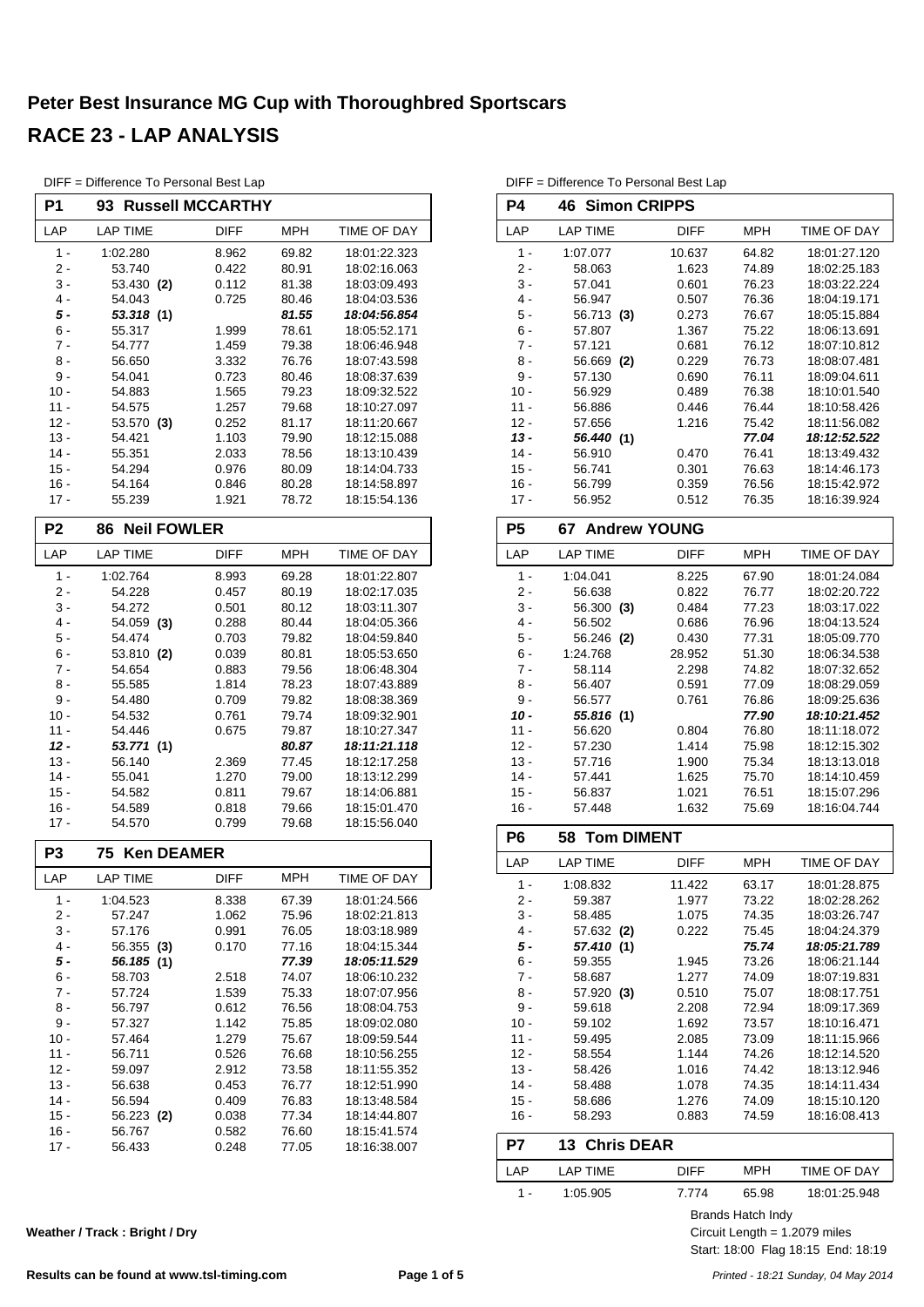|                  | DIFF = Difference To Personal Best Lap |                       |                |                              |
|------------------|----------------------------------------|-----------------------|----------------|------------------------------|
| 2 -              | 58.210 (2)                             | 0.079                 | 74.70          | 18:02:24.158                 |
| $3 -$            | 58.775                                 | 0.644                 | 73.98          | 18:03:22.933                 |
| $4 -$            | 58.628                                 | 0.497                 | 74.17          | 18:04:21.561                 |
| $5 -$            | 59.606                                 | 1.475                 | 72.95          | 18:05:21.167                 |
| 6 -              | 59.636                                 | 1.505                 | 72.91          | 18:06:20.803                 |
| 7 -              | 1:00.504                               | 2.373                 | 71.87          | 18:07:21.307                 |
| 8 -              | 58.713                                 | 0.582                 | 74.06          | 18:08:20.020                 |
| 9 -              | 59.260                                 | 1.129                 | 73.38          | 18:09:19.280                 |
| $10 -$           | 58.942                                 | 0.811                 | 73.77          | 18:10:18.222                 |
| $11 -$           | 58.541                                 | 0.410                 | 74.28          | 18:11:16.763                 |
| $12 -$           | 58.458 (3)                             | 0.327                 | 74.38          | 18:12:15.221                 |
| $13 -$           | 59.140                                 | 1.009                 | 73.53          | 18:13:14.361                 |
| 14 -             | 58.131 (1)                             |                       | 74.80          | 18:14:12.492                 |
| $15 -$           | 58.580                                 | 0.449                 | 74.23          | 18:15:11.072                 |
| $16 -$           | 58.759                                 | 0.628                 | 74.00          | 18:16:09.831                 |
|                  |                                        |                       |                |                              |
| P <sub>8</sub>   | 41                                     | <b>Babak FARSIAN</b>  |                |                              |
| LAP              | <b>LAP TIME</b>                        | DIFF                  | <b>MPH</b>     | TIME OF DAY                  |
| $1 -$            | 1:07.563                               | 9.396                 | 64.36          | 18:01:27.606                 |
| $2 -$            | 58.167 (1)                             |                       | 74.76          | 18:02:25.773                 |
| 3 -              | 58.284<br>(3)                          | 0.117                 | 74.61          | 18:03:24.057                 |
| 4 -              | 58.250 (2)                             | 0.083                 | 74.65          | 18:04:22.307                 |
| 5 -              | 59.165                                 | 0.998                 | 73.49          | 18:05:21.472                 |
| $6 -$            | 1:00.366                               | 2.199                 | 72.03          | 18:06:21.838                 |
| 7 -              | 1:00.077                               | 1.910                 | 72.38          | 18:07:21.915                 |
| 8 -              | 58.651                                 | 0.484                 | 74.14          | 18:08:20.566                 |
| 9 -              | 59.198                                 | 1.031                 | 73.45          | 18:09:19.764                 |
| $10 -$           | 58.963                                 | 0.796                 | 73.75          | 18:10:18.727                 |
| 11 -             | 58.685                                 | 0.518                 | 74.10          | 18:11:17.412                 |
| $12 -$           | 1:01.919                               | 3.752                 | 70.23          | 18:12:19.331                 |
| $13 -$           | 59.634                                 | 1.467                 | 72.92          | 18:13:18.965                 |
|                  |                                        |                       |                |                              |
|                  |                                        |                       |                |                              |
| $14 -$           | 59.557                                 | 1.390                 | 73.01          | 18:14:18.522                 |
| $15 -$<br>$16 -$ | 59.768<br>1:00.534                     | 1.601<br>2.367        | 72.75<br>71.83 | 18:15:18.290<br>18:16:18.824 |
|                  |                                        |                       |                |                              |
| P <sub>9</sub>   | <b>Paul KHOURI</b><br>66               |                       |                |                              |
| LAP              | <b>LAP TIME</b>                        | <b>DIFF</b>           | <b>MPH</b>     | TIME OF DAY                  |
| $1 -$            | 1:09.816                               | 11.224                | 62.28          | 18:01:29.859                 |
| 2 -              | 59.617                                 | 1.025                 | 72.94          | 18:02:29.476                 |
| 3 -              | 59.507                                 | 0.915                 | 73.07          | 18:03:28.983                 |
| 4 -              | 58.592 (1)                             |                       | 74.21          | 18:04:27.575                 |
| 5 -              | 59.282 (3)                             | 0.690                 | 73.35          | 18:05:26.857                 |
| 6 -              | 1:00.452                               | 1.860                 | 71.93          | 18:06:27.309                 |
| 7 -              | 1:01.597                               | 3.005                 | 70.59          | 18:07:28.906                 |
| 8 -              | 59.652                                 | 1.060                 | 72.89          | 18:08:28.558                 |
| 9 -              | 1:01.687                               | 3.095                 | 70.49          | 18:09:30.245                 |
| $10 -$           | 1:00.718                               | 2.126                 | 71.61          | 18:10:30.963                 |
| $11 -$           | 59.336                                 | 0.744                 | 73.28          | 18:11:30.299                 |
| $12 -$           | 58.913 (2)                             | 0.321                 | 73.81          | 18:12:29.212                 |
| 13 -             | 59.291                                 | 0.699                 | 73.34          | 18:13:28.503                 |
| $14 -$           | 59.357                                 | 0.765                 | 73.26          | 18:14:27.860                 |
| $15 -$           | 59.491                                 | 0.899                 | 73.09          | 18:15:27.351                 |
| 16 -             | 1:00.382                               | 1.790                 | 72.01          | 18:16:27.733                 |
| P <sub>10</sub>  | 50                                     | <b>Richard WILSON</b> |                |                              |
| LAP              | <b>LAP TIME</b>                        | <b>DIFF</b>           | <b>MPH</b>     | TIME OF DAY                  |
| $1 -$            | 1:09.861                               | 10.523                | 62.24          | 18:01:29.904                 |
| $2 -$            | 1:02.332                               | 2.994                 | 69.76          | 18:02:32.236                 |
| 3 -              | 1:00.571                               | 1.233                 | 71.79          | 18:03:32.807                 |
| 4 -              | 59.668                                 | 0.330                 | 72.88          | 18:04:32.475                 |
| 5 -<br>6 -       | 59.766<br>1:00.147                     | 0.428<br>0.809        | 72.76<br>72.29 | 18:05:32.241<br>18:06:32.388 |

**Weather / Track : Bright / Dry**

#### DIFF = Difference To Personal Best Lap 7 - 1:00.195 0.857 72.24 18:07:32.583<br>8 - 1:00.138 0.800 72.31 18:08:32.721 8 - 1:00.138 0.800 18:08:32.721 72.31 18:09:32.644 10 - 59.697 0.359 72.84 18:10:32.341<br>11 - 59.458 (3) 0.120 73.13 18:11:31.799 59.458 **(3)** 12 - 59.809 0.471 72.70 18:12:31.608<br>13 - 59.406 (2) 0.068 73.20 18:13:31.014 13 - 59.406 **(2)** 0.068 13.20 13.13:31.014<br>**59.338 (1)** 73.28 18:14:30.352 *14 - 59.338 18:14:30.352* **(1)** *73.28* 15 - 59.942 0.604 18:15:30.294 72.54 16 - 59.555 0.217 18:16:29.849 73.01

| <b>P11</b> | 15 James WALPOLE |             |            |              |
|------------|------------------|-------------|------------|--------------|
| LAP        | <b>LAP TIME</b>  | <b>DIFF</b> | <b>MPH</b> | TIME OF DAY  |
| 1 -        | 1:11.978         | 12.789      | 60.41      | 18:01:32.021 |
| 2 -        | 1:00.468         | 1.279       | 71.91      | 18:02:32.489 |
| 3 -        | 1:00.700         | 1.511       | 71.64      | 18:03:33.189 |
| 4 -        | 59.933           | 0.744       | 72.55      | 18:04:33.122 |
| 5 -        | 59.750           | 0.561       | 72.77      | 18:05:32.872 |
| 6 -        | 59.916           | 0.727       | 72.57      | 18:06:32.788 |
| 7 -        | 1:00.548         | 1.359       | 71.82      | 18:07:33.336 |
| 8 -        | 59.690           | 0.501       | 72.85      | 18:08:33.026 |
| 9 -        | 1:00.144         | 0.955       | 72.30      | 18:09:33.170 |
| $10 -$     | 59.807           | 0.618       | 72.71      | 18:10:32.977 |
| 11 -       | 59.189 (1)       |             | 73.46      | 18:11:32.166 |
| $12 -$     | 59.692           | 0.503       | 72.85      | 18:12:31.858 |
| $13 -$     | 59.749           | 0.560       | 72.78      | 18:13:31.607 |
| $14 -$     | 59.267<br>(2)    | 0.078       | 73.37      | 18:14:30.874 |
| 15 -       | 59.685           | 0.496       | 72.85      | 18:15:30.559 |
| 16 -       | 59.562<br>(3)    | 0.373       | 73.00      | 18:16:30.121 |

| <b>P12</b> | <b>40 Clive JONES</b> |             |            |                    |
|------------|-----------------------|-------------|------------|--------------------|
| LAP        | <b>LAP TIME</b>       | <b>DIFF</b> | <b>MPH</b> | <b>TIME OF DAY</b> |
| $1 -$      | 1:13.552              | 14.468      | 59.12      | 18:01:33.595       |
| $2 -$      | 1:01.752              | 2.668       | 70.42      | 18:02:35.347       |
| $3 -$      | 59.113 (2)            | 0.029       | 73.56      | 18:03:34.460       |
| 4 -        | 1:00.057              | 0.973       | 72.40      | 18:04:34.517       |
| $5 -$      | 59.399                | 0.315       | 73.21      | 18:05:33.916       |
| $6 -$      | 1:00.307              | 1.223       | 72.10      | 18:06:34.223       |
| $7 -$      | 59.805                | 0.721       | 72.71      | 18:07:34.028       |
| 8 -        | 59.573                | 0.489       | 72.99      | 18:08:33.601       |
| $9 -$      | 1:00.016              | 0.932       | 72.45      | 18:09:33.617       |
| $10 -$     | 59.710                | 0.626       | 72.82      | 18:10:33.327       |
| $11 -$     | 59.354 (3)            | 0.270       | 73.26      | 18:11:32.681       |
| $12 -$     | 59.592                | 0.508       | 72.97      | 18:12:32.273       |
| $13 -$     | 59.838                | 0.754       | 72.67      | 18:13:32.111       |
| $14 -$     | 59.084 (1)            |             | 73.60      | 18:14:31.195       |
| $15 -$     | 1:00.018              | 0.934       | 72.45      | 18:15:31.213       |
| $16 -$     | 59.413                | 0.329       | 73.19      | 18:16:30.626       |
| <b>P13</b> | 56 David STRIKE       |             |            |                    |
| LAP        | <b>LAP TIME</b>       | <b>DIFF</b> | <b>MPH</b> | <b>TIME OF DAY</b> |
| $1 -$      | 1:12.652              | 13.724      | 59.85      | 18:01:32.695       |
| 2 -        | 1:00.302              | 1.374       | 72.11      | 18:02:32.997       |
| $3 -$      | 1:00.606              | 1.678       | 71.75      | 18:03:33.603       |
| $4 -$      | 59.954                | 1.026       | 72.53      | 18:04:33.557       |
| $5 -$      | 59.996                | 1.068       | 72.48      | 18:05:33.553       |
| $6 -$      | 1:00.267              | 1.339       | 72.15      | 18:06:33.820       |
| $7 -$      | 1:00.530              | 1.602       | 71.84      | 18:07:34.350       |
| 8 -        | 59.811                | 0.883       | 72.70      | 18:08:34.161       |
| $9 -$      | 1:00.756              | 1.828       | 71.57      | 18:09:34.917       |

Start: 18:00 Flag 18:15 End: 18:19 Circuit Length = 1.2079 miles Brands Hatch Indy

9 - 1:00.756 1.828 18:09:34.917 71.57

*10 - 58.928 18:10:33.845* **(1)** *73.79* 11 - 59.346 0.418 73.27 18:11:33.191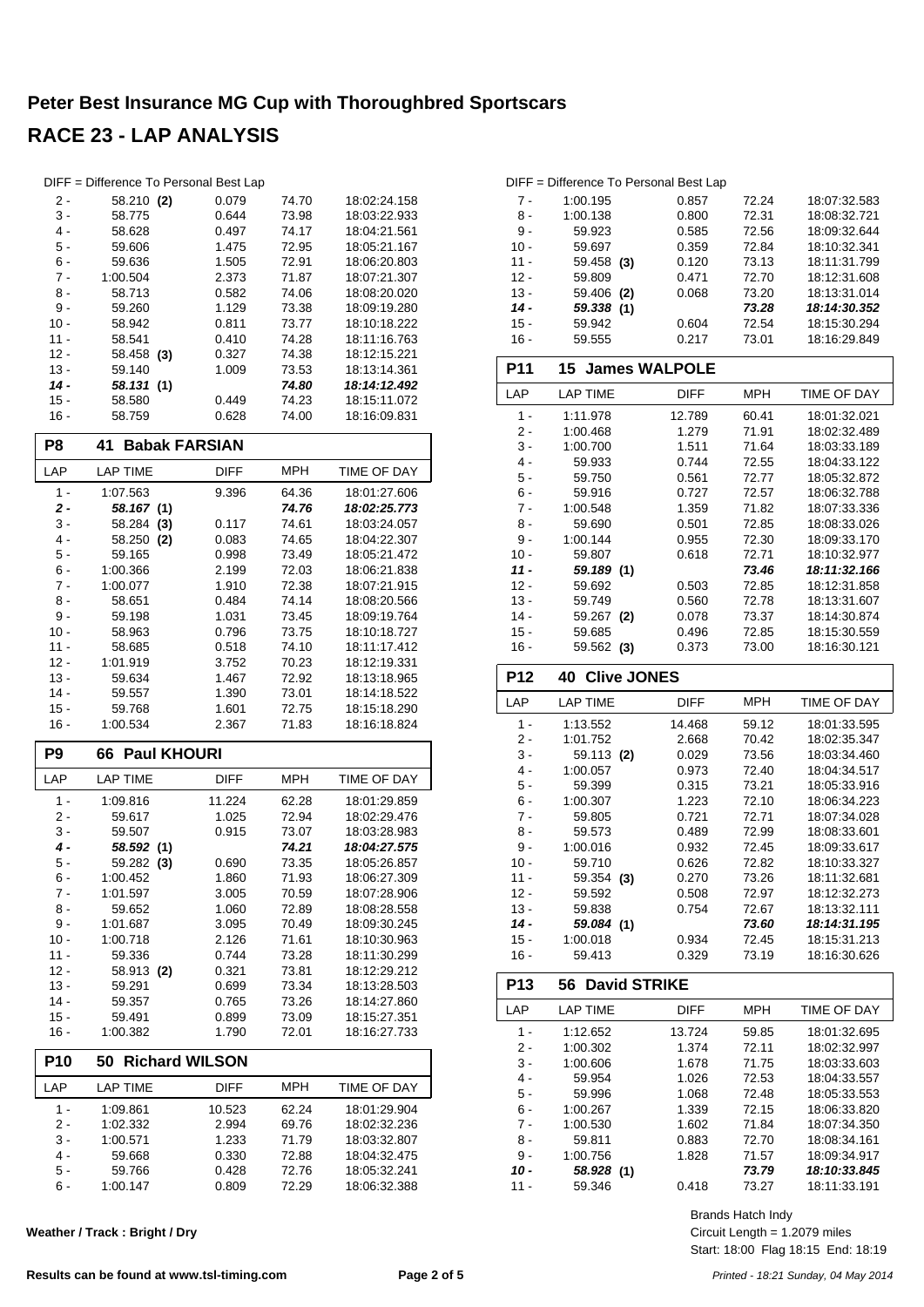# **Peter Best Insurance MG Cup with Thoroughbred Sportscars**

# **RACE 23 - LAP ANALYSIS**

|                  | DIFF = Difference To Personal Best Lap |                        |                |                              |
|------------------|----------------------------------------|------------------------|----------------|------------------------------|
| $12 -$           | 59.531                                 | 0.603                  | 73.04          | 18:12:32.722                 |
| $13 -$           | 59.823                                 | 0.895                  | 72.69          | 18:13:32.545                 |
| $14 -$           | 59.327 (3)                             | 0.399                  | 73.29          | 18:14:31.872                 |
| $15 -$           | 59.855                                 | 0.927                  | 72.65          | 18:15:31.727                 |
| $16 -$           | 59.244 (2)                             | 0.316                  | 73.40          | 18:16:30.971                 |
| <b>P14</b>       | 36<br><b>Nick ARDEN</b>                |                        |                |                              |
| LAP              | LAP TIME                               | <b>DIFF</b>            | <b>MPH</b>     | TIME OF DAY                  |
| $1 -$            | 1:12.446                               | 12.865                 | 60.02          | 18:01:32.489                 |
| 2 -              | 1:01.329                               | 1.748                  | 70.90          | 18:02:33.818                 |
| 3 -              | 1:00.539                               | 0.958                  | 71.83          | 18:03:34.357                 |
| $4 -$            | 1:00.137                               | 0.556                  | 72.31          | 18:04:34.494                 |
| 5 -              | 1:00.776                               | 1.195                  | 71.55          | 18:05:35.270                 |
| 6 -              | 1:00.627                               | 1.046                  | 71.72          | 18:06:35.897                 |
| 7 -              | 59.581 (1)                             |                        | 72.98          | 18:07:35.478                 |
| 8 -              | 1:00.016                               | 0.435                  | 72.45          | 18:08:35.494                 |
| 9 -              | 1:00.185                               | 0.604                  | 72.25          | 18:09:35.679<br>18:10:35.487 |
| $10 -$<br>11 -   | 59.808<br>(3)<br>59.771<br>(2)         | 0.227<br>0.190         | 72.70<br>72.75 | 18:11:35.258                 |
| $12 -$           | 1:00.385                               | 0.804                  | 72.01          | 18:12:35.643                 |
| $13 -$           | 1:00.660                               | 1.079                  | 71.68          | 18:13:36.303                 |
| $14 -$           | 1:01.166                               | 1.585                  | 71.09          | 18:14:37.469                 |
| $15 -$           | 1:00.876                               | 1.295                  | 71.43          | 18:15:38.345                 |
| $16 -$           | 1:02.610                               | 3.029                  | 69.45          | 18:16:40.955                 |
| P <sub>15</sub>  | 68                                     | <b>Robert CAMPBELL</b> |                |                              |
| LAP              | <b>LAP TIME</b>                        | <b>DIFF</b>            | <b>MPH</b>     | TIME OF DAY                  |
| 1 -              | 1:08.229                               | 10.787                 | 63.73          | 18:01:28.272                 |
| 2 -              | 1:03.480                               | 6.038                  | 68.50          | 18:02:31.752                 |
| 3 -              | 59.501                                 |                        |                |                              |
|                  |                                        | 2.059                  | 73.08          | 18:03:31.253                 |
| 4 -              | 58.550                                 | 1.108                  | 74.27          | 18:04:29.803                 |
| 5 -              | 58.498                                 | 1.056                  | 74.33          | 18:05:28.301                 |
| $6 -$            | 59.338                                 | 1.896                  | 73.28          | 18:06:27.639                 |
| 7 -              | 1:00.112                               | 2.670                  | 72.34          | 18:07:27.751                 |
| 8 -              | 58.204                                 | 0.762                  | 74.71          | 18:08:25.955                 |
| 9 -              | 57.688                                 | 0.246                  | 75.38          | 18:09:23.643                 |
| 10 -             | 57.442<br>(1)                          |                        | 75.70          | 18:10:21.085                 |
| $11 -$           | 57.687<br>(3)                          | 0.245                  | 75.38          | 18:11:18.772                 |
| $12 -$           | 1:03.307                               | 5.865                  | 68.69          | 18:12:22.079                 |
| $13 -$           | 57.868                                 | 0.426                  | 75.14          | 18:13:19.947                 |
| $14 -$<br>15 -   | 58.553<br>57.678                       | 1.111<br>0.236         | 74.26<br>75.39 | 18:14:18.500<br>18:15:16.178 |
| $16 -$           | (2)<br>3:13.103<br>Ρ                   | 2:15.661               | 22.51          | 18:18:29.281                 |
| <b>P16</b>       | <b>74 Phillip LAMBE</b>                |                        |                |                              |
| LAP              | <b>LAP TIME</b>                        | <b>DIFF</b>            | <b>MPH</b>     | TIME OF DAY                  |
| 1 -              | 1:15.392                               | 15.621                 | 57.67          | 18:01:35.435                 |
| 2 -              | 1:01.751                               | 1.980                  | 70.42          | 18:02:37.186                 |
| 3 -              | 1:01.869                               | 2.098                  | 70.28          | 18:03:39.055                 |
| 4 -              | 1:01.406                               | 1.635                  | 70.81          | 18:04:40.461                 |
| 5 -              | 1:01.576                               | 1.805                  | 70.62          | 18:05:42.037                 |
| 6 -              | 1:02.567                               | 2.796                  | 69.50          | 18:06:44.604                 |
| 7 -              | 1:03.134                               | 3.363                  | 68.87          | 18:07:47.738                 |
| 8 -              | 1:01.428                               | 1.657                  | 70.79          | 18:08:49.166                 |
| 9 -<br>10 -      | 1:00.812                               | 1.041<br>1.812         | 71.50          | 18:09:49.978<br>18:10:51.561 |
| 11 -             | 1:01.583<br>59.771 (1)                 |                        | 70.61<br>72.75 | 18:11:51.332                 |
| 12 -             | 1:01.518                               | 1.747                  | 70.68          | 18:12:52.850                 |
| $13 -$           | 1:00.565<br>(2)                        | 0.794                  | 71.80          | 18:13:53.415                 |
| $14 -$<br>$15 -$ | 1:00.654<br>(3)<br>1:01.448            | 0.883<br>1.677         | 71.69<br>70.76 | 18:14:54.069<br>18:15:55.517 |

|                  | DIFF = Difference To Personal Best Lap |                  |                |                              |
|------------------|----------------------------------------|------------------|----------------|------------------------------|
| P17              | 33<br><b>Aaron ROSS</b>                |                  |                |                              |
| LAP              | <b>LAP TIME</b>                        | <b>DIFF</b>      | <b>MPH</b>     | TIME OF DAY                  |
| 1 -              | 1:14.743                               | 13.893           | 58.18          | 18:01:34.786                 |
| 2 -              | 1:02.139                               | 1.289            | 69.98          | 18:02:36.925                 |
| 3 -              | 1:01.705                               | 0.855            | 70.47          | 18:03:38.630                 |
| 4 -              | 1:01.478                               | 0.628            | 70.73          | 18:04:40.108                 |
| 5 -<br>6 -       | 1:01.236                               | 0.386            | 71.01<br>69.35 | 18:05:41.344                 |
| 7 -              | 1:02.700<br>1:02.017                   | 1.850<br>1.167   | 70.11          | 18:06:44.044<br>18:07:46.061 |
| 8 -              | 1:01.067<br>(3)                        | 0.217            | 71.21          | 18:08:47.128                 |
| 9 -              | 1:01.860                               | 1.010            | 70.29          | 18:09:48.988                 |
| 10 -             | <i>1:00.850</i> (1)                    |                  | 71.46          | 18:10:49.838                 |
| 11 -             | 1:01.087                               | 0.237            | 71.18          | 18:11:50.925                 |
| $12 -$           | $1:00.932$ (2)                         | 0.082            | 71.36          | 18:12:51.857                 |
| $13 -$           | 1:01.853                               | 1.003            | 70.30          | 18:13:53.710                 |
| $14 -$           | 1:02.072                               | 1.222            | 70.05          | 18:14:55.782                 |
| $15 -$           | 1:01.421                               | 0.571            | 70.79          | 18:15:57.203                 |
| <b>P18</b>       | <b>Colin JONES</b><br>136              |                  |                |                              |
| LAP              | <b>LAP TIME</b>                        | <b>DIFF</b>      | <b>MPH</b>     | TIME OF DAY                  |
| 1 -              | 1:13.168                               | 12.053           | 59.43          | 18:01:33.211                 |
| 2 -<br>3 -       | 1:02.224<br>1:01.835                   | 1.109<br>0.720   | 69.88<br>70.32 | 18:02:35.435<br>18:03:37.270 |
| 4 -              | 1:01.400<br>(3)                        | 0.285            | 70.82          | 18:04:38.670                 |
| 5 -              | 1:01.616                               | 0.501            | 70.57          | 18:05:40.286                 |
| 6 -              | 1:05.083                               | 3.968            | 66.81          | 18:06:45.369                 |
| 7 -              | 1:04.951                               | 3.836            | 66.95          | 18:07:50.320                 |
| 8 -              | $1:01.202$ (2)                         | 0.087            | 71.05          | 18:08:51.522                 |
| 9 -              | 1:01.115(1)                            |                  | 71.15          | 18:09:52.637                 |
| $10 -$           | 1:01.465                               | 0.350            | 70.74          | 18:10:54.102                 |
| $11 -$           | 1:01.632                               | 0.517            | 70.55          | 18:11:55.734                 |
|                  |                                        |                  |                |                              |
| $12 -$           | 1:01.505                               | 0.390            | 70.70          | 18:12:57.239                 |
| $13 -$           | 1:01.539                               | 0.424            | 70.66          | 18:13:58.778                 |
| $14 -$<br>$15 -$ | 1:01.676<br>1:01.781                   | 0.561<br>0.666   | 70.50<br>70.38 | 18:15:00.454<br>18:16:02.235 |
| P19              | <b>Steve DOWLER</b><br>99              |                  |                |                              |
| LAP              | <b>LAP TIME</b>                        | DIFF             | <b>MPH</b>     | TIME OF DAY                  |
|                  |                                        |                  |                |                              |
| $1 -$<br>2 -     | 1:16.310<br>1:13.153                   | 15.782<br>12.625 | 56.98<br>59.44 | 18:01:36.353<br>18:02:49.506 |
| $3 -$            | 1:01.654                               | 1.126            | 70.53          | 18:03:51.160                 |
| 4 -              | 1:00.528(1)                            |                  | 71.84          | 18:04:51.688                 |
| $5 -$            | 1:02.492                               | 1.964            | 69.58          | 18:05:54.180                 |
| $6 -$            | 1:02.111                               | 1.583            | 70.01          | 18:06:56.291                 |
| $7 -$            | 1:01.874                               | 1.346            | 70.28          | 18:07:58.165                 |
| 8 -              | 1:01.374<br>(2)                        | 0.846            | 70.85          | 18:08:59.539                 |
| 9 -              | 1:01.557                               | 1.029            | 70.64          | 18:10:01.096                 |
| $10 -$<br>$11 -$ | $1:01.529$ (3)<br>1:01.879             | 1.001<br>1.351   | 70.67<br>70.27 | 18:11:02.625<br>18:12:04.504 |
| $12 -$           | 1:02.032                               | 1.504            | 70.10          | 18:13:06.536                 |
| $13 -$           | 1:02.992                               | 2.464            | 69.03          | 18:14:09.528                 |
| 14 -             | 1:02.426                               | 1.898            | 69.66          | 18:15:11.954                 |
| $15 -$           | 1:02.189                               | 1.661            | 69.92          | 18:16:14.143                 |
| <b>P20</b>       | 111<br><b>Martyn CLEWS</b>             |                  |                |                              |
| LAP              | <b>LAP TIME</b>                        | <b>DIFF</b>      | <b>MPH</b>     | TIME OF DAY                  |
| $1 -$            | 1:17.111                               | 15.775           | 56.39          | 18:01:37.154                 |
| 2 -              | 1:03.828                               | 2.492            | 68.13          | 18:02:40.982                 |
| 3 -              | 1:03.657                               | 2.321            | 68.31          | 18:03:44.639                 |
| $4 -$<br>$5 -$   | 1:02.171<br>1:02.697                   | 0.835<br>1.361   | 69.94<br>69.35 | 18:04:46.810<br>18:05:49.507 |

Brands Hatch Indy

Start: 18:00 Flag 18:15 End: 18:19 Circuit Length = 1.2079 miles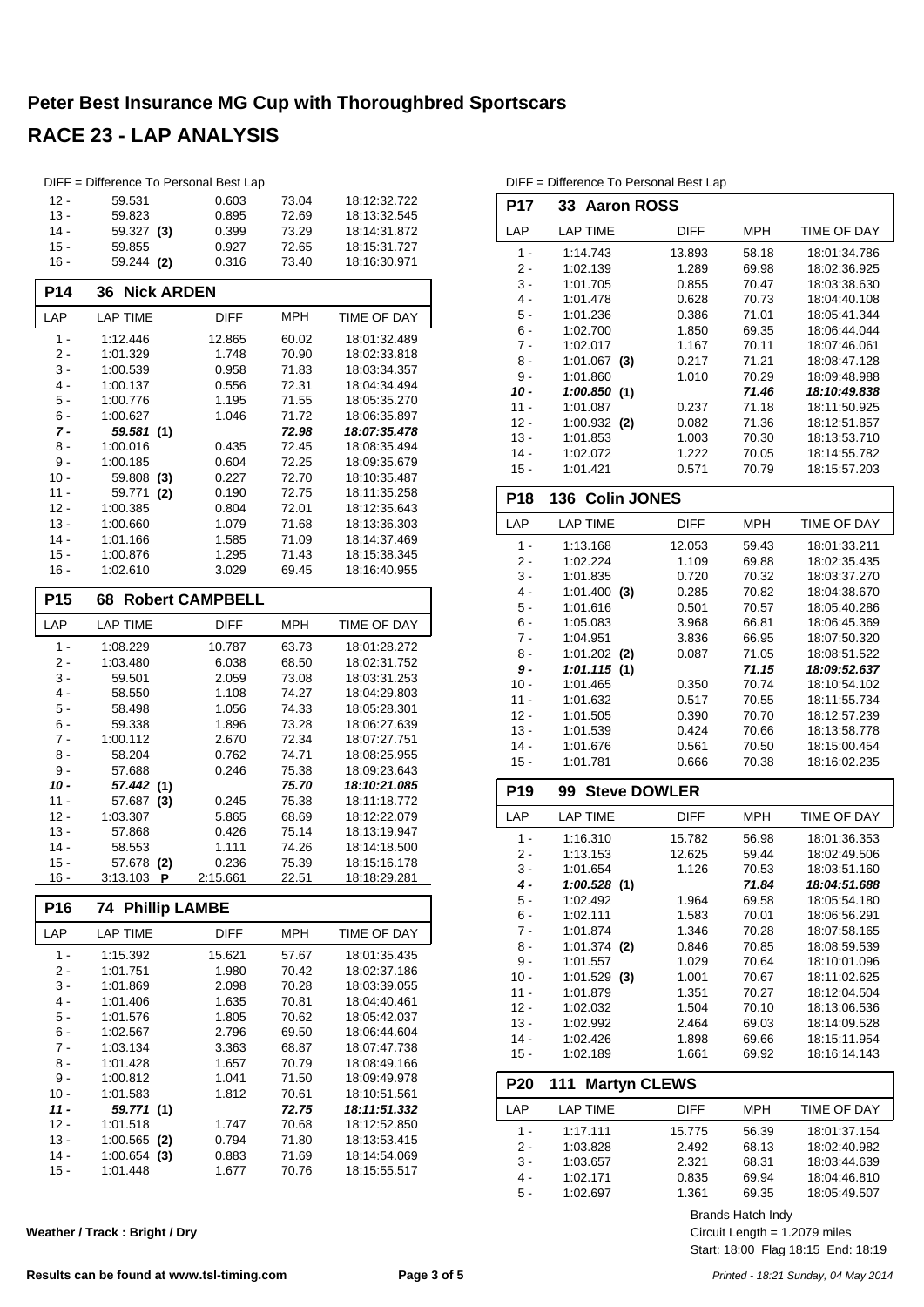|                  | DIFF = Difference To Personal Best Lap |             |                |                              |
|------------------|----------------------------------------|-------------|----------------|------------------------------|
| 6 -              | 1:04.064                               | 2.728       | 67.87          | 18:06:53.571                 |
| $7 -$            | 1:02.813                               | 1.477       | 69.23          | 18:07:56.384                 |
| 8 -              | 1:03.052                               | 1.716       | 68.96          | 18:08:59.436                 |
| 9 -              | 1:03.617                               | 2.281       | 68.35          | 18:10:03.053                 |
| $10 -$           | 1:02.219                               | 0.883       | 69.89          | 18:11:05.272                 |
| $11 -$           | $1:02.120$ (3)                         | 0.784       | 70.00          | 18:12:07.392                 |
| $12 -$           | 1:01.336<br>(1)                        |             | 70.89          | 18:13:08.728                 |
| $13 -$           | $1:01.924$ (2)                         | 0.588       | 70.22          | 18:14:10.652                 |
| $14 -$           | 1:02.819                               | 1.483       | 69.22          | 18:15:13.471                 |
| $15 -$           | 1:04.353                               | 3.017       | 67.57          | 18:16:17.824                 |
| P21              | <b>Niall CAMPBELL</b><br>64            |             |                |                              |
| LAP              | <b>LAP TIME</b>                        | <b>DIFF</b> | MPH            | TIME OF DAY                  |
| $1 -$            | 1:17.847                               | 16.053      | 55.86          | 18:01:37.890                 |
| 2 -              | 1:04.033                               | 2.239       | 67.91          | 18:02:41.923                 |
| 3 -              | 1:03.360                               | 1.566       | 68.63          | 18:03:45.283                 |
| 4 -              | 1:02.383                               | 0.589       | 69.70          | 18:04:47.666                 |
| 5 -              | 1:03.913                               | 2.119       | 68.03          | 18:05:51.579                 |
| 6 -              | 1:03.523                               | 1.729       | 68.45          | 18:06:55.102                 |
| $7 -$            | 1:04.205                               | 2.411       | 67.72          | 18:07:59.307                 |
| 8 -              | $1:02.100$ (3)                         | 0.306       | 70.02          | 18:09:01.407                 |
| 9 -              | 1:03.681                               | 1.887       | 68.28          | 18:10:05.088                 |
| $10 -$           | 1:01.876 (2)                           | 0.082       | 70.27          | 18:11:06.964                 |
| $11 -$           | 1:01.794(1)                            |             | 70.37          | 18:12:08.758                 |
| $12 -$           | 1:03.470                               | 1.676       | 68.51          | 18:13:12.228                 |
| $13 -$           | 1:03.277                               | 1.483       | 68.72          | 18:14:15.505                 |
| 14 -             | 1:02.993                               | 1.199       | 69.03          | 18:15:18.498                 |
| $15 -$           | 1:02.978                               | 1.184       | 69.04          | 18:16:21.476                 |
|                  |                                        |             |                |                              |
| P22              | <b>James DARBY</b><br>38               |             |                |                              |
| LAP              | <b>LAP TIME</b>                        | DIFF        | MPH            | TIME OF DAY                  |
|                  |                                        |             |                |                              |
| 1 -              | 1:14.565                               | 14.111      | 58.31          | 18:01:34.608                 |
| 2 -              | 1:01.406                               | 0.952       | 70.81          | 18:02:36.014                 |
| 3 -              | 1:01.767                               | 1.313       | 70.40          | 18:03:37.781                 |
| 4 -              | 1:01.664                               | 1.210       | 70.52          | 18:04:39.445                 |
| 5 -              | 1:01.792                               | 1.338       | 70.37          | 18:05:41.237                 |
| 6 -              | 1:03.087                               | 2.633       | 68.93          | 18:06:44.324                 |
| $7 -$            | 1:02.031                               | 1.577       | 70.10          | 18:07:46.355                 |
| 8 -              | $1:00.609$ (3)                         | 0.155       | 71.74          | 18:08:46.964                 |
| 9 -              | 1:01.615                               | 1.161       | 70.57          | 18:09:48.579                 |
| $10 -$           | 1:27.144                               | 26.690      | 49.90          | 18:11:15.723                 |
| 11 -             | 1:03.208                               | 2.754       | 68.79          | 18:12:18.931                 |
| $12 -$           | 1:00.892                               | 0.438       | 71.41          | 18:13:19.823                 |
| $13 -$           | 1:00.454(1)                            |             | 71.93          | 18:14:20.277                 |
| $14 -$           | $1:00.505$ (2)                         | 0.051       | 71.87          | 18:15:20.782                 |
| $15 -$           | 1:00.858                               | 0.404       | 71.45          | 18:16:21.640                 |
| P <sub>23</sub>  | <b>Michael PIGGOTT</b><br>160          |             |                |                              |
| LAP              | <b>LAP TIME</b>                        | DIFF        | MPH            | TIME OF DAY                  |
| 1 -              | 1:18.801                               | 16.776      | 55.18          | 18:01:38.844                 |
| $2 -$            | 1:03.980                               | 1.955       | 67.96          | 18:02:42.824                 |
| $3 -$            | 1:04.110                               | 2.085       | 67.83          | 18:03:46.934                 |
| 4 -              | 1:03.005                               | 0.980       | 69.01          | 18:04:49.939                 |
| $5 -$            | 1:02.960                               | 0.935       | 69.06          | 18:05:52.899                 |
| $6 -$            | 1:04.846                               | 2.821       | 67.06          | 18:06:57.745                 |
| $7 -$            | 1:03.450                               | 1.425       | 68.53          | 18:08:01.195                 |
| 8 -              | 1:03.672                               | 1.647       | 68.29          | 18:09:04.867                 |
| 9 -              | 1:02.616                               | 0.591       | 69.44          | 18:10:07.483                 |
| $10 -$           | 1:02.517                               | 0.492       | 69.55          | 18:11:10.000                 |
| $11 -$           | 1:02.391<br>(3)                        | 0.366       | 69.69          | 18:12:12.391                 |
| $12 -$<br>$13 -$ | 1:04.032<br>1:02.025(1)                | 2.007       | 67.91<br>70.11 | 18:13:16.423<br>18:14:18.448 |

| 12 -            | 1:04.337                   | 2.734       | 67.59      | 18:13:17.380 |
|-----------------|----------------------------|-------------|------------|--------------|
| $13 -$          | 1:02.430                   | 0.827       | 69.65      | 18:14:19.810 |
| $14 -$          | 1:02.438                   | 0.835       | 69.64      | 18:15:22.248 |
| $15 -$          | 1:01.603 (1)               |             | 70.59      | 18:16:23.851 |
| P <sub>25</sub> | <b>Frank THOMSON</b><br>23 |             |            |              |
| LAP             | <b>LAP TIME</b>            | <b>DIFF</b> | <b>MPH</b> | TIME OF DAY  |
| $1 -$           | 1:15.545                   | 13.628      | 57.56      | 18:01:35.588 |
| $2-$            | 1:04.992                   | 3.075       | 66.90      | 18:02:40.580 |
| $3 -$           | 1:05.592                   | 3.675       | 66.29      | 18:03:46.172 |
| $4 -$           | 1:03.065                   | 1.148       | 68.95      | 18:04:49.237 |
| $5 -$           | 1:02.397(3)                | 0.480       | 69.69      | 18:05:51.634 |
| 6 -             | 1:03.155                   | 1.238       | 68.85      | 18:06:54.789 |
| $7 -$           | 1:13.228                   | 11.311      | 59.38      | 18:08:08.017 |
| 8 -             | 1:05.198                   | 3.281       | 66.69      | 18:09:13.215 |
| 9 -             | 1:02.288<br>(2)            | 0.371       | 69.81      | 18:10:15.503 |
| $10 -$          | 1:05.941                   | 4.024       | 65.94      | 18:11:21.444 |
| 11 -            | 1:01.917(1)                |             | 70.23      | 18:12:23.361 |
| $12 -$          | 1:03.905                   | 1.988       | 68.04      | 18:13:27.266 |
| $13 -$          | 1:02.548                   | 0.631       | 69.52      | 18:14:29.814 |
| $14 -$          | 1:04.731                   | 2.814       | 67.17      | 18:15:34.545 |
| $15 -$          | 1:03.388                   | 1.471       | 68.60      | 18:16:37.933 |
|                 |                            |             |            |              |
| P <sub>26</sub> | <b>Martin BARROW</b><br>82 |             |            |              |
| LAP             | <b>LAP TIME</b>            | DIFF        | <b>MPH</b> | TIME OF DAY  |
| $1 -$           | 1:19.025                   | 18.694      | 55.02      | 18:01:39.068 |
| $2-$            | 1:03.496                   | 3.165       | 68.48      | 18:02:42.564 |
| $3 -$           | 1:02.941                   | 2.610       | 69.09      | 18:03:45.505 |
| $4 -$           | 1:01.985                   | 1.654       | 70.15      | 18:04:47.490 |
| 5 -             | 1:01.771                   | 1.440       | 70.39      | 18:05:49.261 |
| $6 -$           | 1:02.234                   | 1.903       | 69.87      | 18:06:51.495 |
| $7 -$           | 1:01.130                   | 0.799       | 71.13      | 18:07:52.625 |
| 8 -             | 1:00.668<br>(2)            | 0.337       | 71.67      | 18:08:53.293 |
| 9 -             | 1:00.331<br>(1)            |             | 72.07      | 18:09:53.624 |
| $10 -$          | 1:00.903<br>(3)            | 0.572       | 71.40      | 18:10:54.527 |
| $11 -$          | 1:01.822                   | 1.491       | 70.34      | 18:11:56.349 |
| $12 -$          | 1:01.016                   | 0.685       | 71.26      | 18:12:57.365 |
| $13 -$          | 1:01.770                   | 1.439       | 70.39      | 18:13:59.135 |
| $14 -$          | 1:02.630                   | 2.299       | 69.43      | 18:15:01.765 |
| $15 -$          | 1:41.083<br>P              | 40.752      | 43.02      | 18:16:42.848 |
| <b>P27</b>      | <b>Paul EALES</b><br>12    |             |            |              |
| LAP             | <b>LAP TIME</b>            | <b>DIFF</b> | <b>MPH</b> | TIME OF DAY  |
| $1 -$           | 1:09.446                   | 10.568      | 62.61      | 18:01:29.489 |

DIFF = Difference To Personal Best Lap

**P24 4 Peter HISCOCKS**

1:02.109 (2)

14 - 1:02.404 0.379 69.68 18:15:20.852<br>15 - 1:02.320 (2) 0.295 69.77 18:16:23.172 1:02.320 (2) 0.295 69.77

LAP LAP TIME DIFF MPH TIME OF DAY 1 - 1:19.163 17.560 54.93 18:01:39.206 2 - 1:04.992 3.389 18:02:44.198 66.90 3 - 1:03.338 1.735 68.65 18:03:47.536 4 - 1:03.131 1.528 68.88 18:04:50.667<br>5 - 1:03.130 1.527 68.88 18:05:53.797 5 - 1:03.130 1.527 18:05:53.797 68.88 6 - 1:04.760 3.157 67.14 18:06:58.557 7 - 1:03.077 1.474 18:08:01.634 68.94 8 - 1:04.343 2.740 67.58 18:09:05.977<br>9 - 1:02.421 (3) 0.818 69.66 18:10:08.398 9 - 1:02.421 **(3)** 0.818 69.66 18:10:08.398<br>10 - 1:02.109 **(2)** 0.506 70.01 18:11:10.507

11 - 1:02.536 0.933 18:12:13.043 69.53

Brands Hatch Indy

**Weather / Track : Bright / Dry**